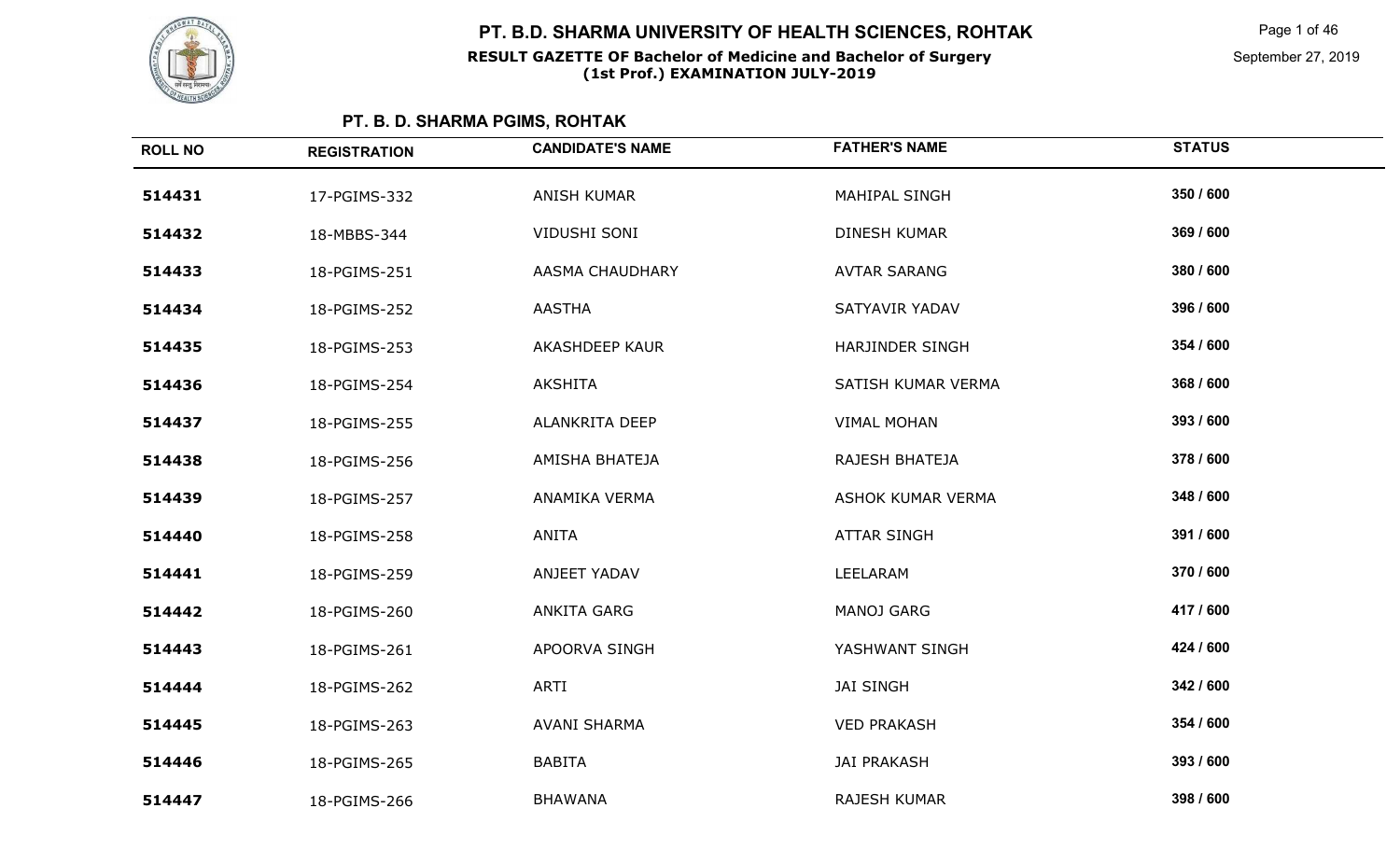

Page 2 of 46

| <b>ROLL NO</b> | <b>REGISTRATION</b> | <b>CANDIDATE'S NAME</b> | <b>FATHER'S NAME</b> | <b>STATUS</b> |
|----------------|---------------------|-------------------------|----------------------|---------------|
| 514448         | 18-PGIMS-267        | <b>CHETNA GARG</b>      | MUKESH KUMAR         | 384 / 600     |
| 514449         | 18-PGIMS-269        | <b>DIKSHA</b>           | <b>VISHAL BHATIA</b> | 407 / 600     |
| 514450         | 18-PGIMS-270        | <b>DIVYA</b>            | <b>SANJAY KUMAR</b>  | 367 / 600     |
| 514451         | 18-PGIMS-271        | DRISHTI MADAN           | AJAY KUMAR MADAN     | 373 / 600     |
| 514452         | 18-PGIMS-272        | <b>EKTA POONIA</b>      | RAMAVTAR POONIA      | 392 / 600     |
| 514453         | 18-PGIMS-273        | <b>ENA NEHRA</b>        | <b>RAMESH NEHRA</b>  | 389 / 600     |
| 514454         | 18-PGIMS-274        | GARIMA                  | <b>ASHOK KUMAR</b>   | 400 / 600     |
| 514455         | 18-PGIMS-275        | <b>HARSHITA</b>         | DALBIR SINGH         | 361 / 600     |
| 514456         | 18-PGIMS-276        | HIMANI                  | <b>ROHTASH KUMAR</b> | R-MB1 MB2 MB3 |
| 514457         | 18-PGIMS-277        | <b>INDU</b>             | <b>KULDEEP</b>       | 350 / 600     |
| 514458         | 18-PGIMS-278        | <b>ISHANI MAHARSHI</b>  | NAGESH MAHARSHI      | 378 / 600     |
| 514459         | 18-PGIMS-279        | <b>ISHIKA</b>           | TILAK RAJ            | 396 / 600     |
| 514460         | 18-PGIMS-282        | <b>KANIKA</b>           | <b>ROSHAN LAL</b>    | 390 / 600     |
| 514461         | 18-PGIMS-283        | KAREENA YADAV           | <b>NARESH KUMAR</b>  | 363 / 600     |
| 514462         | 18-PGIMS-285        | <b>KAVITA</b>           | <b>KHEM CHAND</b>    | 416 / 600     |
| 514463         | 18-PGIMS-286        | <b>KHUSBU</b>           | <b>BHAGWAN DAS</b>   | 351 / 600     |
| 514464         | 18-PGIMS-287        | KIRTI                   | RAJESH KUMAR         | 385 / 600     |
| 514465         | 18-PGIMS-288        | <b>KOMAL</b>            | <b>RAM CHANDER</b>   | 370 / 600     |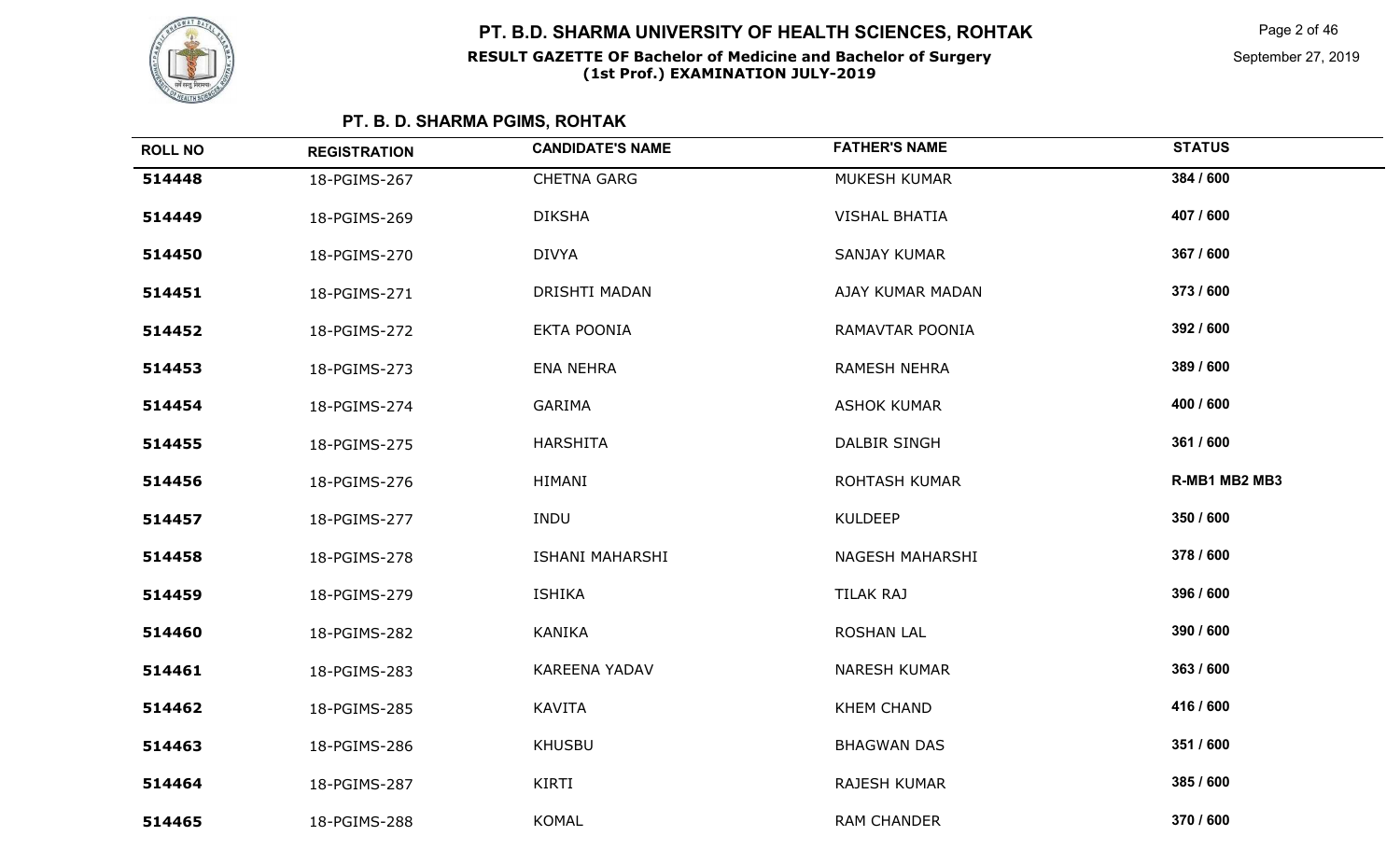

Page 3 of 46

September 27, 2019

| <b>ROLL NO</b> | <b>REGISTRATION</b> | <b>CANDIDATE'S NAME</b> | <b>FATHER'S NAME</b>    | <b>STATUS</b> |
|----------------|---------------------|-------------------------|-------------------------|---------------|
| 514466         | 18-PGIMS-289        | LAKSHMI                 | <b>AMAR SINGH</b>       | 381 / 600     |
| 514467         | 18-PGIMS-290        | MADHAVI AHUJA           | <b>DARSHAN AHUJA</b>    | 377 / 600     |
| 514468         | 18-PGIMS-291        | MANISHA                 | <b>VINOD KUMAR</b>      | 341 / 600     |
| 514469         | 18-PGIMS-292        | MANPREET KAUR           | LAKHVINDER SINGH        | R-MB1 MB2     |
| 514470         | 18-PGIMS-293        | <b>MANSI VERMA</b>      | <b>SUBHASH CHAND</b>    | 359 / 600     |
| 514471         | 18-PGIMS-294        | MITALI MADHU SALKLAN    | SANDEEP SINGH           | 343 / 600     |
| 514472         | 18-PGIMS-295        | <b>MONIKA</b>           | <b>NARESH KUMAR</b>     | 363 / 600     |
| 514473         | 18-PGIMS-296        | <b>NEHA</b>             | <b>HARISH KUMAR</b>     | 363 / 600     |
| 514474         | 18-PGIMS-297        | <b>NEHA GOYAL</b>       | <b>SANJAY GOYAL</b>     | 392 / 600     |
| 514475         | 18-PGIMS-298        | <b>NEHA YADAV</b>       | <b>INDER SINGH</b>      | 359 / 600     |
| 514476         | 18-PGIMS-299        | NIVEDITA SHARMA         | RAJESH SHARMA           | 370 / 600     |
| 514477         | 18-PGIMS-300        | <b>ONKARDEEP KAUR</b>   | <b>JABAR JANG SINGH</b> | 428 / 600     |
| 514478         | 18-PGIMS-301        | <b>PRACHI</b>           | <b>ANIL KUMAR</b>       | R-MB1         |
| 514479         | 18-PGIMS-302        | PRERNA GERA             | LAJPAT RAI GERA         | 405 / 600     |
| 514480         | 18-PGIMS-303        | PRITI YADAV             | AMAR CHAND YADAV        | 339 / 600     |
| 514481         | 18-PGIMS-304        | PRIYA                   | <b>ARJUN</b>            | 402 / 600     |
| 514482         | 18-PGIMS-305        | PRIYA YADAV             | <b>GAJANAND YADAV</b>   | 357 / 600     |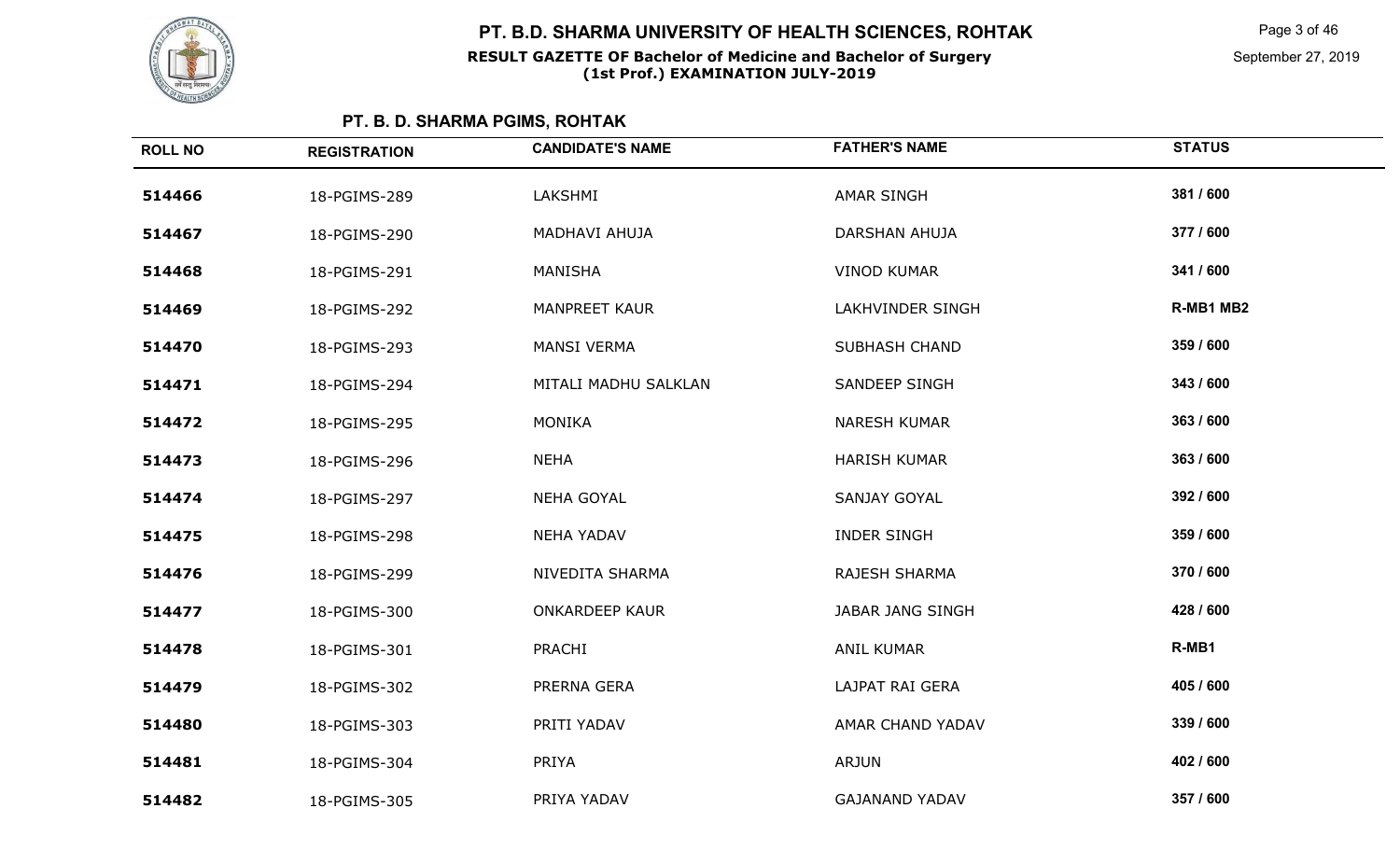

Page 4 of 46

| <b>ROLL NO</b> | <b>REGISTRATION</b> | <b>CANDIDATE'S NAME</b> | <b>FATHER'S NAME</b>       | <b>STATUS</b>     |
|----------------|---------------------|-------------------------|----------------------------|-------------------|
| 514483         | 18-PGIMS-306        | PRIYANKA                | RAJ KUMAR                  | 363 / 600         |
| 514484         | 18-PGIMS-308        | <b>RAVEENA</b>          | MAHIPAL YADAV              | 391 / 600         |
| 514485         | 18-PGIMS-309        | <b>REEMA</b>            | PREETAM KUMAR              | 357 / 600         |
| 514486         | 18-PGIMS-311        | REETU RANI              | <b>SHER SINGH</b>          | 386 / 600         |
| 514487         | 18-PGIMS-312        | RISHITA YADAV           | <b>DHANBIR SINGH</b>       | 396 / 600         |
| 514488         | 18-PGIMS-313        | RISHU                   | <b>MADAN LAL</b>           | 368 / 600         |
| 514489         | 18-PGIMS-315        | <b>RITUL</b>            | <b>TEJPAL SINGH</b>        | R-MB <sub>2</sub> |
| 514490         | 18-PGIMS-319        | <b>SALONI GUPTA</b>     | PAWAN KUMAR GUPTA          | 403 / 600         |
| 514491         | 18-PGIMS-320        | SAMIKSHA SINGH          | <b>JAGJIT SINGH</b>        | 340 / 600         |
| 514492         | 18-PGIMS-321        | SANJU                   | SATISH KUMAR               | 410 / 600         |
| 514493         | 18-PGIMS-322        | <b>SARITA</b>           | <b>UDAY VIR SINGH</b>      | 354 / 600         |
| 514494         | 18-PGIMS-324        | <b>SHARDA</b>           | <b>DHANRAM</b>             | 385 / 600         |
| 514495         | 18-PGIMS-325        | SHIFALI                 | RAVINDER KUMAR             | <b>DETAINED</b>   |
| 514496         | 18-PGIMS-326        | SHIVANI                 | <b>KRISHAN</b>             | 422 / 600         |
| 514497         | 18-PGIMS-327        | SHIVANI                 | VEDPARKASH                 | 358 / 600         |
| 514498         | 18-PGIMS-328        | <b>SHRUTI</b>           | <b>GULSHAN KUMAR</b>       | 438 / 600         |
| 514499         | 18-PGIMS-329        | <b>SHWETA YADAV</b>     | SHYAMLAL                   | 393 / 600         |
| 514500         | 18-PGIMS-331        | SIRIN SAINI             | <b>GURDEEP SINGH SAINI</b> | 350 / 600         |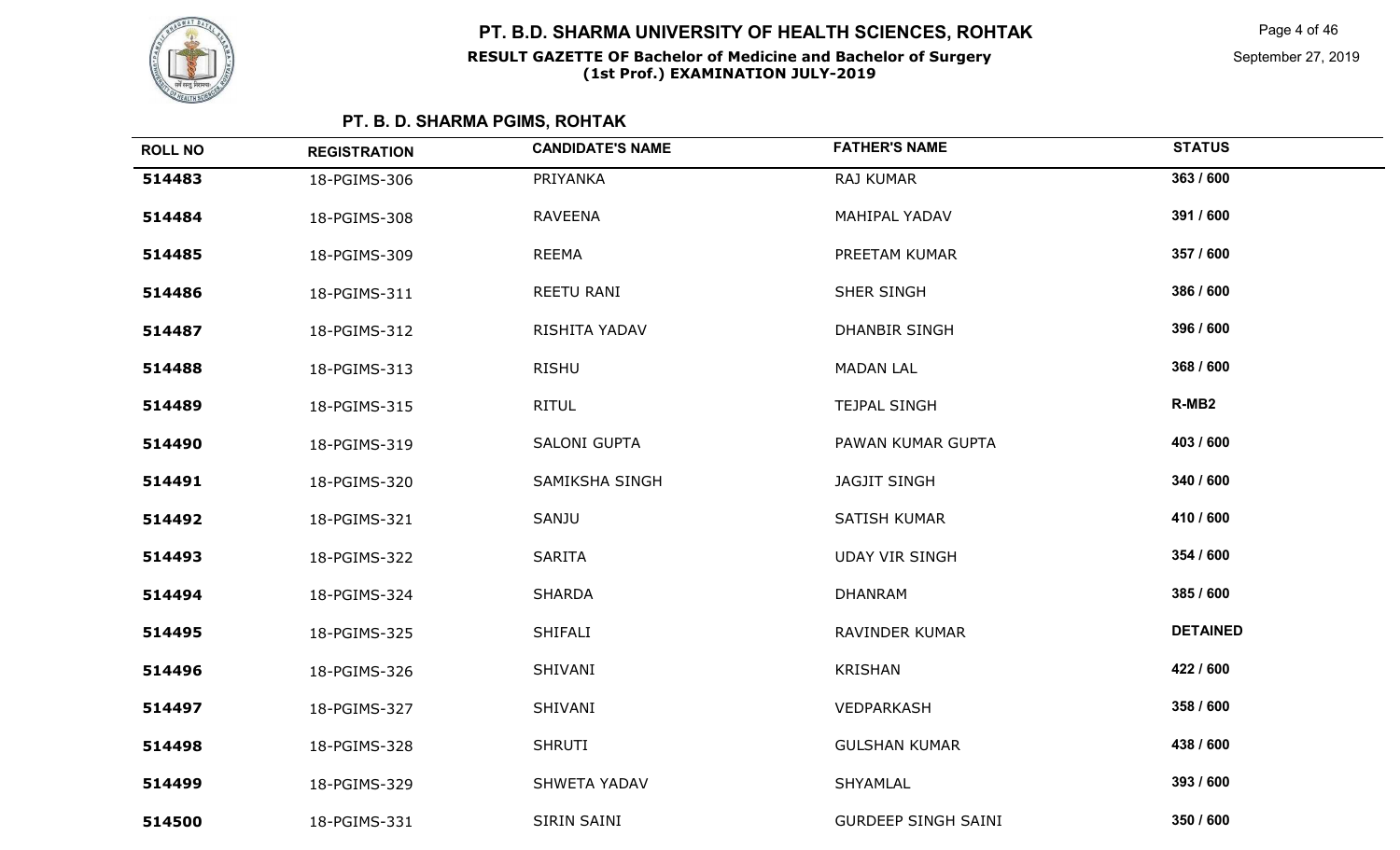

Page 5 of 46

September 27, 2019

| <b>ROLL NO</b> | <b>REGISTRATION</b> | <b>CANDIDATE'S NAME</b> | <b>FATHER'S NAME</b>  | <b>STATUS</b> |
|----------------|---------------------|-------------------------|-----------------------|---------------|
| 514501         | 18-PGIMS-332        | SMRITI SHARMA           | DHARMENDRA SHARMA     | 417 / 600     |
| 514502         | 18-PGIMS-333        | SNEHA SHARMA            | D M SHARMA            | 406 / 600     |
| 514503         | 18-PGIMS-334        | <b>SOMYA CHAUHAN</b>    | <b>SUNIL CHAUHAN</b>  | 422 / 600     |
| 514504         | 18-PGIMS-335        | <b>SRISHTI</b>          | <b>BHUP SINGH</b>     | 435 / 600     |
| 514505         | 18-PGIMS-336        | SRISHTI SAINI           | RAM NARAYAN SAINI     | 379 / 600     |
| 514506         | 18-PGIMS-337        | <b>SURBHI</b>           | <b>RAJESH KUMAR</b>   | 400 / 600     |
| 514507         | 18-PGIMS-338        | <b>SWATI</b>            | <b>VIRENDER SINGH</b> | 409 / 600     |
| 514508         | 18-PGIMS-339        | <b>TANYA VERMA</b>      | SANJAY VERMA          | 403 / 600     |
| 514509         | 18-PGIMS-340        | VAISHALI                | <b>ANUP SINGH</b>     | 366 / 600     |
| 514510         | 18-PGIMS-341        | VANDANA KUMARI          | <b>SUBHASH CHAND</b>  | 372 / 600     |
| 514511         | 18-PGIMS-343        | VARTIKA                 | <b>HARISH CHANDER</b> | 441 / 600     |
| 514512         | 18-PGIMS-347        | YASHITA AGGARWAL        | SUSHIL CHAND SINGLA   | 382 / 600     |
| 514513         | 18-PGIMS-348        | YASHVI GARG             | <b>BAJRANG</b>        | 374 / 600     |
| 514514         | 18-PGIMS-349        | YATI                    | <b>SATVIR SINGH</b>   | 361 / 600     |
| 514515         | 18-PGIMS-350        | YOWA UMA                | YOWA TACHO            | 404 / 600     |
| 514516         | 18-PGIMS-351        | ABHISHEK                | ARVIND KUMAR JINDAL   | 409 / 600     |
| 514517         | 18-PGIMS-353        | <b>ABHISHEK YADAV</b>   | ABHEY SINGH YADAV     | 399 / 600     |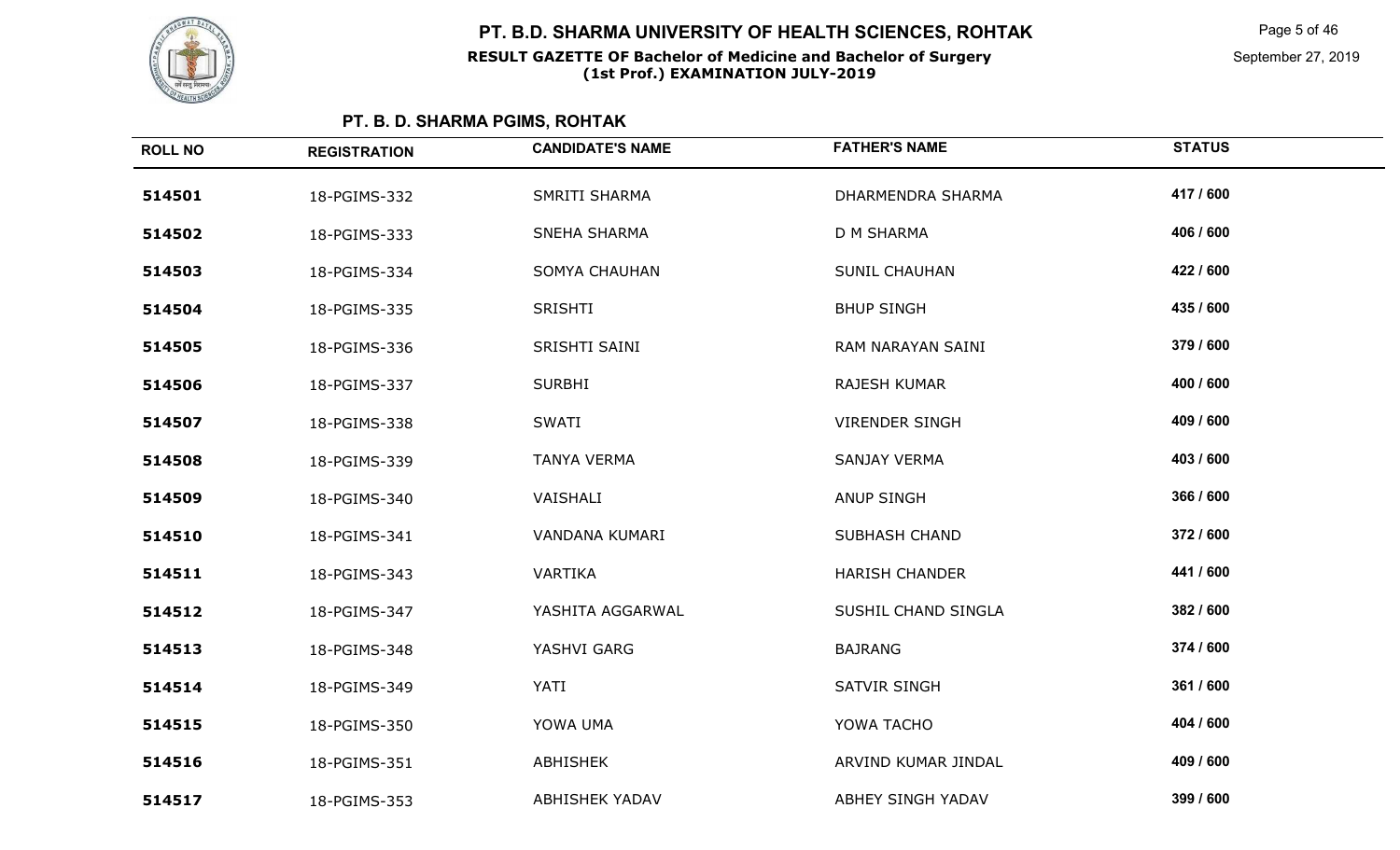

Page 6 of 46

| <b>ROLL NO</b> | <b>REGISTRATION</b> | <b>CANDIDATE'S NAME</b> | <b>FATHER'S NAME</b>  | <b>STATUS</b>     |
|----------------|---------------------|-------------------------|-----------------------|-------------------|
| 514518         | 18-PGIMS-354        | <b>ADITYA</b>           | <b>AVNISH</b>         | R-MB1 MB2         |
| 514519         | 18-PGIMS-355        | AJAY KUMAR              | RANVEER SINGH         | R-MB <sub>2</sub> |
| 514520         | 18-PGIMS-356        | <b>AKSHIT DUA</b>       | NITIN DUA             | 402 / 600         |
| 514521         | 18-PGIMS-357        | AMAN                    | <b>MANGE RAM</b>      | 419 / 600         |
| 514522         | 18-PGIMS-358        | AMAN                    | <b>RAJKUMAR</b>       | 349 / 600         |
| 514523         | 18-PGIMS-359        | AMAN MANDAIYA           | <b>MADAN LAL</b>      | 415 / 600         |
| 514524         | 18-PGIMS-361        | AMIT KUMAR              | <b>BALWAN SINGH</b>   | 375 / 600         |
| 514525         | 18-PGIMS-362        | <b>ANIL CHAHAL</b>      | <b>BALINDER SINGH</b> | R-MB1 MB2         |
| 514526         | 18-PGIMS-363        | <b>ANIL KUMAR</b>       | <b>RAMESH KUMAR</b>   | 333 / 600         |
| 514527         | 18-PGIMS-364        | <b>ANKUSH JAIN</b>      | SANJAY JAIN           | 361 / 600         |
| 514528         | 18-PGIMS-365        | ANUJ KUMAR              | <b>ISHWAR</b>         | R-MB1             |
| 514529         | 18-PGIMS-366        | ANUJ SAINI              | <b>RAMESH CHANDER</b> | 364 / 600         |
| 514530         | 18-PGIMS-367        | ANUPAM YADAV            | <b>KAPOOR SINGH</b>   | 362 / 600         |
| 514531         | 18-PGIMS-368        | <b>ASHISH</b>           | DALBIR SINGH          | R-MB1             |
| 514532         | 18-PGIMS-369        | ASHISH SAINI            | <b>HARI RAM</b>       | 392 / 600         |
| 514533         | 18-PGIMS-370        | <b>ASHU NAIN</b>        | <b>KRISHAN SINGH</b>  | 346 / 600         |
| 514534         | 18-PGIMS-371        | ASHUTOSH SHARMA         | NARESH KUMAR SHARMA   | 349 / 600         |
| 514535         | 18-PGIMS-372        | AVIRAL                  | <b>SURENDER KUMAR</b> | 368 / 600         |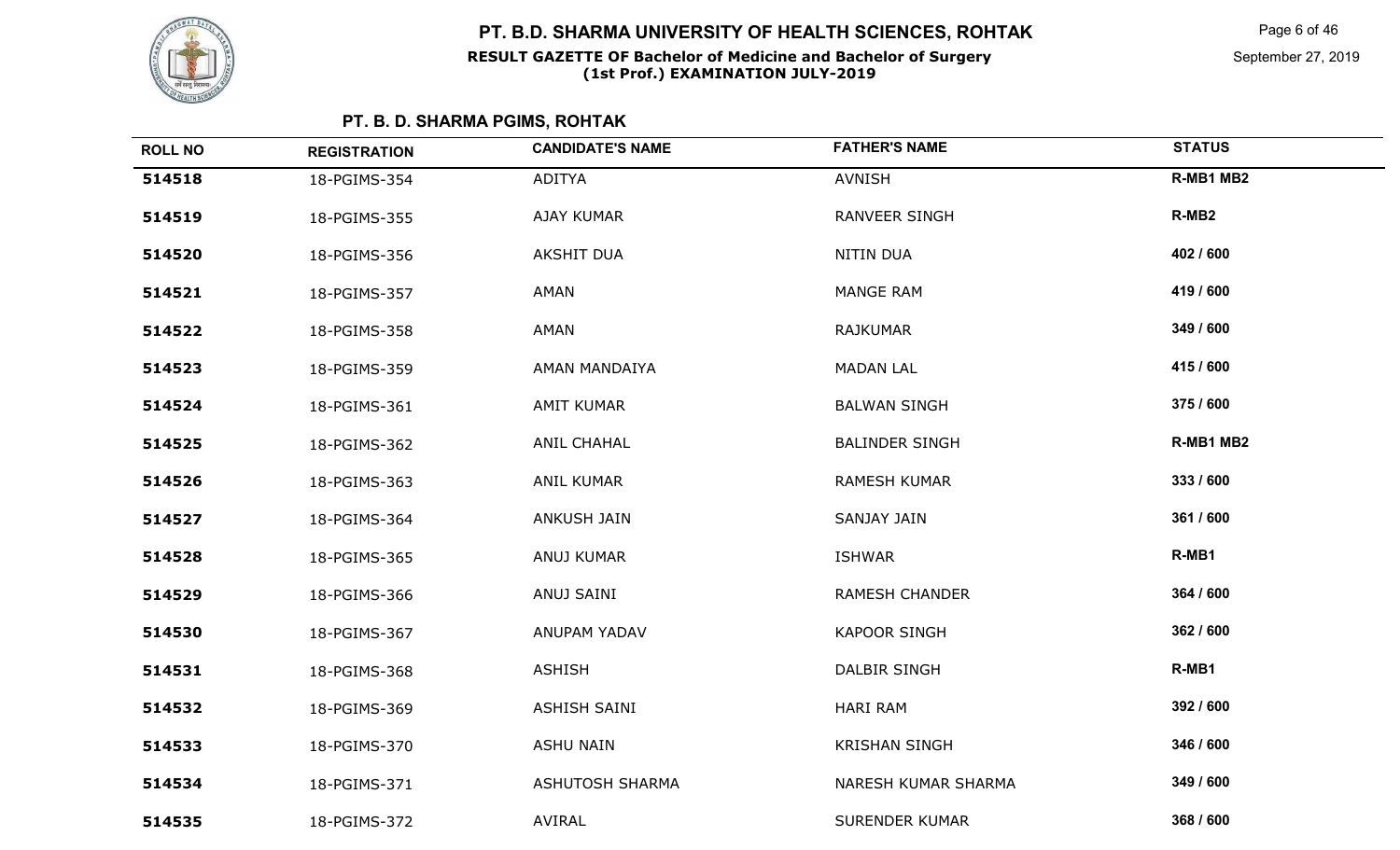

Page 7 of 46

| <b>ROLL NO</b> | <b>REGISTRATION</b> | <b>CANDIDATE'S NAME</b> | <b>FATHER'S NAME</b>    | <b>STATUS</b>   |
|----------------|---------------------|-------------------------|-------------------------|-----------------|
| 514536         | 18-PGIMS-373        | <b>BHAGWAN DAS</b>      | <b>DHALU RAM</b>        | 383 / 600       |
| 514537         | 18-PGIMS-375        | <b>CHIRAG</b>           | <b>TARA CHAND</b>       | R-MB1 MB3       |
| 514538         | 18-PGIMS-376        | <b>CHIRAG SABHARWAL</b> | RAJVIR SINGH SABHARWAL  | 371 / 600       |
| 514539         | 18-PGIMS-377        | <b>DEEPAK</b>           | RAMNIWAS                | 379 / 600       |
| 514540         | 18-PGIMS-378        | DEEPAK SAINI            | SUSHIL SAINI            | <b>DETAINED</b> |
| 514541         | 18-PGIMS-379        | <b>DEEPANSH NAGRA</b>   | <b>SURESH KUMAR</b>     | 391 / 600       |
| 514542         | 18-PGIMS-380        | <b>DEEPESH YADAV</b>    | KRISHAN KUMAR YADAV     | 380 / 600       |
| 514543         | 18-PGIMS-381        | <b>DHRUV SHARMA</b>     | <b>MADAN LAL SHARMA</b> | 399 / 600       |
| 514544         | 18-PGIMS-382        | <b>GAURAV</b>           | <b>ANIL KUMAR</b>       | 374 / 600       |
| 514545         | 18-PGIMS-383        | HARMAN SINGH            | <b>GURCHARN SINGH</b>   | 397 / 600       |
| 514546         | 18-PGIMS-384        | <b>HARSH</b>            | <b>VIJAY KUMAR</b>      | 450 / 600       |
| 514547         | 18-PGIMS-385        | <b>HARSH KUMAR</b>      | <b>RAMESH KUMAR</b>     | 391 / 600       |
| 514548         | 18-PGIMS-386        | <b>HEMANT GARG</b>      | KHEM CHAND GARG         | 403 / 600       |
| 514549         | 18-PGIMS-387        | JATIN MOHAN GOYAL       | JATINDER MOHAN GOYAL    | 426 / 600       |
| 514550         | 18-PGIMS-388        | <b>JITENDER</b>         | <b>VIJAY KUMAR</b>      | 367 / 600       |
| 514551         | 18-PGIMS-389        | <b>KARMBIR</b>          | <b>UMESH KUMAR</b>      | 334 / 600       |
| 514552         | 18-PGIMS-390        | <b>KARMVIR SAINI</b>    | VIJENDER KUMAR SAINI    | 367 / 600       |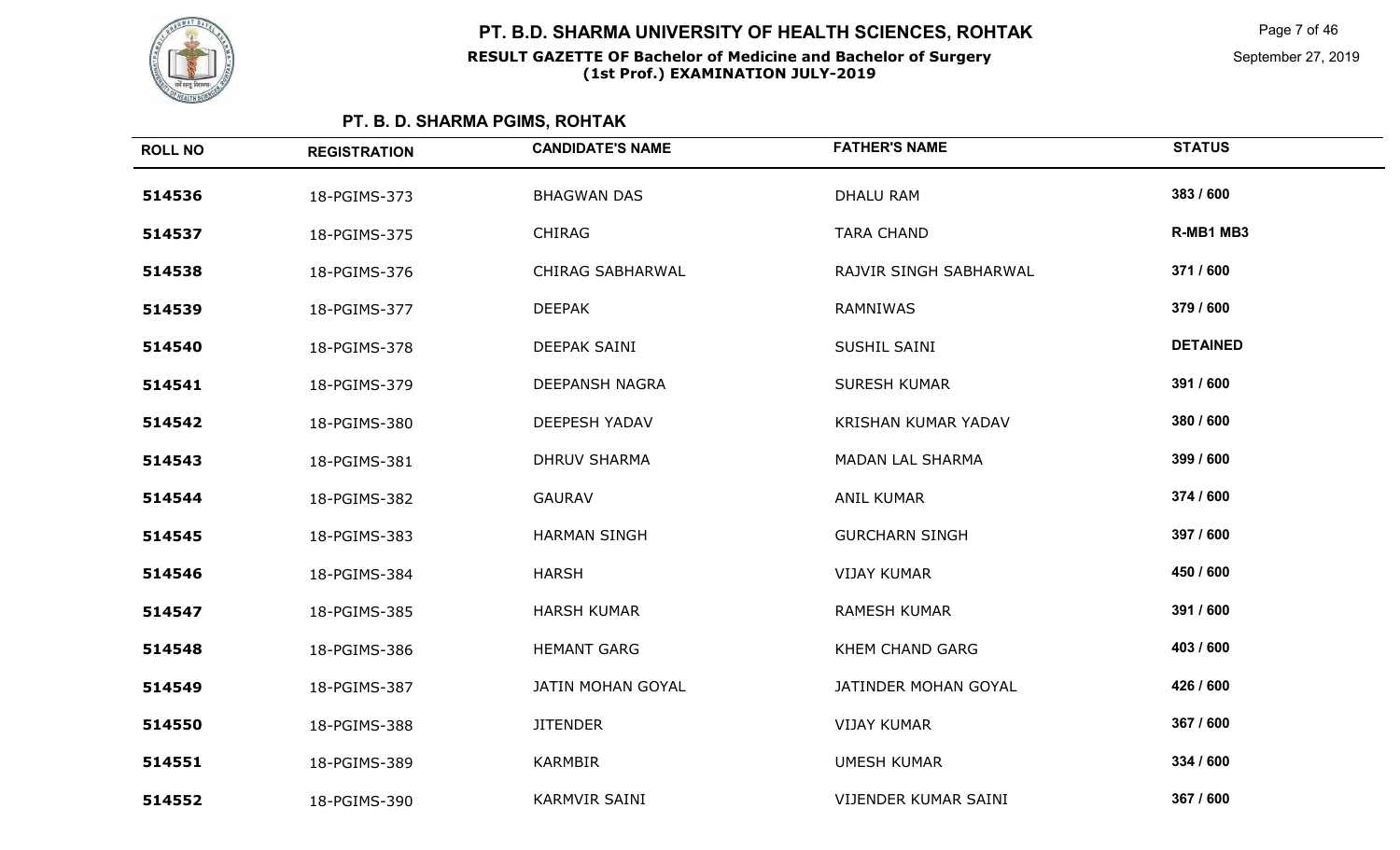

Page 8 of 46

| <b>ROLL NO</b> | <b>REGISTRATION</b> | <b>CANDIDATE'S NAME</b> | <b>FATHER'S NAME</b>  | <b>STATUS</b>     |
|----------------|---------------------|-------------------------|-----------------------|-------------------|
| 514553         | 18-PGIMS-391        | KARTIKAY TANKWAL        | <b>MAHENDER KUMAR</b> | R-MB <sub>2</sub> |
| 514554         | 18-PGIMS-392        | <b>KESHAV GABA</b>      | <b>MUNISH GABA</b>    | 391 / 600         |
| 514555         | 18-PGIMS-393        | KHUSHI RAM              | KULDEEP SINGH         | 407 / 600         |
| 514556         | 18-PGIMS-394        | <b>KISHOR KUMAR</b>     | <b>RANVIR SINGH</b>   | 344 / 600         |
| 514557         | 18-PGIMS-395        | KULDEEP GUPTA           | RAJ KUMAR             | 359 / 600         |
| 514558         | 18-PGIMS-396        | <b>LAKSHAY DUA</b>      | PANKAJ DUA            | R-MB1 MB2 MB3     |
| 514559         | 18-PGIMS-397        | <b>LAKSHAY KUMAR</b>    | <b>ANIL KUMAR</b>     | 374 / 600         |
| 514560         | 18-PGIMS-398        | MANDEEP KUMAR           | PARWAT SINGH          | R-MB <sub>2</sub> |
| 514561         | 18-PGIMS-399        | <b>MATEEN</b>           | MOHAMMAD HASEEN KHAN  | 353 / 600         |
| 514562         | 18-PGIMS-400        | <b>MOHIT</b>            | KULDEEP SINGH         | 447 / 600         |
| 514563         | 18-PGIMS-401        | <b>MOHIT</b>            | <b>SUBHASH</b>        | 372 / 600         |
| 514564         | 18-PGIMS-402        | <b>MOHIT</b>            | PAWAN KUMAR           | R-MB3             |
| 514565         | 18-PGIMS-403        | <b>NAVEEN</b>           | <b>RAN SINGH</b>      | 446 / 600         |
| 514566         | 18-PGIMS-404        | <b>NAVEEN TEWATIA</b>   | <b>SUKHBIR SINGH</b>  | 374 / 600         |
| 514567         | 18-PGIMS-405        | <b>NISHANT</b>          | NITYANAND             | 338 / 600         |
| 514568         | 18-PGIMS-406        | <b>NISHCHAY</b>         | <b>RAJBIR SINGH</b>   | 369 / 600         |
| 514569         | 18-PGIMS-407        | <b>NISHU NAIN</b>       | <b>KRISHAN SINGH</b>  | <b>UMC</b>        |
| 514570         | 18-PGIMS-408        | <b>NITIN</b>            | <b>NAND KUMAR</b>     | 403 / 600         |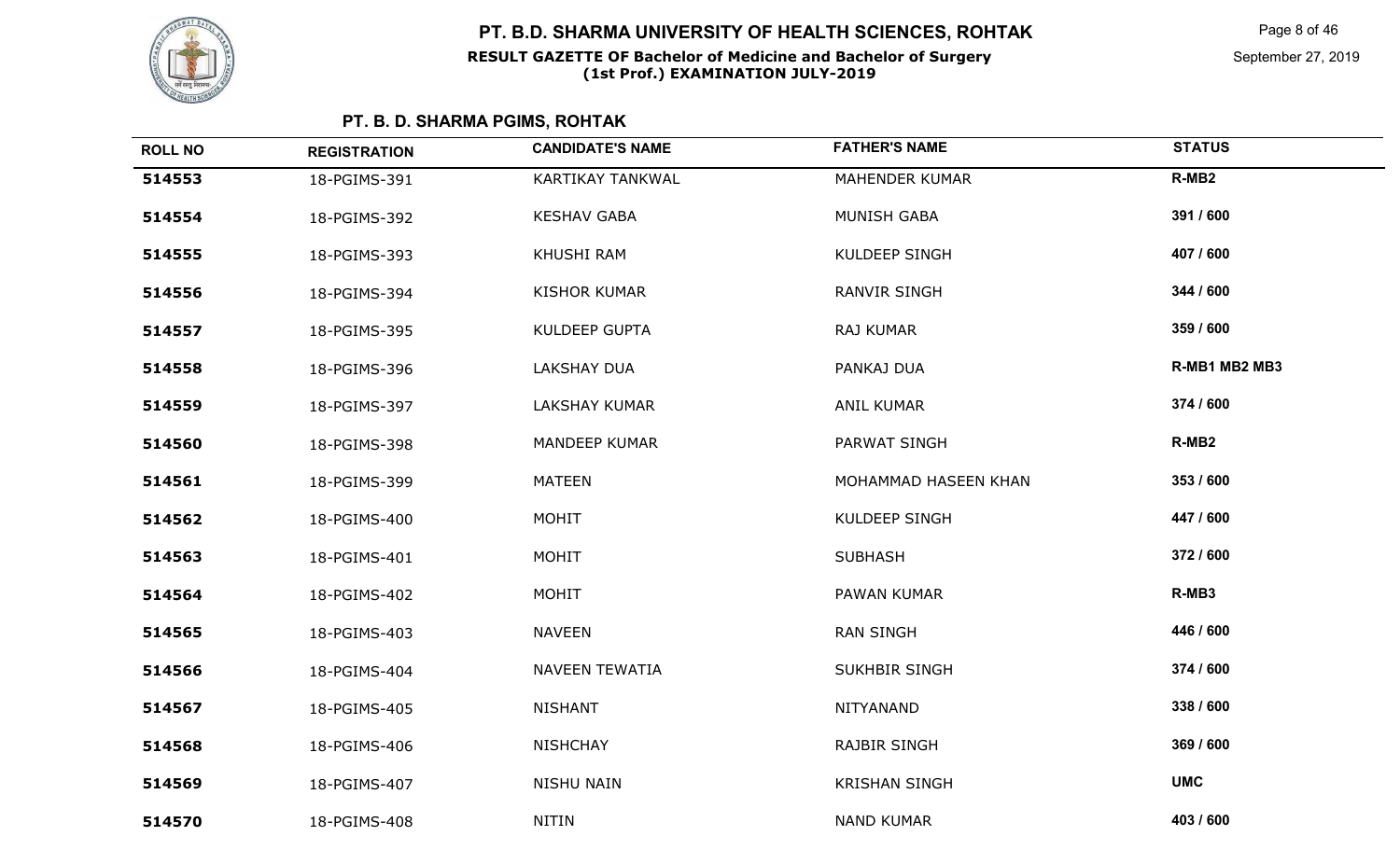

Page 9 of 46

September 27, 2019

| <b>ROLL NO</b> | <b>REGISTRATION</b> | <b>CANDIDATE'S NAME</b> | <b>FATHER'S NAME</b>  | <b>STATUS</b>     |
|----------------|---------------------|-------------------------|-----------------------|-------------------|
| 514571         | 18-PGIMS-409        | <b>PANKAJ</b>           | MUKESH KUMAR          | 386 / 600         |
| 514572         | 18-PGIMS-410        | PRATEEK JINDAL          | ROSHAN LAL JINDAL     | 410 / 600         |
| 514573         | 18-PGIMS-411        | <b>RAHUL</b>            | <b>KAMLESH KUMAR</b>  | 364 / 600         |
| 514574         | 18-PGIMS-412        | <b>RAHUL</b>            | RANDHIR               | 363 / 600         |
| 514575         | 18-PGIMS-413        | RAHUL BHAMBRI           | VARINDER KUMAR        | 379 / 600         |
| 514576         | 18-PGIMS-414        | RAHUL PAUL              | SUMER SINGH           | R-MB <sub>2</sub> |
| 514577         | 18-PGIMS-415        | RAJESH MEENA            | <b>MAHESH MEENA</b>   | R-MB1             |
| 514578         | 18-PGIMS-416        | RAKESH YADAV            | <b>SURENDER YADAV</b> | 340 / 600         |
| 514579         | 18-PGIMS-417        | RAVI SAINI              | <b>MURARI LAL</b>     | 327 / 600         |
| 514580         | 18-PGIMS-418        | <b>RITESH</b>           | <b>AJAY KUMAR</b>     | 421 / 600         |
| 514581         | 18-PGIMS-419        | <b>ROHIT</b>            | VIJENDER              | 405 / 600         |
| 514582         | 18-PGIMS-420        | <b>ROHIT</b>            | <b>KARTAR SINGH</b>   | 352 / 600         |
| 514583         | 18-PGIMS-421        | ROHIT GOYAL             | RAVI NANDAN           | 412 / 600         |
| 514584         | 18-PGIMS-422        | SACHIN JANGRA           | SATISH JANGRA         | 392 / 600         |
| 514585         | 18-PGIMS-423        | <b>SACHIN KUMAR</b>     | <b>BANSHI DHAR</b>    | 375 / 600         |
| 514586         | 18-PGIMS-424        | SAHIL                   | <b>SATPAL</b>         | 373 / 600         |
| 514587         | 18-PGIMS-425        | SAHIL SHARMA            | MUKESH KUMAR          | 432 / 600         |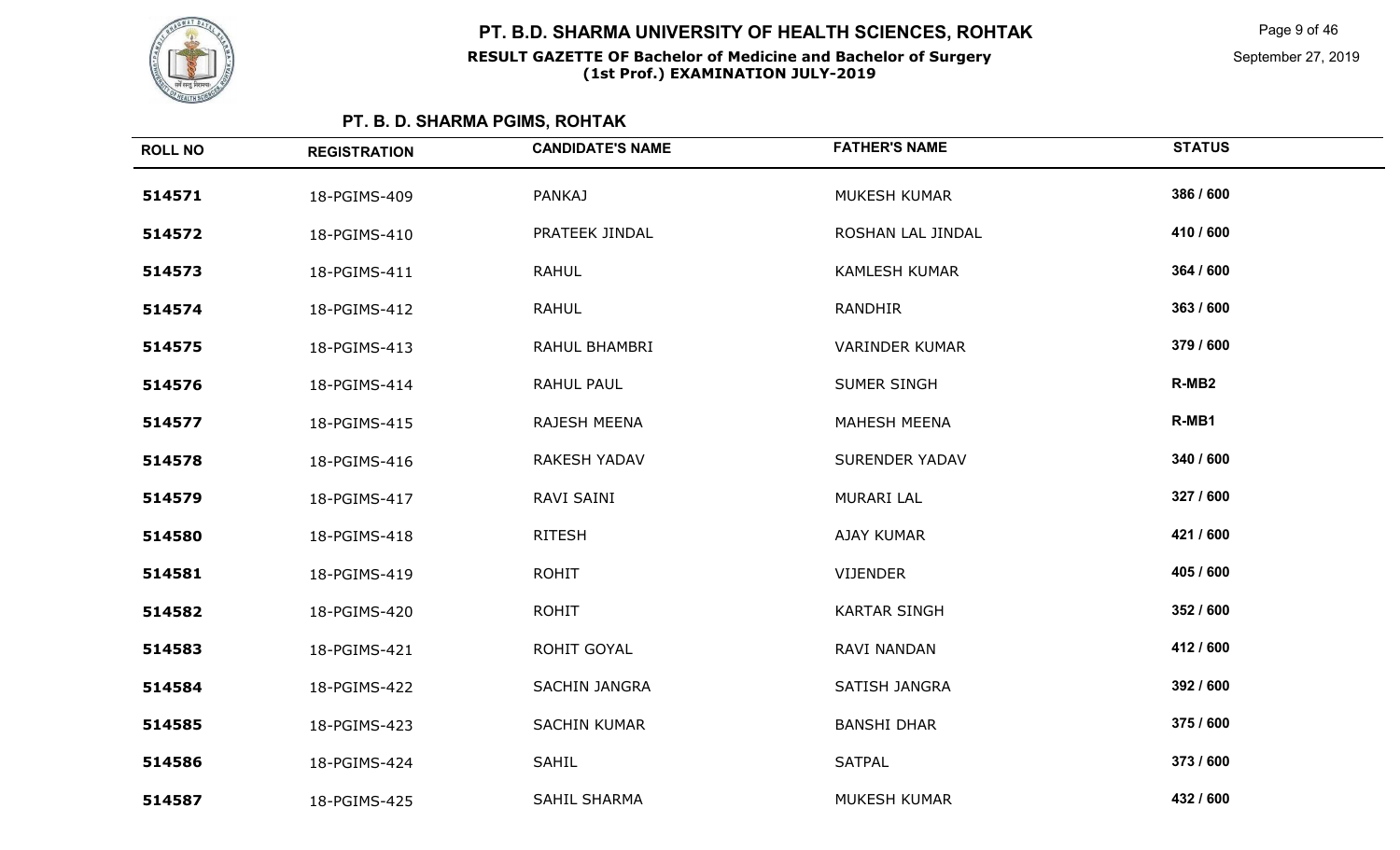

Page 10 of 46

| <b>ROLL NO</b> | <b>REGISTRATION</b> | <b>CANDIDATE'S NAME</b> | <b>FATHER'S NAME</b> | <b>STATUS</b> |
|----------------|---------------------|-------------------------|----------------------|---------------|
| 514588         | 18-PGIMS-426        | SAHIL SINGH             | <b>WAJIR SINGH</b>   | 398 / 600     |
| 514589         | 18-PGIMS-427        | <b>SAJEET</b>           | <b>JASWANT SINGH</b> | 360 / 600     |
| 514590         | 18-PGIMS-428        | <b>SANDEEP KUMAR</b>    | <b>RANDHIR</b>       | 397 / 600     |
| 514591         | 18-PGIMS-429        | <b>SARVESH</b>          | SAMUNDER SINGH       | R-MB1 MB2     |
| 514592         | 18-PGIMS-430        | <b>SATISH</b>           | <b>DILBAGH SINGH</b> | R-MB1 MB2 MB3 |
| 514593         | 18-PGIMS-431        | <b>SAURABH</b>          | <b>RAMESH KUMAR</b>  | 336 / 600     |
| 514594         | 18-PGIMS-432        | SAURABH KARWASRA        | <b>KANWAL SINGH</b>  | 412 / 600     |
| 514595         | 18-PGIMS-433        | SHUBHAM DHUKIA          | <b>BRIJ LAL</b>      | 363 / 600     |
| 514596         | 18-PGIMS-434        | <b>SUMIT SHARMA</b>     | RAMGOPAL SHARMA      | R-MB1         |
| 514597         | 18-PGIMS-435        | <b>SUNIL KUMAR</b>      | <b>MAHAVIR</b>       | 357 / 600     |
| 514598         | 18-PGIMS-436        | <b>SURENDER KUMAR</b>   | <b>BHAGIRATH</b>     | 341 / 600     |
| 514599         | 18-PGIMS-437        | <b>TARUN KUMAR</b>      | DAYA CHAND           | R-MB1         |
| 514600         | 18-PGIMS-438        | <b>UMANG KHATOR</b>     | <b>BRIJ LAL</b>      | 366 / 600     |
| 514601         | 18-PGIMS-439        | <b>VAIBHAV KUMAR</b>    | <b>RAMESH KUMAR</b>  | 347 / 600     |
| 514602         | 18-PGIMS-440        | <b>VIKRAM SINGH</b>     | <b>ZILE SINGH</b>    | 366 / 600     |
| 514603         | 18-PGIMS-441        | <b>VIKRANT</b>          | <b>VIJAY PAL</b>     | 391 / 600     |
| 514604         | 18-PGIMS-442        | VINAY                   | <b>SANJAY</b>        | 392 / 600     |
| 514605         | 18-PGIMS-443        | <b>VINAY KUMAR</b>      | <b>GOBIND RAM</b>    | 358 / 600     |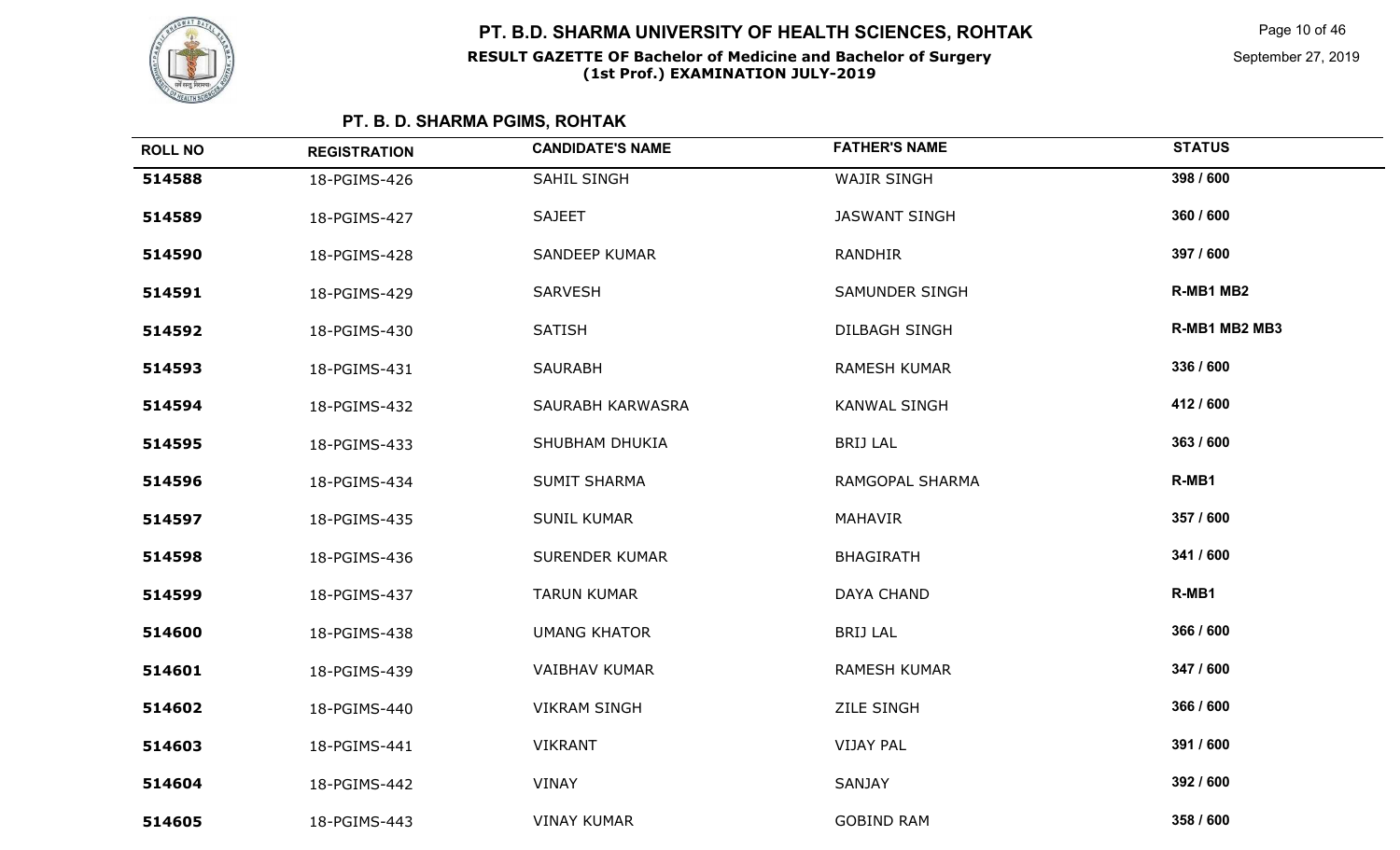

Page 11 of 46

| <b>ROLL NO</b> | <b>REGISTRATION</b> | <b>CANDIDATE'S NAME</b> | <b>FATHER'S NAME</b>   | <b>STATUS</b> |
|----------------|---------------------|-------------------------|------------------------|---------------|
| 514606         | 18-PGIMS-444        | <b>VIPUL KEHARWAR</b>   | <b>SUKHBIR SINGH</b>   | 367 / 600     |
| 514607         | 18-PGIMS-445        | <b>VISHAL</b>           | <b>SUSHIL</b>          | 369 / 600     |
| 514608         | 18-PGIMS-446        | VISHAVJEET              | <b>SUBHASH CHANDER</b> | 403 / 600     |
| 514609         | 18-PGIMS-447        | <b>VIVEK</b>            | RAMESH CHAND           | 393 / 600     |
| 514610         | 18-PGIMS-448        | <b>VIVEK KUMAR</b>      | <b>VINOD KUMAR</b>     | 378 / 600     |
| 514611         | 18-PGIMS-449        | YASHVEER SINGH          | PAWAN KUMAR            | 372 / 600     |
| 514612         | 18-PGIMS-450        | YOGESH KUMAR            | RAJ KUMAR              | 379 / 600     |
| 514613         | 18-PGIMS-345        | <b>VISAKHA</b>          | OM LAL                 | 417 / 600     |
| 514614         | 18-PGIMS-352        | <b>ABHISHEK YADAV</b>   | SUBHASH YADAV          | 351 / 600     |
| 514615         | 18-PGIMS-360        | AMIT                    | <b>BALWAN</b>          | 356 / 600     |
| 514616         | 18-PGIMS-374        | <b>CHIRAG</b>           | DEEPAK KUMAR           | 338 / 600     |
| 514617         | 18-PGMIS-281        | KAJAL                   | <b>NARENDER</b>        | 386 / 600     |
| 514618         | 18-PGIMS-264        | AVANTIKA                | <b>INDERPAL</b>        | 400 / 600     |
| 514619         | 18-PGIMS-310        | <b>REETU</b>            | <b>ISHWAR SINGH</b>    | 410 / 600     |
| 514620         | 18-PGIMS-314        | <b>RITIKA</b>           | DINESH KUMAR           | 396 / 600     |
| 514621         | 18-PGIMS-330        | SIMRANJEET KAUR         | <b>JOGA SINGH</b>      | 382 / 600     |
| 514622         | 18-PGIMS-268        | <b>DIKSHA</b>           | LAKHMI RAM             | 406 / 600     |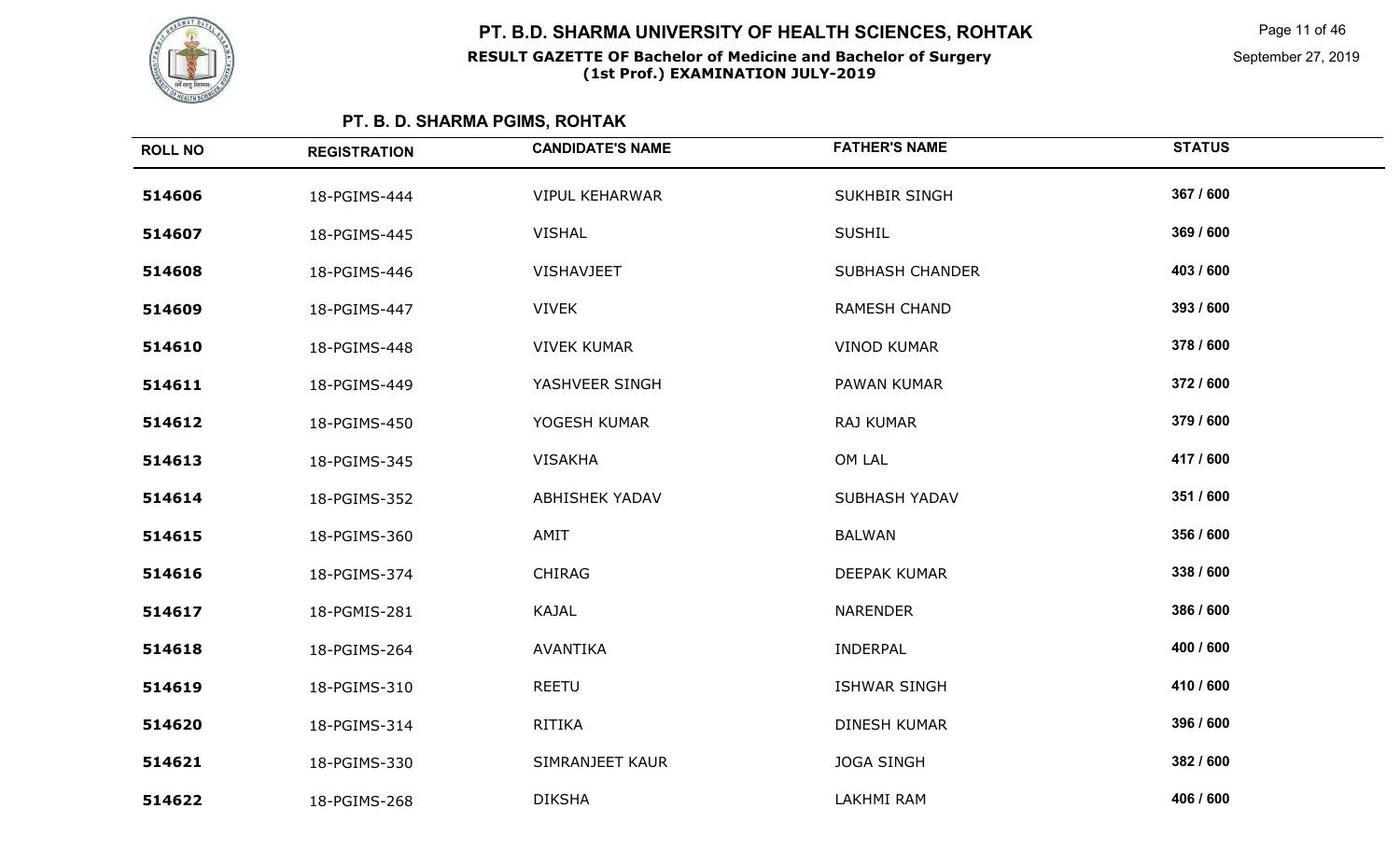

Page 12 of 46

| <b>ROLL NO</b> | <b>REGISTRATION</b> | <b>CANDIDATE'S NAME</b> | <b>FATHER'S NAME</b>  | <b>STATUS</b>     |
|----------------|---------------------|-------------------------|-----------------------|-------------------|
| 514623         | 18-PGIMS-280        | <b>JAHANVI GROVER</b>   | <b>TARUN GROVER</b>   | 420 / 600         |
| 514624         | 18-PGIMS-284        | KARUNA MEENA            | HEMANT KUMAR MEENA    | 384 / 600         |
| 514625         | 18-PGIMS-307        | PRIYANKA                | <b>HARI PRAKASH</b>   | 340 / 600         |
| 514626         | 18-PGIMS-316        | <b>RIYA</b>             | JIWAN DASS            | 389 / 600         |
| 514627         | 18-PGIMS-317        | RIYA GUPTA              | <b>BHUSHAN KUMAR</b>  | 384 / 600         |
| 514628         | 18-PGIMS-318        | <b>RUBAL</b>            | PAWAN KUMAR           | 391 / 600         |
| 514629         | 18-PGIMS-323        | SHALINI                 | <b>BALDEV SINGH</b>   | 369 / 600         |
| 514630         | 18-PGIMS-342        | VARNIKA AGGARWAL        | MUKESH GUPTA          | 411 / 600         |
| 514631         | 18-PGIMS-346        | YAMINI                  | <b>RAM KUMAR</b>      | 370 / 600         |
| 514681         | 12-PGIMS-318        | <b>MOHIT KUMAR</b>      | <b>SURENDER KUMAR</b> | R-MB2 MB3         |
| 514682         | 16-PGIMS-376        | <b>SAGAR SHARMA</b>     | SUJIT KUMAR SHARMA    | R-MB <sub>2</sub> |
| 514683         | 17-PGIMS-321        | <b>TANYA JAGGA</b>      | <b>SUNIL JAGGA</b>    | 342 / 600         |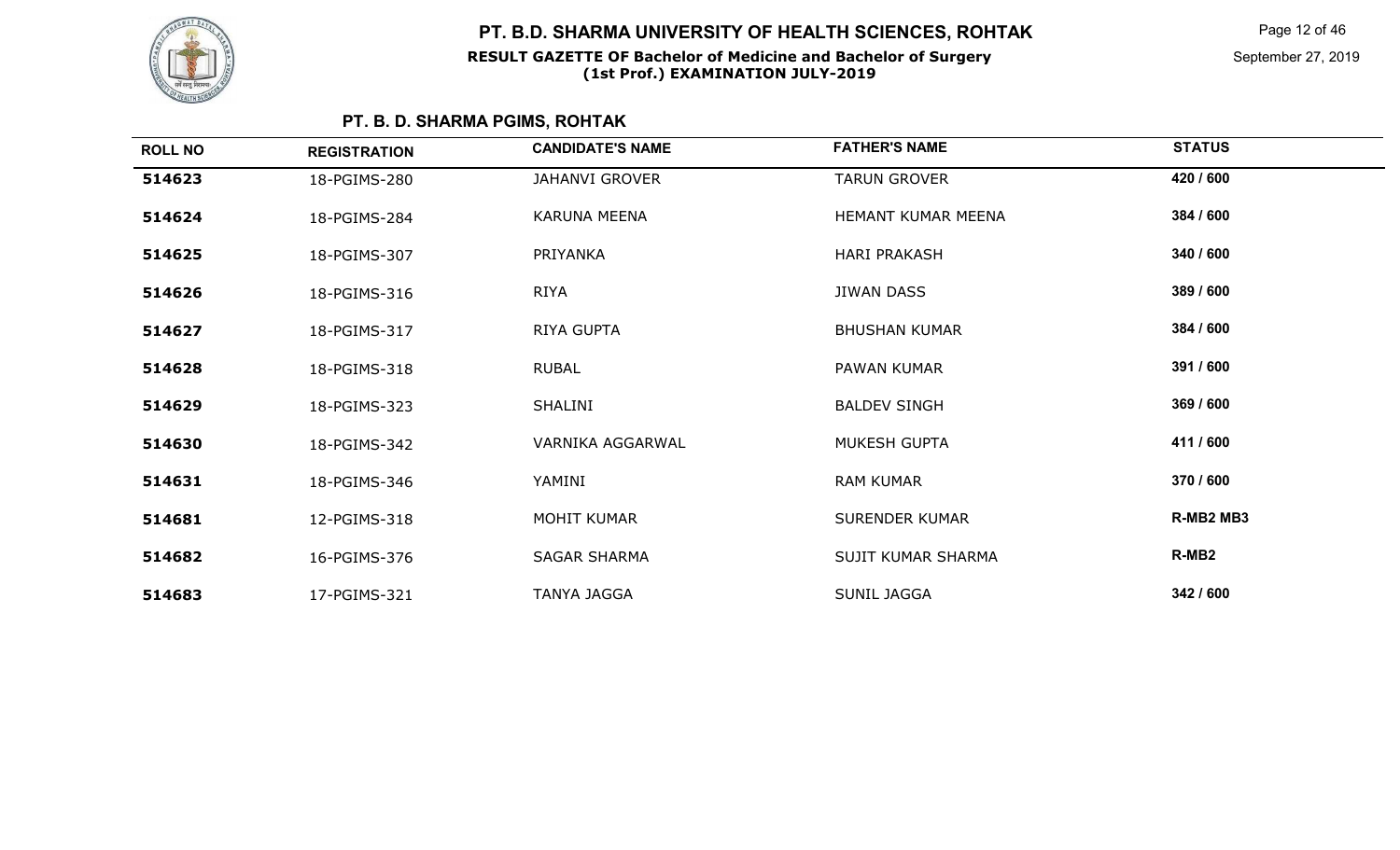

#### **RESULT GAZETTE OF Bachelor of Medicine and Bachelor of Surgery(1st Prof.) EXAMINATION JULY-2019**

Page 13 of 46

September 27, 2019

| <b>ROLL NO</b> | <b>REGISTRATION</b> | <b>CANDIDATE'S NAME</b> | <b>FATHER'S NAME</b> | <b>STATUS</b> |
|----------------|---------------------|-------------------------|----------------------|---------------|
| 514741         | 18-BPS-105          | <b>SHWETA</b>           | OM PRAKASH           | 387 / 600     |
| 514742         | 18-BPS-102          | SHEETAL                 | MAHENDER SINGH       | 364 / 600     |
| 514743         | 18-BPS-103          | SHIVANI YADAV           | MUKESH YADAV         | 442 / 600     |
| 514744         | 18-BPS-104          | <b>SHRUTI</b>           | SANJEEV KUMAR        | R-MB1 MB2 MB3 |
| 514745         | 18-BPS-106          | SHWETA SHEORAN          | <b>RAJBIR SINGH</b>  | 397 / 600     |
| 514746         | 18-BPS-107          | SIMRANJEET KAUR         | HARVINDER SINGH      | 450 / 600     |
| 514747         | 18-BPS-108          | SMARTI DALAL            | <b>SURESH KUMAR</b>  | R-MB1 MB3     |
| 514748         | 18-BPS-109          | SOMYA GUPTA             | <b>BHARAT GUPTA</b>  | R-MB1 MB2 MB3 |
| 514749         | 18-BPS-110          | SONAL                   | <b>HARPAL RUHIL</b>  | 403 / 600     |
| 514750         | 18-BPS-111          | SUJITA KUMARI           | <b>ZILE SINGH</b>    | 373 / 600     |
| 514751         | 18-BPS-112          | <b>SWEETY</b>           | <b>SURENDER</b>      | 385 / 600     |
| 514752         | 18-BPS-113          | <b>TAMANNA GARG</b>     | <b>BAJRANG KUMAR</b> | 393 / 600     |
| 514753         | 18-BPS-114          | <b>TAMANNA GOYAL</b>    | RAM NIWAS GOEL       | 362 / 600     |
| 514754         | 18-BPS-115          | <b>TARUNA</b>           | <b>GUNWANT SINGH</b> | R-MB1 MB3     |
| 514755         | 18-BPS-118          | VAISHNAVI               | <b>SUMIT</b>         | 369 / 600     |
| 514756         | 18-BPS-119          | VARINDA                 | <b>KUSHAV KANT</b>   | 382 / 600     |
| 514757         | 18-BPS-120          | <b>YOGITA</b>           | <b>JEET SINGH</b>    | 374 / 600     |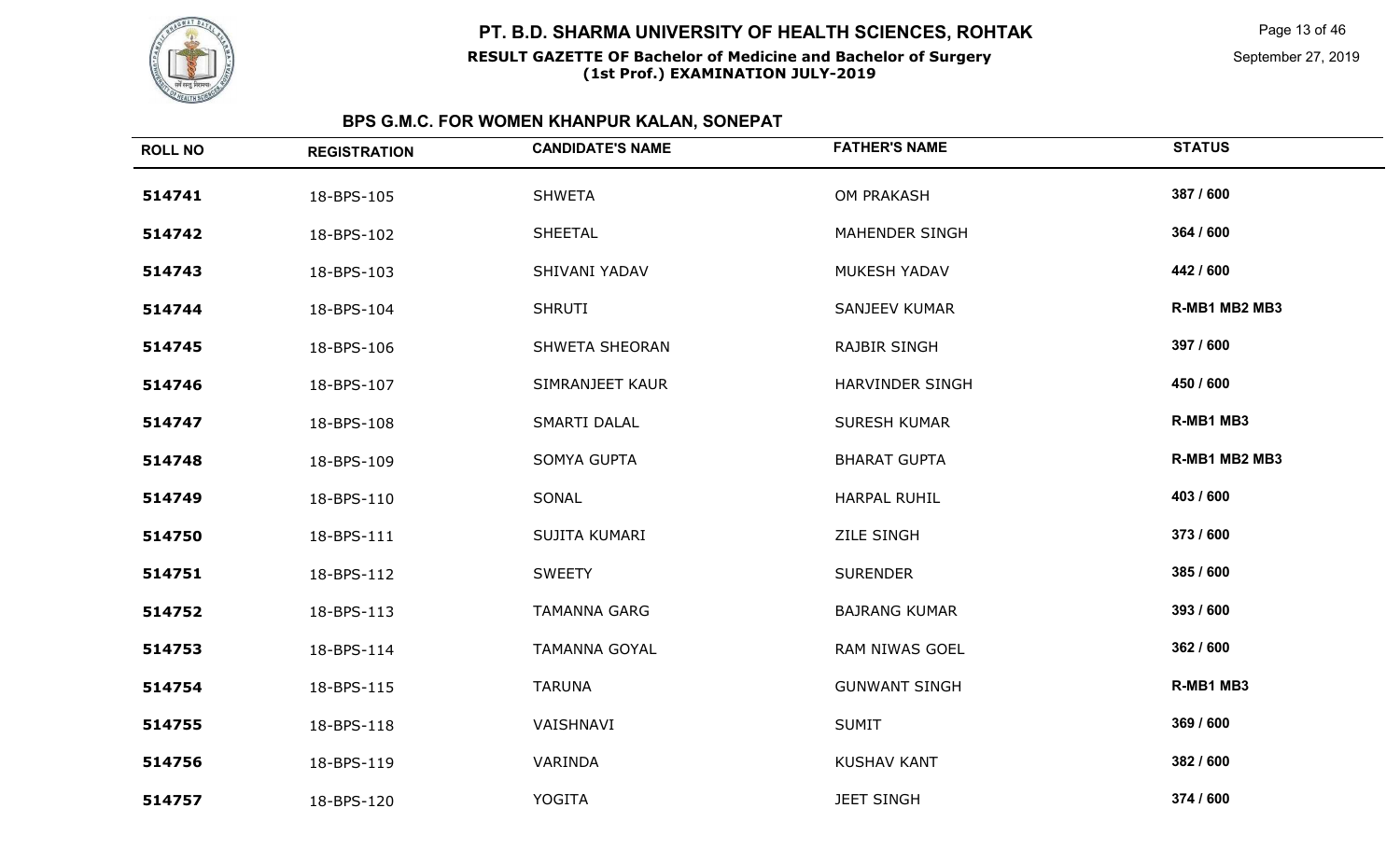

### **RESULT GAZETTE OF Bachelor of Medicine and Bachelor of SurgeryPT. B.D. SHARMA UNIVERSITY OF HEALTH SCIENCES, ROHTAK**

# **(1st Prof.) EXAMINATION JULY-2019**

Page 14 of 46

September 27, 2019

| <b>ROLL NO</b> | <b>REGISTRATION</b> | <b>CANDIDATE'S NAME</b> | <b>FATHER'S NAME</b>   | <b>STATUS</b> |
|----------------|---------------------|-------------------------|------------------------|---------------|
| 514758         | 18-BPS-21           | AARTI                   | <b>JOGINDER SINGH</b>  | 392 / 600     |
| 514759         | 18-BPS-22           | AASHITA KUMARI          | <b>SHIV SHAMBHU</b>    | 407 / 600     |
| 514760         | 18-BPS-23           | AASHNA YADAV            | <b>RAKESH YADAV</b>    | 395 / 600     |
| 514761         | 18-BPS-24           | AAYUSHI SASAN           | <b>KANVER SASAN</b>    | 405 / 600     |
| 514762         | 18-BPS-26           | <b>ANCHAL</b>           | <b>KRISHAN</b>         | 426 / 600     |
| 514763         | 18-BPS-28           | <b>ANITA</b>            | VEDPRAKASH             | 347 / 600     |
| 514764         | 18-BPS-29           | ANJALI                  | <b>DALBIR SINGH</b>    | R-MB1         |
| 514765         | 18-BPS-30           | ANJALI                  | <b>JAI BHAGWAN</b>     | 345 / 600     |
| 514766         | 18-BPS-32           | <b>ANKITA</b>           | <b>SUBE SINGH</b>      | 432 / 600     |
| 514767         | 18-BPS-34           | ANNU DEVI               | <b>AJAY SINGH</b>      | 417 / 600     |
| 514768         | 18-BPS-35           | <b>ANSHITA</b>          | DEEPAK MITTAL          | 394 / 600     |
| 514769         | 18-BPS-39           | <b>ARCHANA</b>          | <b>ABHAY SINGH</b>     | 418 / 600     |
| 514770         | 18-BPS-40           | <b>BINIKA</b>           | <b>HANSRAJ</b>         | 401 / 600     |
| 514771         | 18-BPS-42           | <b>DEEKSHA</b>          | ANIL MADAAN            | 406 / 600     |
| 514772         | 18-BPS-44           | DEEPANSHI               | RAJESH KUMAR           | 378 / 600     |
| 514773         | 18-BPS-45           | <b>DIKSHA</b>           | <b>KRISHAN CHANDER</b> | 375 / 600     |
| 514774         | 18-BPS-46           | <b>DIMPLE</b>           | DHARAMPAL              | 362 / 600     |
| 514775         | 18-BPS-47           | <b>GRANTHIKA SHARMA</b> | KRISHAN KUMAR SHARMA   | 438 / 600     |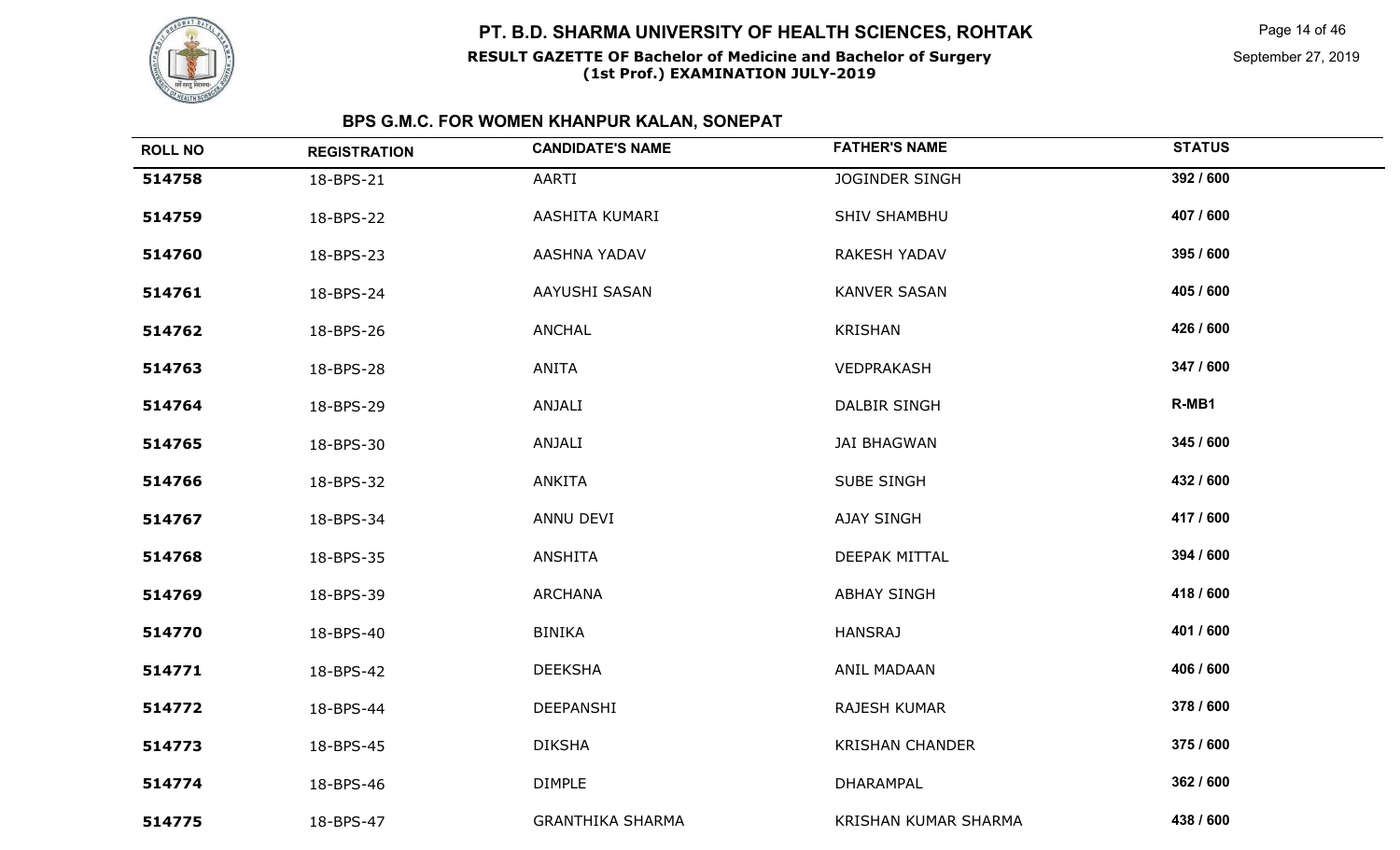

#### **RESULT GAZETTE OF Bachelor of Medicine and Bachelor of Surgery(1st Prof.) EXAMINATION JULY-2019**

Page 15 of 46

September 27, 2019

| <b>ROLL NO</b> | <b>REGISTRATION</b> | <b>CANDIDATE'S NAME</b> | <b>FATHER'S NAME</b>  | <b>STATUS</b> |
|----------------|---------------------|-------------------------|-----------------------|---------------|
| 514776         | 18-BPS-50           | <b>JYOTI</b>            | <b>KASHMIR SINGH</b>  | 383 / 600     |
| 514777         | 18-BPS-51           | <b>JYOTI</b>            | <b>DILBAGH SINGH</b>  | 376 / 600     |
| 514778         | 18-BPS-52           | <b>JYOTI</b>            | <b>BABULAL</b>        | 438 / 600     |
| 514779         | 18-BPS-53           | <b>JYOTI</b>            | NARENDRA KUMAR        | 348 / 600     |
| 514780         | 18-BPS-54           | <b>KOMAL</b>            | <b>SURESH KUMAR</b>   | 377 / 600     |
| 514781         | 18-BPS-55           | <b>KOMAL</b>            | <b>VIRENDER SINGH</b> | 395 / 600     |
| 514782         | 18-BPS-56           | KOMAL SAINI             | PRITAM KUMAR          | 377 / 600     |
| 514783         | 18-BPS-57           | <b>MADHU GURJAR</b>     | SHYONARAYAN GURJAR    | R-MB1         |
| 514784         | 18-BPS-58           | MAHIMA                  | SANJAY                | 351 / 600     |
| 514785         | 18-BPS-59           | MALIKA BENIWAL          | <b>MAHAVIR SINGH</b>  | 419 / 600     |
| 514786         | 18-BPS-60           | MANISHA SINGH           | ASHOK KUMAR SINGH     | 401 / 600     |
| 514787         | 18-BPS-62           | <b>MONIKA</b>           | <b>ANANGPAL SINGH</b> | 401 / 600     |
| 514788         | 18-BPS-65           | <b>MUSKAN VERMA</b>     | PAWAN KUMAR           | 399 / 600     |
| 514789         | 18-BPS-66           | <b>NANITA MOR</b>       | JAGBIR SINGH          | 399 / 600     |
| 514790         | 18-BPS-67           | NAVYA SEHGAL            | NAVNEET SEHGAL        | 370 / 600     |
| 514791         | 18-BPS-68           | <b>NEHA</b>             | <b>RANDHIR SINGH</b>  | 379 / 600     |
| 514792         | 18-BPS-69           | <b>NEHA SINGH</b>       | <b>GAJENDER SINGH</b> | 392 / 600     |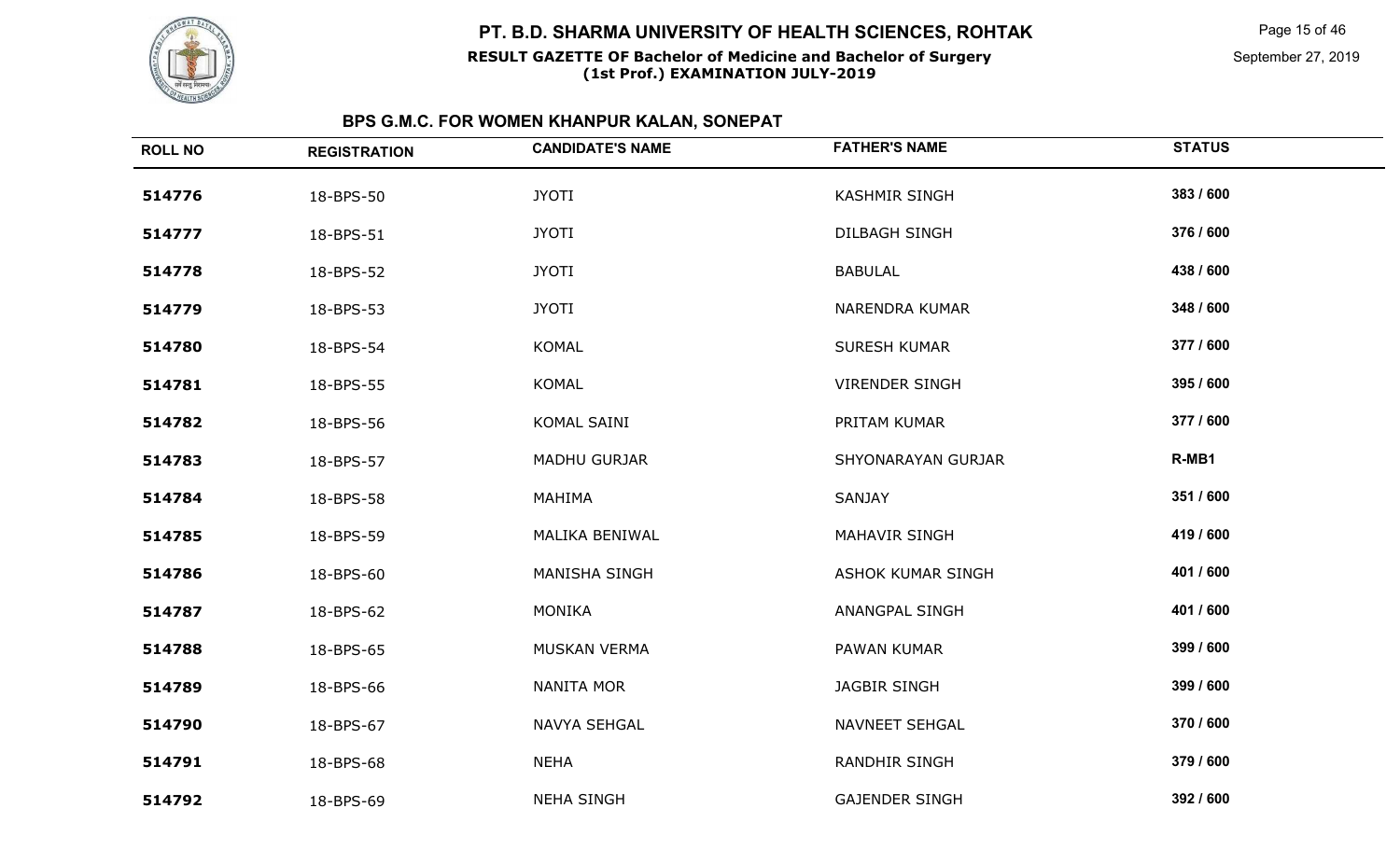

## **RESULT GAZETTE OF Bachelor of Medicine and Bachelor of SurgeryPT. B.D. SHARMA UNIVERSITY OF HEALTH SCIENCES, ROHTAK**

# **(1st Prof.) EXAMINATION JULY-2019**

Page 16 of 46

September 27, 2019

| <b>ROLL NO</b> | <b>REGISTRATION</b> | <b>CANDIDATE'S NAME</b> | <b>FATHER'S NAME</b>  | <b>STATUS</b> |
|----------------|---------------------|-------------------------|-----------------------|---------------|
| 514793         | 18-BPS-70           | <b>NEHA YADAV</b>       | <b>SURENDER KUMAR</b> | 368 / 600     |
| 514794         | 18-BPS-72           | NIDHI RAJ BAYAL         | RAJENDRA SINGH BAYAL  | 403 / 600     |
| 514795         | 18-BPS-73           | NIKITA SONI             | ISHWAR SONI           | 391 / 600     |
| 514796         | 18-BPS-36           | ANSHUL DESHWAL          | YOGENDER KUMAR        | 406 / 600     |
| 514797         | 18-BPS-75           | <b>NISHA</b>            | <b>SHIV KUMAR</b>     | 383 / 600     |
| 514798         | 18-BPS-76           | <b>NISHA</b>            | NANHARAM              | 362 / 600     |
| 514799         | 18-BPS-77           | <b>NISHTHA</b>          | <b>ANOOP KUMAR</b>    | 369 / 600     |
| 514800         | 18-BPS-78           | <b>NUPUR MANOCHA</b>    | <b>MANOJ KUMAR</b>    | 379 / 600     |
| 514801         | 18-BPS-79           | PARUL                   | <b>VISHAL KUMAR</b>   | 382 / 600     |
| 514802         | 18-BPS-80           | PARUL GUPTA             | <b>MURARI LAL</b>     | 397 / 600     |
| 514803         | 18-BPS-100          | SARITA                  | <b>SUBHASH CHAND</b>  | 397 / 600     |
| 514804         | 18-BPS-81           | POOJA                   | <b>VIRENDER SINGH</b> | 404 / 600     |
| 514805         | 18-BPS-82           | POOJA CHAUHAN           | RADHI RAM CHAUHAN     | 385 / 600     |
| 514806         | 18-BPS-83           | POOJA KUMARI            | ROHIT KUMAR           | 401 / 600     |
| 514807         | 18-BPS-84           | POOJA RANI              | <b>BABBAR SHER</b>    | 377 / 600     |
| 514808         | 18-BPS-85           | POOJA YADAV             | <b>KRISHAN KUMAR</b>  | 379 / 600     |
| 514809         | 18-BPS-86           | <b>POONAM</b>           | <b>BALWANT RAM</b>    | 414 / 600     |
| 514810         | 18-BPS-87           | PRAGYA                  | RISHI DHANIA          | 383 / 600     |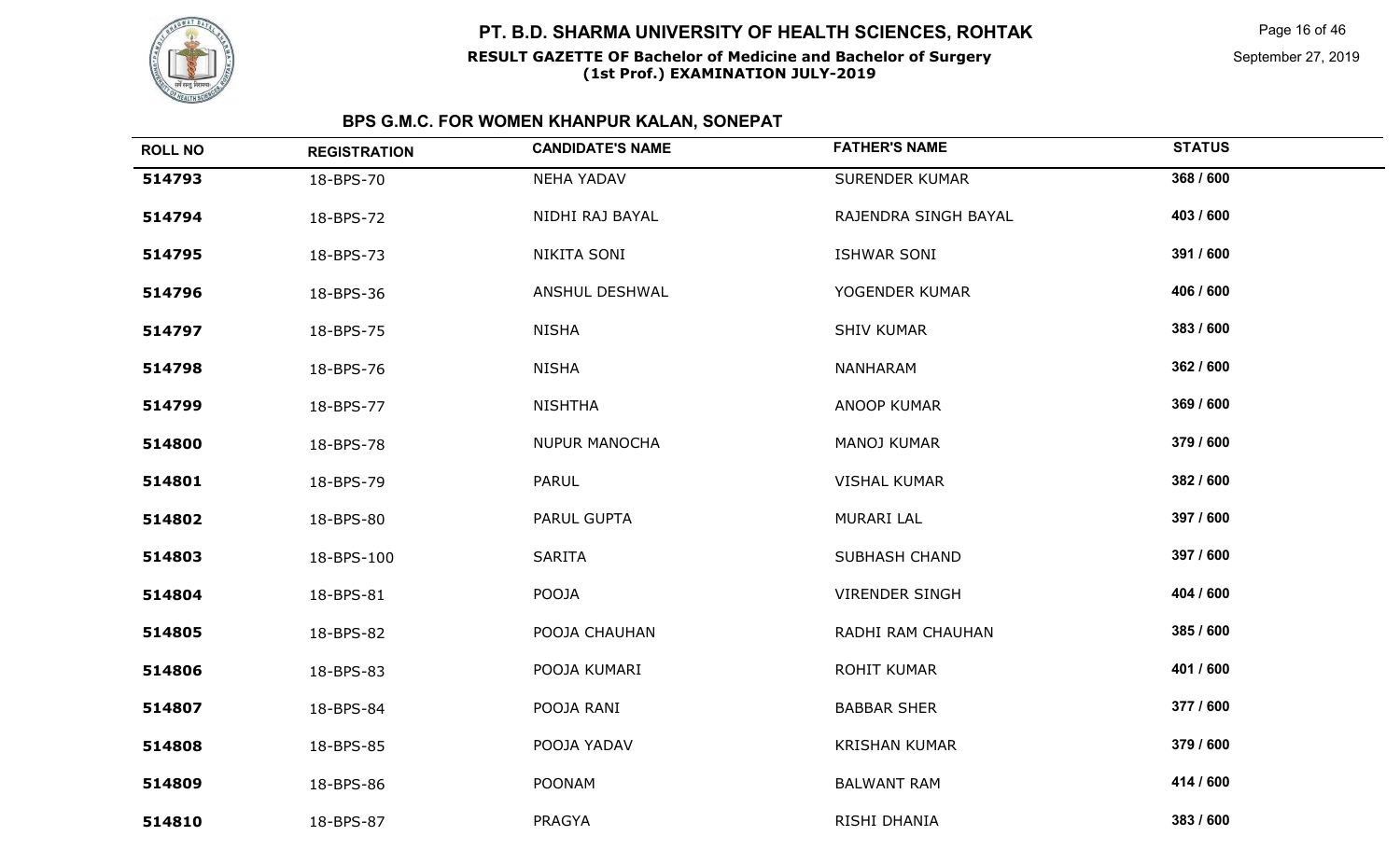

#### **RESULT GAZETTE OF Bachelor of Medicine and Bachelor of Surgery(1st Prof.) EXAMINATION JULY-2019**

Page 17 of 46

| <b>ROLL NO</b> | <b>REGISTRATION</b> | <b>CANDIDATE'S NAME</b> | <b>FATHER'S NAME</b>  | <b>STATUS</b> |
|----------------|---------------------|-------------------------|-----------------------|---------------|
| 514811         | 18-BPS-88           | PRAGYA MITTAL           | TEJ PRAKASH MITTAL    | 402 / 600     |
| 514812         | 18-BPS-89           | PRIYA                   | <b>GHAN SHYAM</b>     | 353 / 600     |
| 514813         | 18-BPS-90           | PRIYANKA                | PRAMIL YADAV          | 423 / 600     |
| 514814         | 18-BPS-91           | PRIYANKA                | SHIV DAYAL SINGH      | 403 / 600     |
| 514815         | 18-BPS-92           | PRIYANKA BANSAL         | <b>SUBHASH CHAND</b>  | 426 / 600     |
| 514816         | 18-BPS-93           | <b>REKHA</b>            | AJMER SINGH           | 405 / 600     |
| 514817         | 18-BPS-95           | RITU GURAHIYA           | NIHAL SINGH GURAHIYA  | 373 / 600     |
| 514818         | 18-BPS-96           | SAKSHI                  | <b>ANIL KUMAR</b>     | 386 / 600     |
| 514819         | 18-BPS-97           | SAAKSHI JINDAL          | <b>DAVENDER KUMAR</b> | 381 / 600     |
| 514820         | 18-BPS-98           | <b>SANIA</b>            | SATYA NARAIN          | 420 / 600     |
| 514821         | 18-BPS-99           | <b>SAPNA</b>            | <b>SANTRAM</b>        | 345 / 600     |
| 514822         | 18-BPS-61           | <b>MONIKA</b>           | <b>DEVRAJ</b>         | 371/600       |
| 514823         | 18-BPS-37           | ANU KUMARI              | RAJENDER SINGH        | 385 / 600     |
| 514824         | 18-BPS-48           | INDU                    | <b>SANJAY SINGH</b>   | 406 / 600     |
| 514825         | 18-BPS-49           | <b>JHANVI</b>           | SATISH BHARDWAJ       | 398 / 600     |
| 514826         | 18-BPS-74           | <b>NISHA</b>            | <b>JAI PARKASH</b>    | 378 / 600     |
| 514827         | 18-BPS-101          | SHEEL GUPTA             | LOKESH KUMAR GUPTA    | 390 / 600     |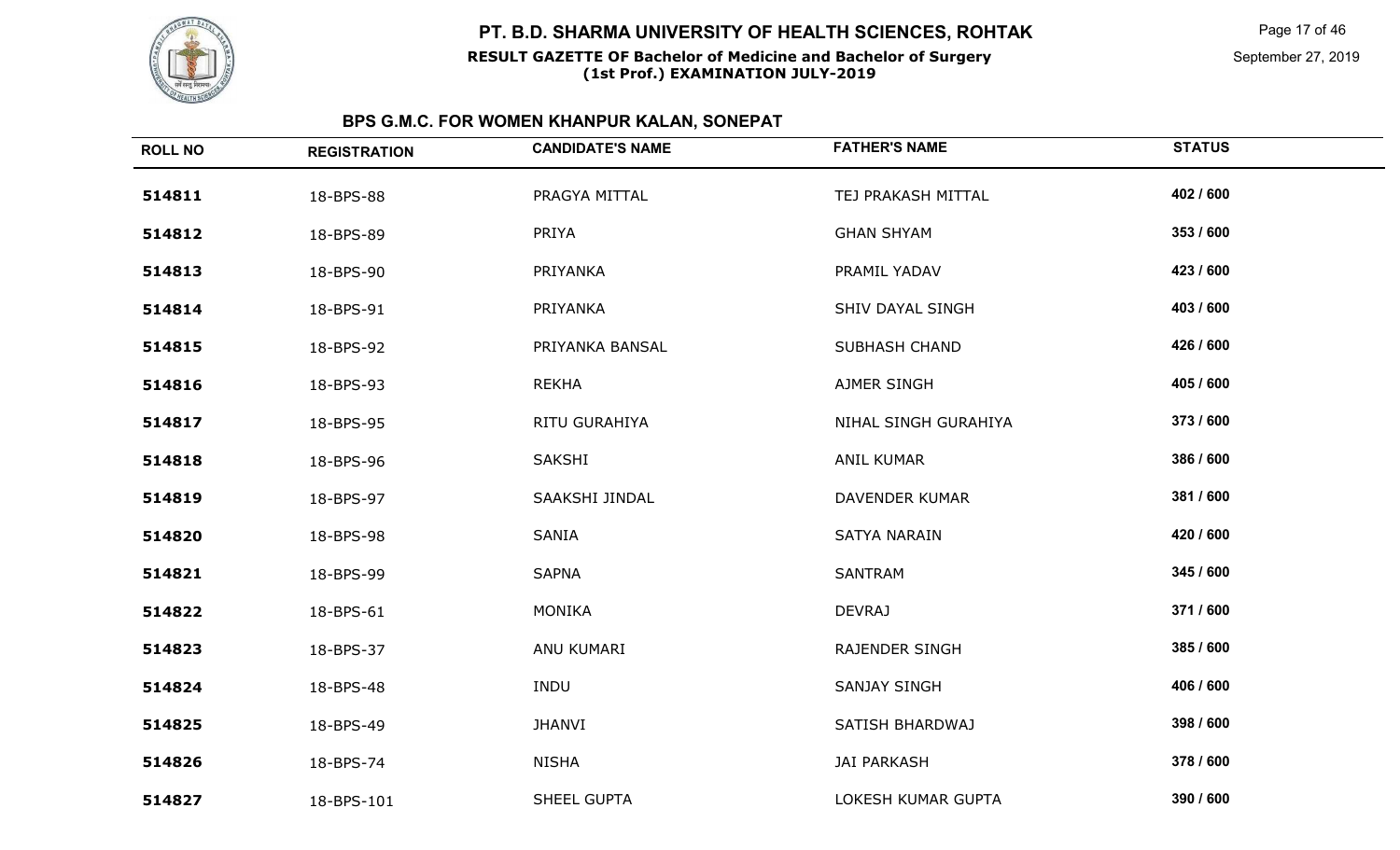

#### **RESULT GAZETTE OF Bachelor of Medicine and Bachelor of Surgery(1st Prof.) EXAMINATION JULY-2019**

Page 18 of 46

September 27, 2019

| <b>ROLL NO</b> | <b>REGISTRATION</b> | <b>CANDIDATE'S NAME</b> | <b>FATHER'S NAME</b> | <b>STATUS</b> |
|----------------|---------------------|-------------------------|----------------------|---------------|
| 514828         | 18-BPS-116          | <b>UMANG SHARMA</b>     | ANAND                | 374 / 600     |
| 514829         | 18-BPS-117          | <b>USHA</b>             | <b>SURENDER</b>      | 369 / 600     |
| 514830         | 18-BPS-25           | <b>AKSHITA</b>          | <b>SUNIL KUMAR</b>   | 409 / 600     |
| 514831         | 18-BPS-31           | ANKITA                  | <b>AJAY KUMAR</b>    | 394 / 600     |
| 514832         | 18-BPS-33           | ANNU                    | SURENDER SINGH       | 386 / 600     |
| 514833         | 18-BPS-38           | ANUPRIYA                | <b>MUKESH KUMAR</b>  | 385 / 600     |
| 514834         | 18-BPS-41           | <b>CHETNA ARYA</b>      | JAGBIR SINGH         | 399 / 600     |
| 514835         | 18-BPS-63           | <b>MUSKAN</b>           | SATISH KUMAR         | 368 / 600     |
| 514836         | 18-BPS-64           | <b>MUSKAAN</b>          | <b>SUSHIL KUMAR</b>  | 417 / 600     |
| 514837         | 18-BPS-71           | NIDHI                   | RAJESH KUMAR         | 422 / 600     |
| 514838         | 18-BPS-94           | RENU                    | VEDPRAKASH           | R-MB3         |
| 514839         | 18-BPS-43           | DEEKSHA KAMBOJ          | <b>BAL KRISHAN</b>   | 386 / 600     |
| 514840         | 18-BPS-27           | ANCHAL SRIVASTAVA       | SUSHIL SRIVASTAVA    | R-MB1 MB3     |
|                |                     |                         |                      |               |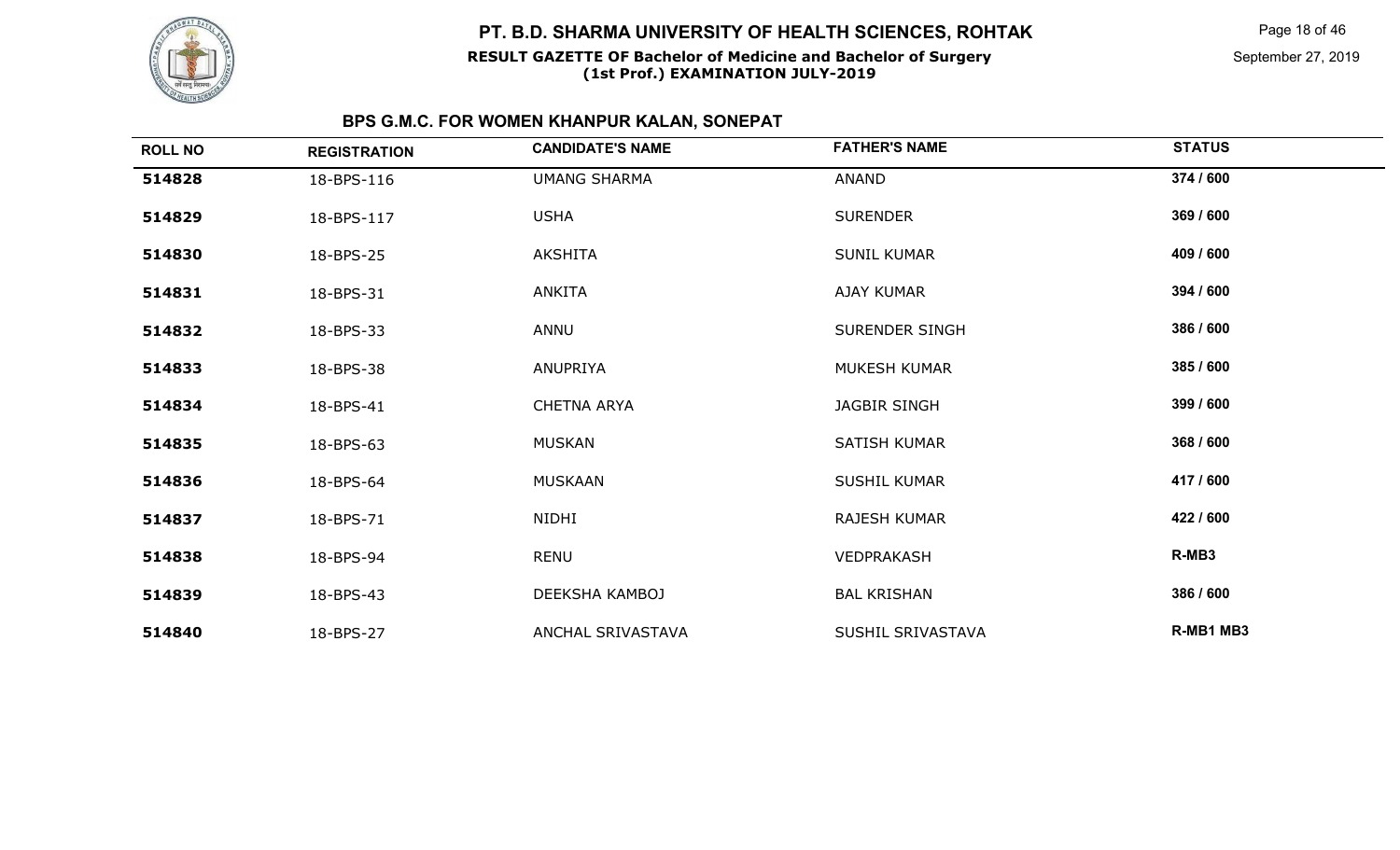

#### **RESULT GAZETTE OF Bachelor of Medicine and Bachelor of Surgery(1st Prof.) EXAMINATION JULY-2019**

Page 19 of 46

September 27, 2019

| <b>REGISTRATION</b> | <b>CANDIDATE'S NAME</b> | <b>FATHER'S NAME</b>    | <b>STATUS</b> |
|---------------------|-------------------------|-------------------------|---------------|
| 18-MAMC-100         | <b>SIDDHARTH</b>        | <b>BALJEET SINGH</b>    | R-MB1 MB2 MB3 |
| 18-MAMC-101         | SOHANBIR SHARMA         | RAMPHAL SHARMA          | 339 / 600     |
| 18-MAMC-102         | <b>SUGAM</b>            | <b>BALJEET</b>          | 345 / 600     |
| 18-MAMC-103         | SUNAINA DHIMAN          | <b>BAL KRISHAN</b>      | 373 / 600     |
| 18-MAMC-104         | <b>SUNIL</b>            | <b>LALA RAM</b>         | R-MB1         |
| 18-MAMC-105         | <b>TANUJA</b>           | <b>BABU LAL</b>         | 369 / 600     |
| 18-MAMC-106         | <b>TARUN CHAHAR</b>     | <b>ASHOK KUMAR</b>      | R-MB1 MB2 MB3 |
| 18-MAMC-107         | VAISHALI                | <b>NITU SINGH</b>       | 368 / 600     |
| 18-MAMC-108         | VANDANA                 | <b>ANIL KUMAR</b>       | 400 / 600     |
| 18-MAMC-109         | <b>VANSHIKA HOODA</b>   | <b>VIKAS HOODA</b>      | 332 / 600     |
| 18-MAMC-110         | <b>VIPIN</b>            | OM PARKASH              | 333 / 600     |
| 18-MAMC-111         | <b>VISHAL SHARMA</b>    | <b>NARESH SHARMA</b>    | 323 / 600     |
| 18-MAMC-112         | <b>VISHAL SHARMA</b>    | <b>BHUPINDER SHARMA</b> | 384 / 600     |
| 18-MAMC-113         | <b>VIVEK CHAUHAN</b>    | <b>BACHCHU SINGH</b>    | 363 / 600     |
| 18-MAMC-115         | YASHIMA GOYAL           | <b>AMIT GOYAL</b>       | 416 / 600     |
| 18-MAMC-16          | ABHISHEK                | <b>ANIL KUMAR</b>       | 389 / 600     |
| 18-MAMC-17          | <b>ABHISHEK</b>         | SOMVIR SINGH            | 330 / 600     |
|                     |                         |                         |               |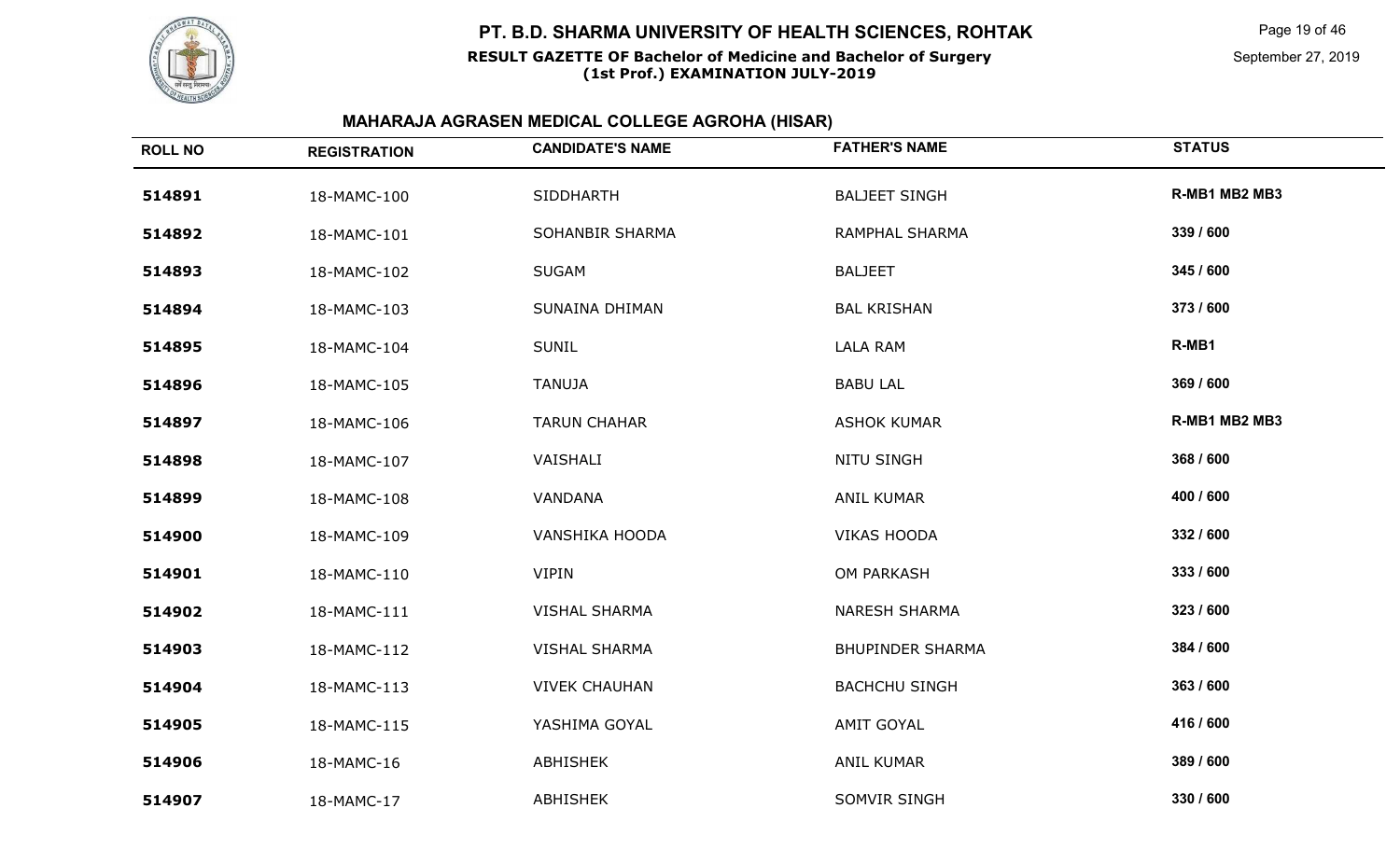

#### **RESULT GAZETTE OF Bachelor of Medicine and Bachelor of Surgery(1st Prof.) EXAMINATION JULY-2019**

Page 20 of 46

September 27, 2019

| <b>ROLL NO</b> | <b>REGISTRATION</b> | <b>CANDIDATE'S NAME</b>   | <b>FATHER'S NAME</b>   | <b>STATUS</b>     |
|----------------|---------------------|---------------------------|------------------------|-------------------|
| 514908         | 18-MAMC-18          | <b>ACHINT DEVGAN</b>      | <b>SUKHDEV</b>         | 406 / 600         |
| 514909         | 18-MAMC-20          | AMAN VASHISTH             | <b>RAJKUMAR</b>        | 370 / 600         |
| 514910         | 18-MAMC-21          | <b>ANIKET TANWAR</b>      | ROHTAS TANWAR          | R-MB1             |
| 514911         | 18-MAMC-23          | <b>ANKIT</b>              | <b>SUBHASH CHANDER</b> | 325 / 600         |
| 514912         | 18-MAMC-24          | <b>ANKIT</b>              | DEVENDER KUMAR         | 343 / 600         |
| 514913         | 18-MAMC-25          | <b>ANKIT KUMAR</b>        | <b>VINOD</b>           | 363 / 600         |
| 514914         | 18-MAMC-26          | ANU CHOUDHARY             | <b>JAGJIT SINGH</b>    | 392 / 600         |
| 514915         | 18-MAMC-27          | <b>ANUSHKA</b>            | <b>ALOK SHARMA</b>     | 374 / 600         |
| 514916         | 18-MAMC-28          | ARUN                      | <b>ONKAR SINGH</b>     | 358 / 600         |
| 514917         | 18-MAMC-29          | <b>AASHISH</b>            | <b>SATISH KUMAR</b>    | 351 / 600         |
| 514918         | 18-MAMC-30          | <b>AASHISH KUMAR</b>      | <b>ASHOK KUMAR</b>     | 376 / 600         |
| 514919         | 18-MAMC-31          | <b>BHARTI TANWAR</b>      | <b>RAM BHAGAT</b>      | 377 / 600         |
| 514920         | 18-MAMC-32          | <b>CHARU PRIYA</b>        | RAJ KUMAR              | 381 / 600         |
| 514921         | 18-MAMC-33          | <b>DAYA SINGH</b>         | <b>BANSILAL</b>        | 344 / 600         |
| 514922         | 18-MAMC-34          | DHRUV CHAUDHARY KHETLAYAN | <b>SANJEEV KUMAR</b>   | R-MB1             |
| 514923         | 18-MAMC-35          | <b>DHRUV GUPTA</b>        | PRAVESH KUMAR GUPTA    | 414 / 600         |
| 514924         | 18-MAMC-36          | <b>DIVESH</b>             | <b>SITA RAM</b>        | R-MB <sub>2</sub> |
| 514925         | 18-MAMC-37          | <b>EKTA YADAV</b>         | RAJPAL YADAV           | 353 / 600         |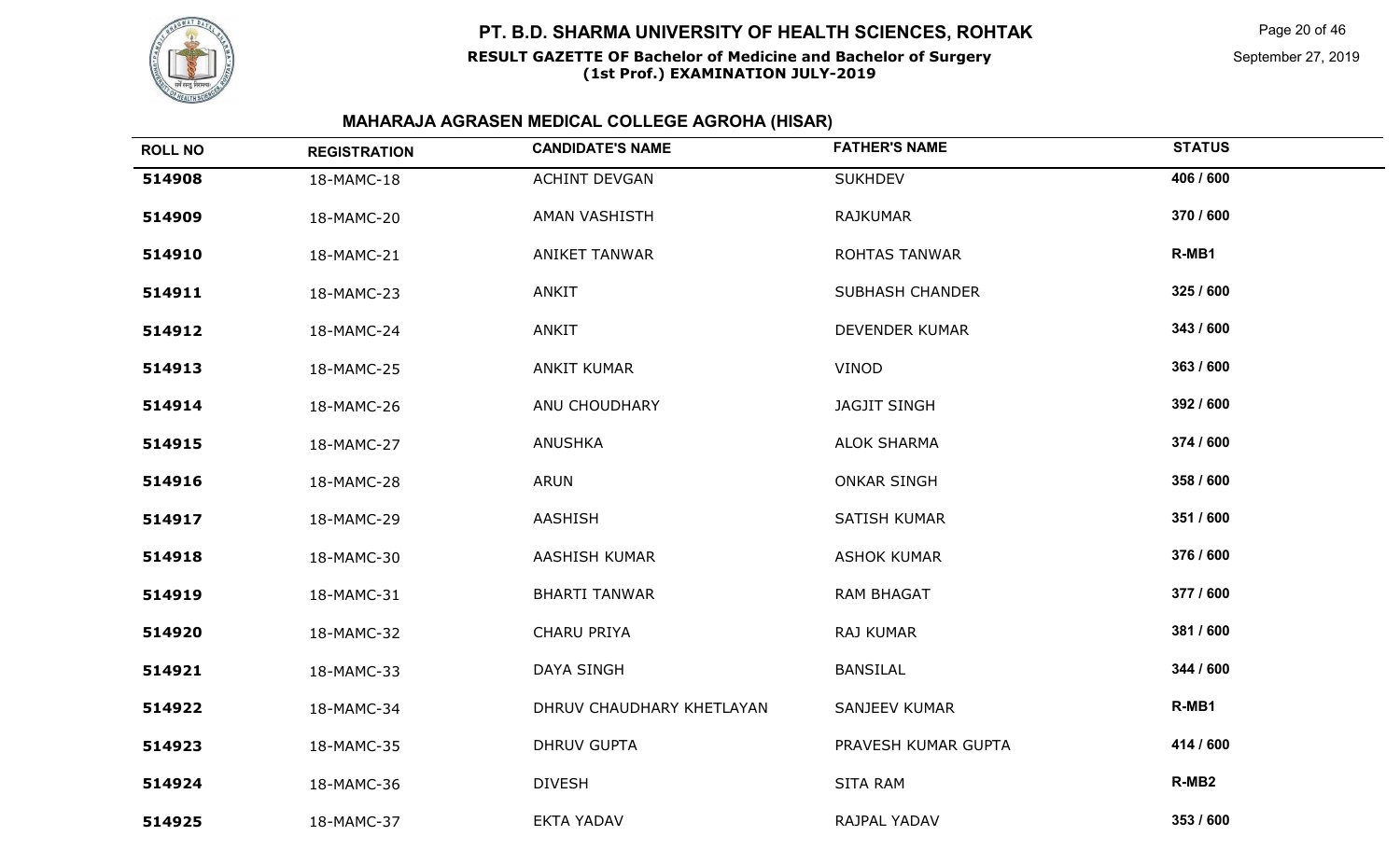

#### **RESULT GAZETTE OF Bachelor of Medicine and Bachelor of Surgery(1st Prof.) EXAMINATION JULY-2019**

Page 21 of 46

September 27, 2019

| <b>ROLL NO</b> | <b>REGISTRATION</b> | <b>CANDIDATE'S NAME</b> | <b>FATHER'S NAME</b>   | <b>STATUS</b> |
|----------------|---------------------|-------------------------|------------------------|---------------|
| 514926         | 18-MAMC-38          | <b>GAURAV SINGH</b>     | <b>RANJEET SINGH</b>   | 361 / 600     |
| 514927         | 18-MAMC-39          | <b>GURPREET SAINI</b>   | <b>RAMDASS SAINI</b>   | 371 / 600     |
| 514928         | 18-MAMC-40          | <b>HARSH</b>            | INDERSAIN              | 357 / 600     |
| 514929         | 18-MAMC-41          | HIMANSHU                | JOGINDER PAL           | 351 / 600     |
| 514930         | 18-MAMC-42          | <b>JAIBHARTI</b>        | <b>JAIBHAGWAN PAUL</b> | 372 / 600     |
| 514931         | 18-MAMC-43          | <b>JATIN SINGH</b>      | <b>KARTAR SINGH</b>    | 322 / 600     |
| 514932         | 18-MAMC-44          | <b>JIYANA BANO</b>      | MOHAMED YOSHUF         | R-MB1 MB2 MB3 |
| 514933         | 18-MAMC-45          | <b>JYOTI</b>            | <b>BALJEET SINGH</b>   | 323 / 600     |
| 514934         | 18-MAMC-46          | <b>JYOTI</b>            | <b>SURESH KUMAR</b>    | 362 / 600     |
| 514935         | 18-MAMC-47          | <b>KALPANA YADAV</b>    | <b>GANGA RAM</b>       | 352 / 600     |
| 514936         | 18-MAMC-48          | KAMALJEET               | <b>BIJENDER SINGH</b>  | 351 / 600     |
| 514937         | 18-MAMC-49          | <b>KAPIL SHEORAN</b>    | <b>RAMPHAL SINGH</b>   | 350 / 600     |
| 514938         | 18-MAMC-50          | KAVITA RANI             | <b>SURENDER SINGH</b>  | R-MB1         |
| 514939         | 18-MAMC-51          | KIRTI SOLANKI           | <b>MAHESH</b>          | 367 / 600     |
| 514940         | 18-MAMC-52          | LALIT KUMAR             | <b>ISHAM SINGH</b>     | 388 / 600     |
| 514941         | 18-MAMC-54          | MANAV YADAV             | <b>SURENDER</b>        | 350 / 600     |
| 514942         | 18-MAMC-56          | MAYANK SIWAL            | SUDESH KUMAR SIWAL     | 367 / 600     |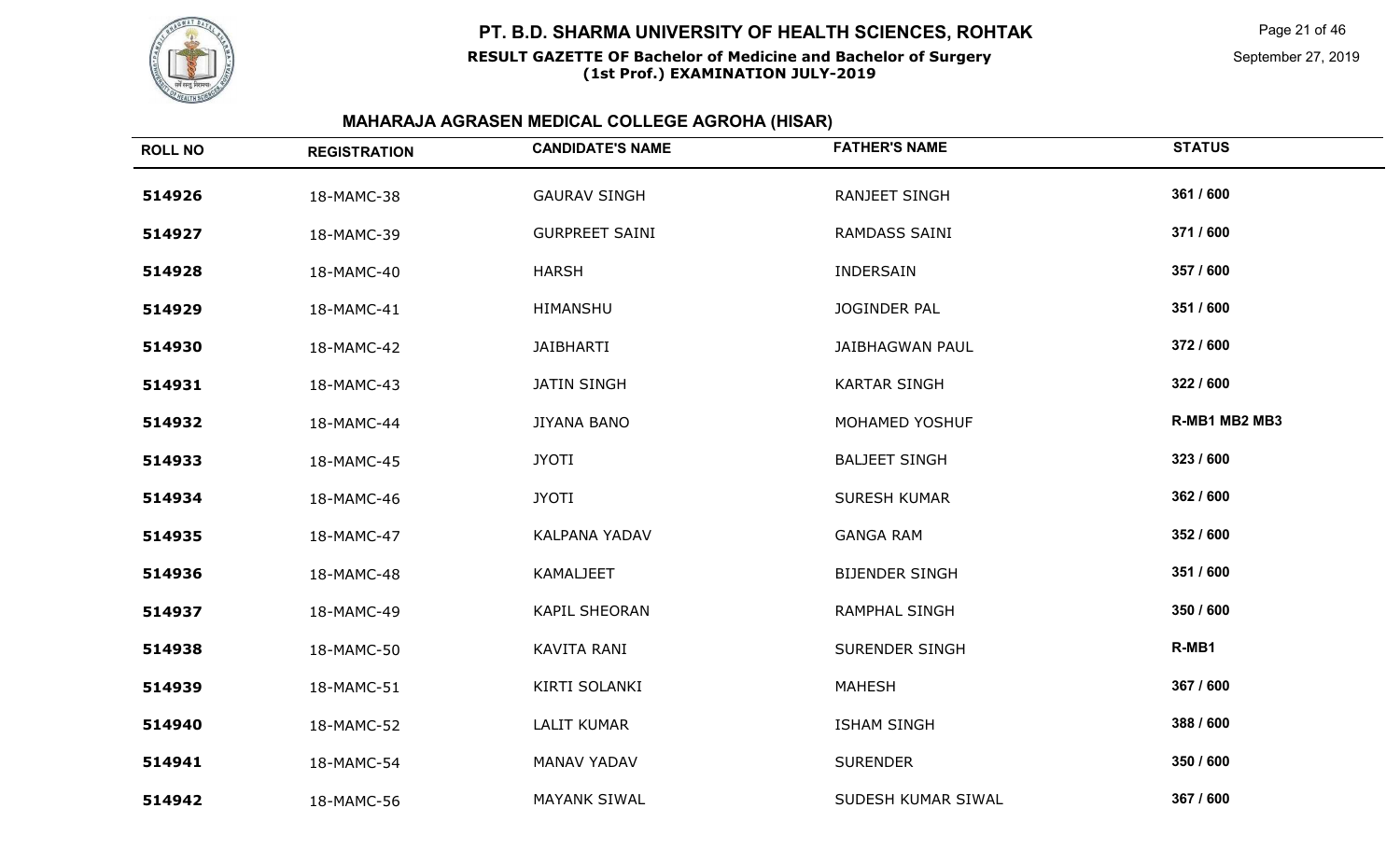

#### **RESULT GAZETTE OF Bachelor of Medicine and Bachelor of Surgery(1st Prof.) EXAMINATION JULY-2019**

Page 22 of 46

September 27, 2019

| <b>ROLL NO</b> | <b>REGISTRATION</b> | <b>CANDIDATE'S NAME</b> | <b>FATHER'S NAME</b>  | <b>STATUS</b> |
|----------------|---------------------|-------------------------|-----------------------|---------------|
| 514943         | 18-MAMC-57          | MOHIT                   | <b>BALJEET</b>        | 389 / 600     |
| 514944         | 18-MAMC-58          | NAMITA KEDIA            | RAVI KEDIA            | 419 / 600     |
| 514945         | 18-MAMC-59          | <b>NAVEEN</b>           | <b>MANGE RAM</b>      | 348 / 600     |
| 514946         | 18-MAMC-60          | <b>NAVNEET</b>          | DEVENDER KUMAR        | 358 / 600     |
| 514947         | 18-MAMC-61          | <b>NEERAJ</b>           | <b>VIJAY KUMAR</b>    | 316 / 600     |
| 514948         | 18-MAMC-62          | <b>NEHA</b>             | SOMNATH               | 364 / 600     |
| 514949         | 18-MAMC-63          | NIKHIL                  | NIRMAL SINGH          | 378 / 600     |
| 514950         | 18-MAMC-65          | NIKITA LAMBA            | RATENDER SINGH LAMBA  | 371 / 600     |
| 514951         | 18-MAMC-66          | NITIN SAINI             | RAJESH SAINI          | 354 / 600     |
| 514952         | 18-MAMC-68          | POOJA RANI              | <b>SURESH KUMAR</b>   | 370 / 600     |
| 514953         | 18-MAMC-69          | POOJA RANI              | <b>RAJENDER KUMAR</b> | 384 / 600     |
| 514954         | 18-MAMC-70          | PRASHANT ARYA           | <b>KIRPA RAM</b>      | 322 / 600     |
| 514955         | 18-MAMC-71          | PREETI                  | <b>SURENDER</b>       | 403 / 600     |
| 514956         | 18-MAMC-72          | <b>PRINCE</b>           | <b>SHAMSHER SINGH</b> | 383 / 600     |
| 514957         | 18-MAMC-73          | PRITI SINGH             | <b>RANDHIR SINGH</b>  | 361 / 600     |
| 514958         | 18-MAMC-74          | PRIYA KUMARI            | RAM BICHAR            | 391 / 600     |
| 514959         | 18-MAMC-75          | PRIYA MITTAL            | R K MITTAL            | 398 / 600     |
| 514960         | 18-MAMC-76          | PRIYANKA                | MUKESH KUMAR          | 374 / 600     |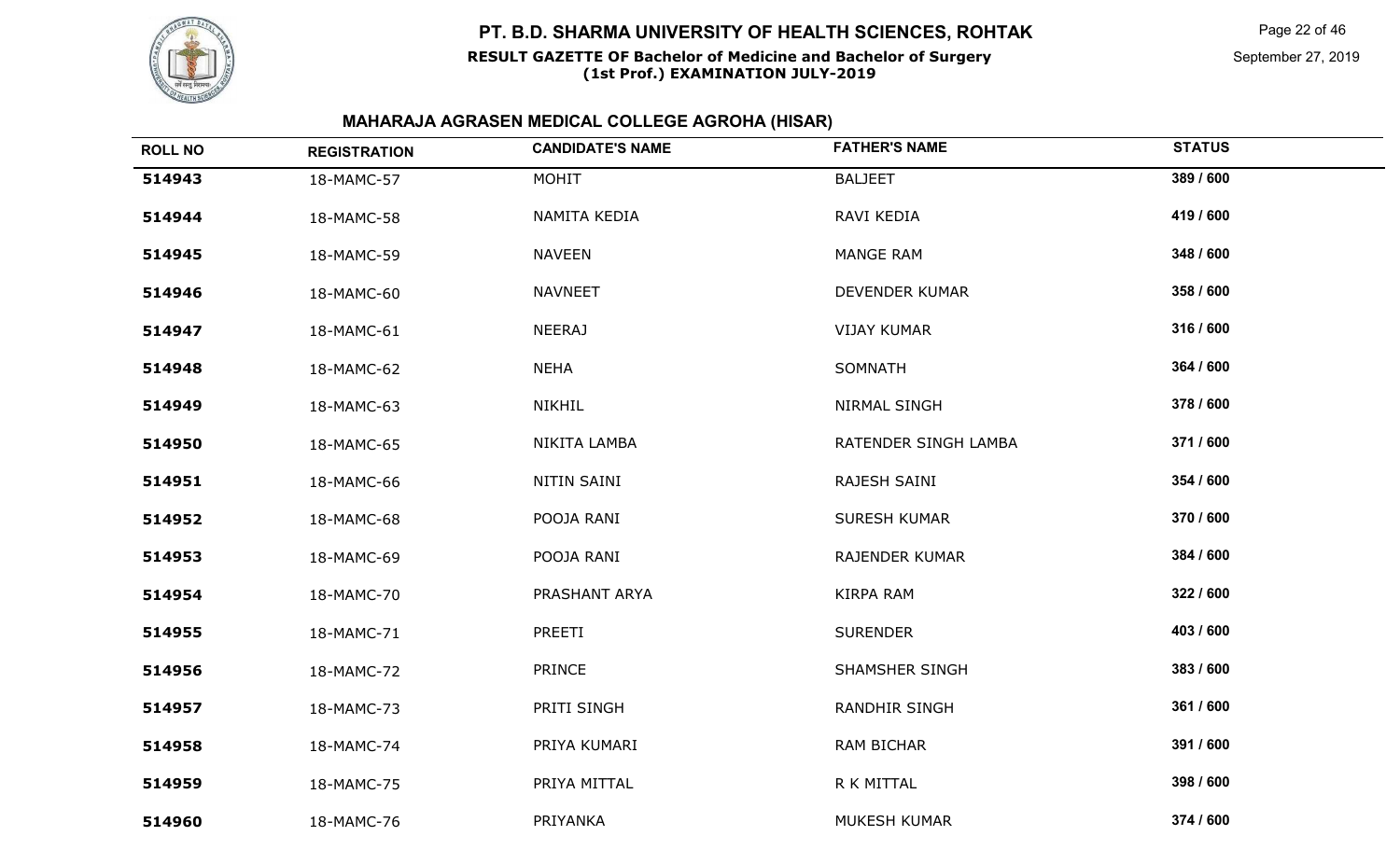

Page 23 of 46

September 27, 2019

| <b>ROLL NO</b> | <b>REGISTRATION</b> | <b>CANDIDATE'S NAME</b> | <b>FATHER'S NAME</b>  | <b>STATUS</b>     |
|----------------|---------------------|-------------------------|-----------------------|-------------------|
| 514961         | 18-MAMC-77          | PRIYANKA AGGARWAL       | YOGESH AGGARWAL       | 401 / 600         |
| 514962         | 18-MAMC-78          | PRIYANKA CHAUDHARY      | RAM NIWAS CHAUDHARY   | 387 / 600         |
| 514963         | 18-MAMC-79          | <b>PUSHPENDER</b>       | PRITHVI SINGH         | 358 / 600         |
| 514964         | 18-MAMC-80          | RAHUL SHARMA            | SATISH SHARMA         | R-MB1 MB2 MB3     |
| 514965         | 18-MAMC-81          | RIA VERMA               | MANOHAR LAL VERMA     | 369 / 600         |
| 514966         | 18-MAMC-82          | <b>RISHABH SEN</b>      | <b>OM PARKASH</b>     | 368 / 600         |
| 514967         | 18-MAMC-83          | <b>RISHITA</b>          | <b>BHUP SINGH</b>     | 322 / 600         |
| 514968         | 18-MAMC-84          | <b>ROHIT</b>            | RADHEY SHYAM          | 360 / 600         |
| 514969         | 18-MAMC-99          | SHUBHAM KUMAR BRAMNIYA  | SATYAVAN              | R-MB1             |
| 514970         | 18-MAMC-85          | <b>RUBAL</b>            | <b>RAMESH KUMAR</b>   | R-MB <sub>2</sub> |
| 514971         | 18-MAMC-86          | <b>SACHIN</b>           | <b>VIJAY KUMAR</b>    | 323 / 600         |
| 514972         | 18-MAMC-88          | <b>SAHIL</b>            | <b>SURENDER KUMAR</b> | 353 / 600         |
| 514973         | 18-MAMC-89          | SAHIL GOYAL             | <b>KHEM CHAND</b>     | 390 / 600         |
| 514974         | 18-MAMC-90          | <b>SANDEEP KUMAR</b>    | <b>HEM RAJ</b>        | 358 / 600         |
| 514975         | 18-MAMC-91          | SANJEEV                 | MOTILAL               | R-MB1 MB2 MB3     |
| 514976         | 18-MAMC-92          | SATISH KUMAR            | <b>BALWAN SINGH</b>   | 350 / 600         |
| 514977         | 18-MAMC-94          | SHAILAZA                | <b>DEEP KUMAR</b>     | 321 / 600         |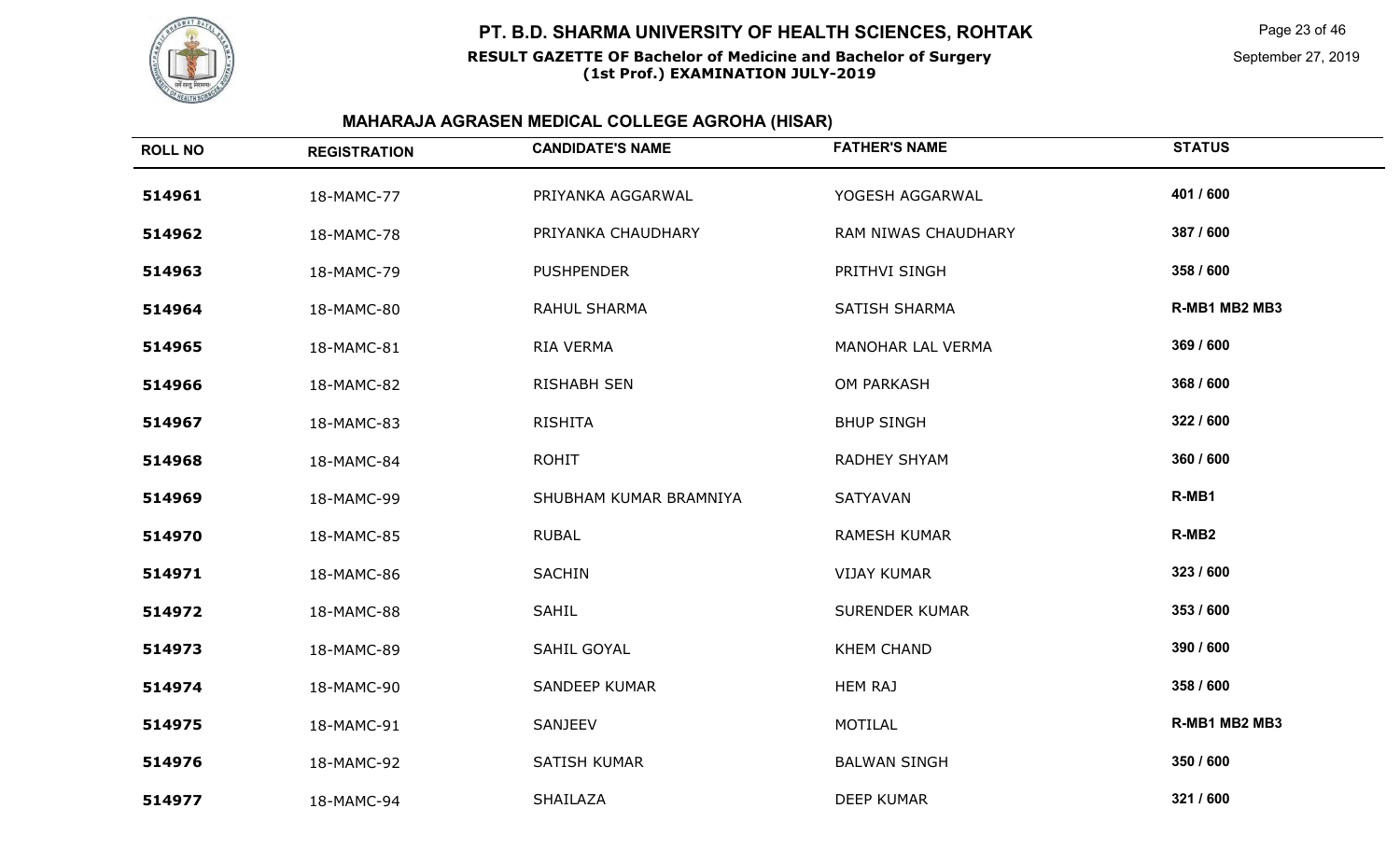

Page 24 of 46

September 27, 2019

| <b>ROLL NO</b> | <b>REGISTRATION</b> | <b>CANDIDATE'S NAME</b>      | <b>FATHER'S NAME</b>  | <b>STATUS</b> |
|----------------|---------------------|------------------------------|-----------------------|---------------|
| 514978         | 18-MAMC-95          | <b>SHANKY RAJA</b>           | SATYAPAL SINGH        | R-MB1         |
| 514979         | 18-MAMC-96          | SHEIKH MOHAMMAD ABDUR RAHMAN | <b>AFTAB ALAM</b>     | 337 / 600     |
| 514980         | 18-MAMC-97          | <b>SHRUTI SHARMA</b>         | <b>SANJAY</b>         | 332 / 600     |
| 514981         | 18-MAMC-98          | SHUBHAM JINDAL               | PARVEEN KUMAR         | 377 / 600     |
| 514982         | 18-MAMC-53          | <b>LOKESH</b>                | <b>ASHOK KUMAR</b>    | R-MB1         |
| 514983         | 18-MAMC-22          | ANJALI                       | <b>DINESH</b>         | 393 / 600     |
| 514984         | 18-MAMC-114         | YASHI                        | <b>SATPAL</b>         | 354 / 600     |
| 514985         | 18-MAMC-19          | AKANKSHA DIXIT               | <b>BHARAT DIXIT</b>   | 443 / 600     |
| 514986         | 18-MAMC-55          | <b>MANDEEP</b>               | <b>SAME SINGH</b>     | 354 / 600     |
| 514987         | 18-MAMC-64          | <b>NIKITA</b>                | <b>SUMER SINGH</b>    | R-MB1         |
| 514988         | 18-MAMC-67          | PALAK SATIJA                 | <b>NARESH</b>         | 350 / 600     |
| 514989         | 18-MAMC-87          | <b>SAGAR DESHWAL</b>         | <b>NARENDER SINGH</b> | 342 / 600     |
| 514990         | 18-MAMC-93          | <b>SHABNAM</b>               | <b>GANPAT</b>         | 351 / 600     |
| 515041         | 17-MAMC-73          | PANKAJ YADAV                 | SATYAPAL SINGH        | 334 / 600     |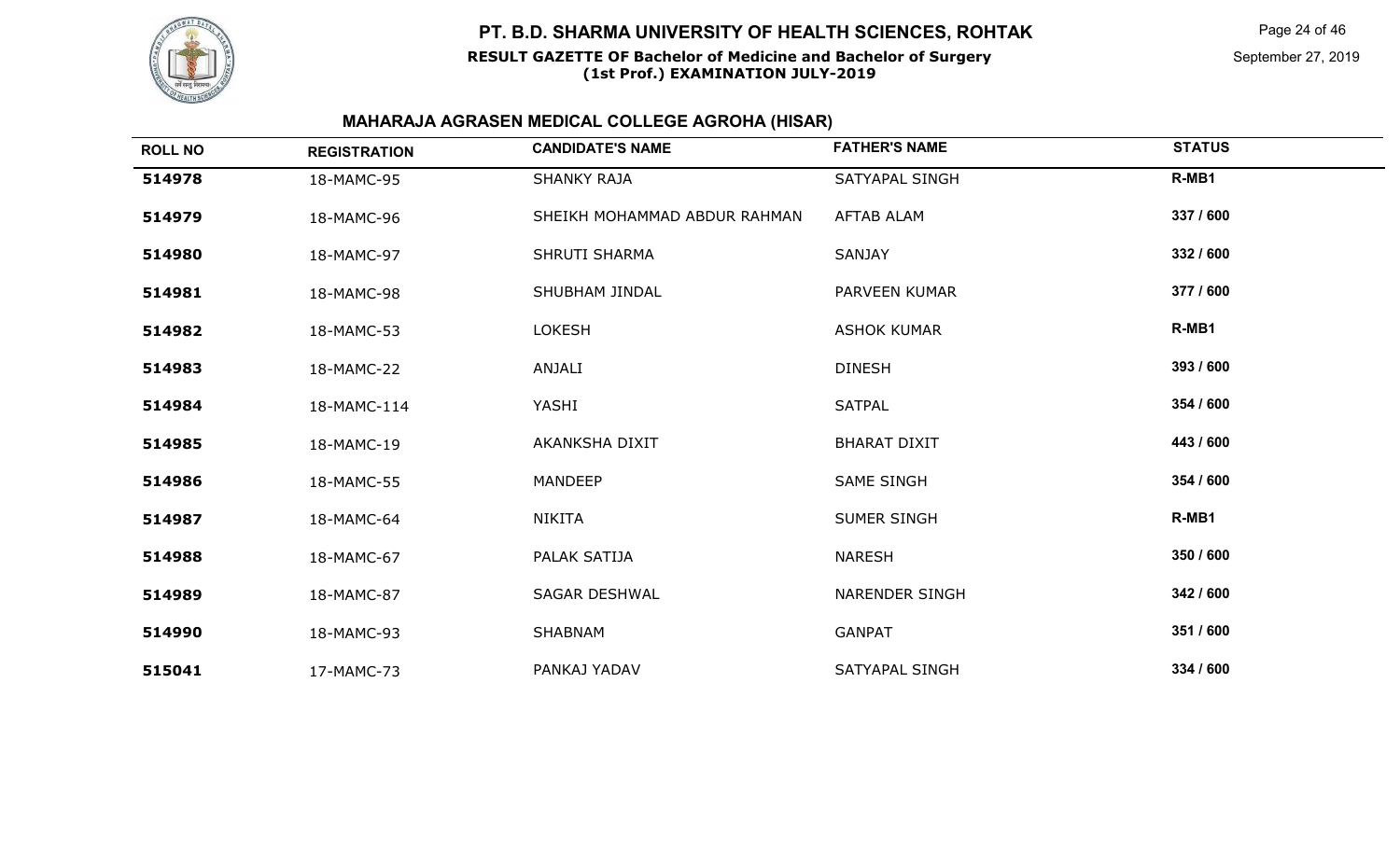

Page 25 of 46

September 27, 2019

| <b>ROLL NO</b> | <b>REGISTRATION</b> | <b>CANDIDATE'S NAME</b> | <b>FATHER'S NAME</b>  | <b>STATUS</b> |
|----------------|---------------------|-------------------------|-----------------------|---------------|
| 515091         | 18-SHKM-100         | <b>TEJWALL GOGNA</b>    | RANJIT SINGH GOGNA    | 365 / 600     |
| 515092         | 18-SHKM-101         | <b>UJJAWAL KUMAR</b>    | ASHVANI               | 357 / 600     |
| 515093         | 18-SHKM-102         | <b>UMAIR KHAN</b>       | SIRAJUDDIN            | 331 / 600     |
| 515094         | 18-SHKM-103         | <b>VAIBHAV SHARMA</b>   | <b>ANIL SHARMA</b>    | 354 / 600     |
| 515095         | 18-SHKM-104         | VANSHIKA                | <b>ANUP SINGH</b>     | 333 / 600     |
| 515096         | 18-SHKM-105         | <b>VARUN KUMAR</b>      | <b>KRISHAN KUMAR</b>  | R-MB1         |
| 515097         | 18-SHKM-106         | VASHU SOOTHWAL          | DALIP SINGH SOOTHWAL  | 336 / 600     |
| 515098         | 18-SHKM-107         | <b>VISHAL</b>           | <b>SURENDER SINGH</b> | 354 / 600     |
| 515099         | 18-SHKM-108         | <b>VISHESHTA</b>        | PRINCE BRAIN          | 380 / 600     |
| 515100         | 18-SHKM-109         | <b>VISHWA GOLYAN</b>    | <b>SURESH KUMAR</b>   | 362 / 600     |
| 515101         | 18-SHKM-11          | AADIL HUSSAIN           | JAMIL AHMED           | 341 / 600     |
| 515102         | 18-SHKM-110         | YASHIKA                 | <b>RAMESH</b>         | 382 / 600     |
| 515103         | 18-SHKM-12          | AAKASH KAUSHIK          | PARVEEN KUMAR KAUSHIK | 353 / 600     |
| 515104         | 18-SHKM-13          | AASHUTOSH               | <b>KRISHAN KUMAR</b>  | 385 / 600     |
| 515105         | 18-SHKM-14          | ABHISHEK NARANG         | <b>SUSHIL KUMAR</b>   | 346 / 600     |
| 515106         | 18-SHKM-15          | ADIL HUSSAIN            | ZAKIR HUSSAIN         | 350 / 600     |
| 515107         | 18-SHKM-16          | ADITI                   | <b>MAHENDER KUMAR</b> | 387 / 600     |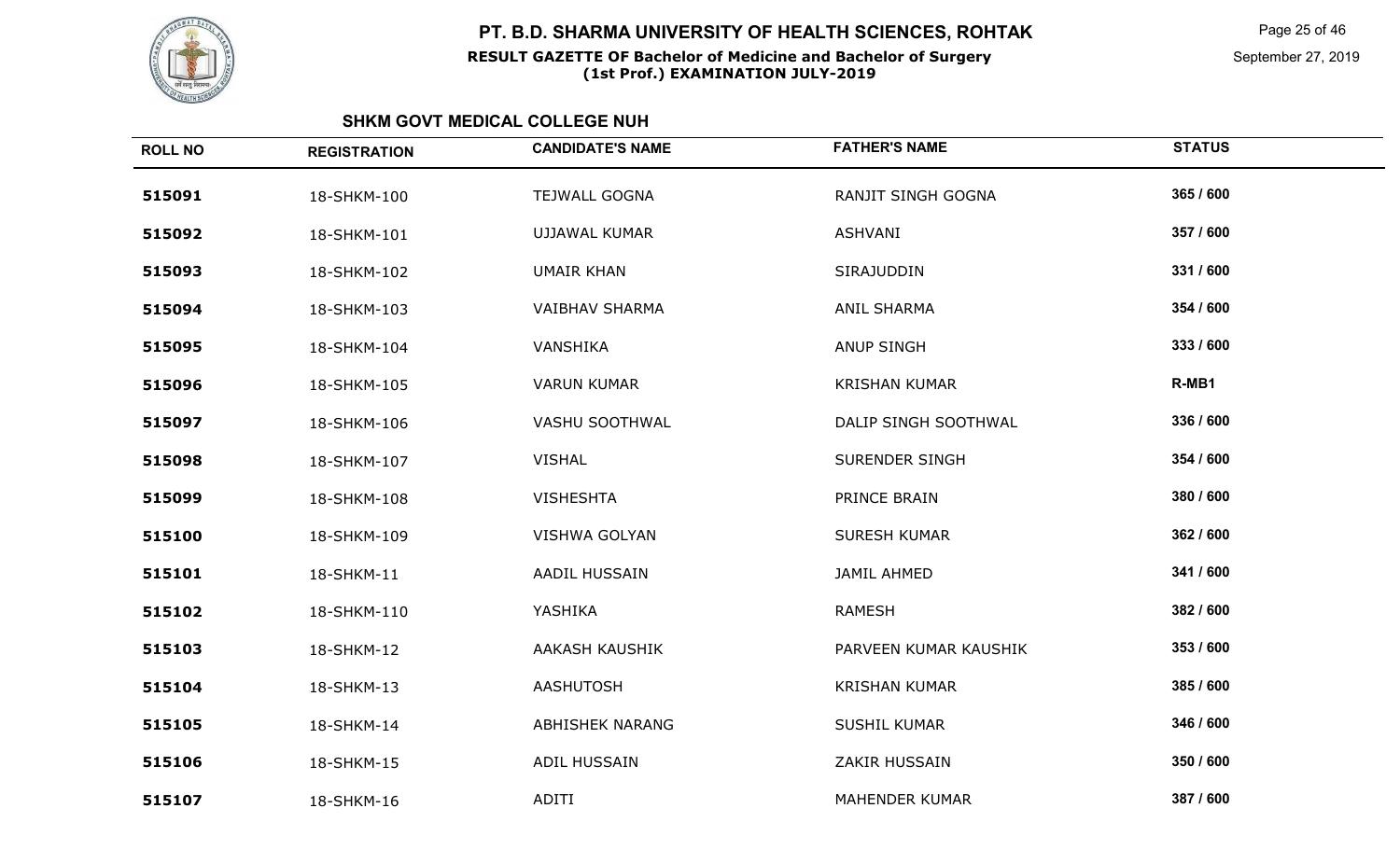

Page 26 of 46

September 27, 2019

| <b>ROLL NO</b> | <b>REGISTRATION</b> | <b>CANDIDATE'S NAME</b> | <b>FATHER'S NAME</b>     | <b>STATUS</b> |
|----------------|---------------------|-------------------------|--------------------------|---------------|
| 515108         | 18-SHKM-17          | AMAN GOYAL              | RAKESH GOYAL             | 388 / 600     |
| 515109         | 18-SHKM-18          | <b>AMIT KUMAR</b>       | <b>MAHABIR SINGH</b>     | R-MB1 MB3     |
| 515110         | 18-SHKM-19          | <b>AMIT KUMAR</b>       | <b>NARENDER KUMAR</b>    | 355 / 600     |
| 515111         | 18-SHKM-20          | AMIT                    | <b>SURAJMAL</b>          | 379 / 600     |
| 515112         | 18-SHKM-21          | <b>ANKITA</b>           | RAVINDER                 | 401 / 600     |
| 515113         | 18-SHKM-22          | ANNU                    | <b>BARU RAM</b>          | 411 / 600     |
| 515114         | 18-SHKM-23          | ANSHUMAN AGARWAL        | SANJAY KUMAR             | 416 / 600     |
| 515115         | 18-SHKM-24          | <b>ANSUL</b>            | <b>VED PARKASH</b>       | 338 / 600     |
| 515116         | 18-SHKM-25          | ANU RANI                | HARINDER SINGH           | 379 / 600     |
| 515117         | 18-SHKM-26          | ARUN SHARMA             | RAJENDER SHARMA          | 356 / 600     |
| 515118         | 18-SHKM-27          | <b>ASHISH</b>           | <b>ISHWAR SINGH</b>      | 373 / 600     |
| 515119         | 18-SHKM-28          | <b>ASHISH KANYAN</b>    | DINESH KUMAR             | 347 / 600     |
| 515120         | 18-SHKM-29          | <b>ATUL KUMAR</b>       | <b>VINOD KUMAR</b>       | 384 / 600     |
| 515121         | 18-SHKM-30          | AYASHA MEENA            | <b>BAJRANG LAL MEENA</b> | R-MB3         |
| 515122         | 18-SHKM-31          | <b>AYUSH</b>            | <b>BALINDER KUMAR</b>    | 391 / 600     |
| 515123         | 18-SHKM-32          | <b>BHUPENDER SINGH</b>  | <b>KARTAR SINGH</b>      | 345 / 600     |
| 515124         | 18-SHKM-33          | <b>BINTU</b>            | KARAMVIR                 | 376 / 600     |
| 515125         | 18-SHKM-34          | <b>CHIRAG SETH</b>      | <b>VINAY SETH</b>        | 397 / 600     |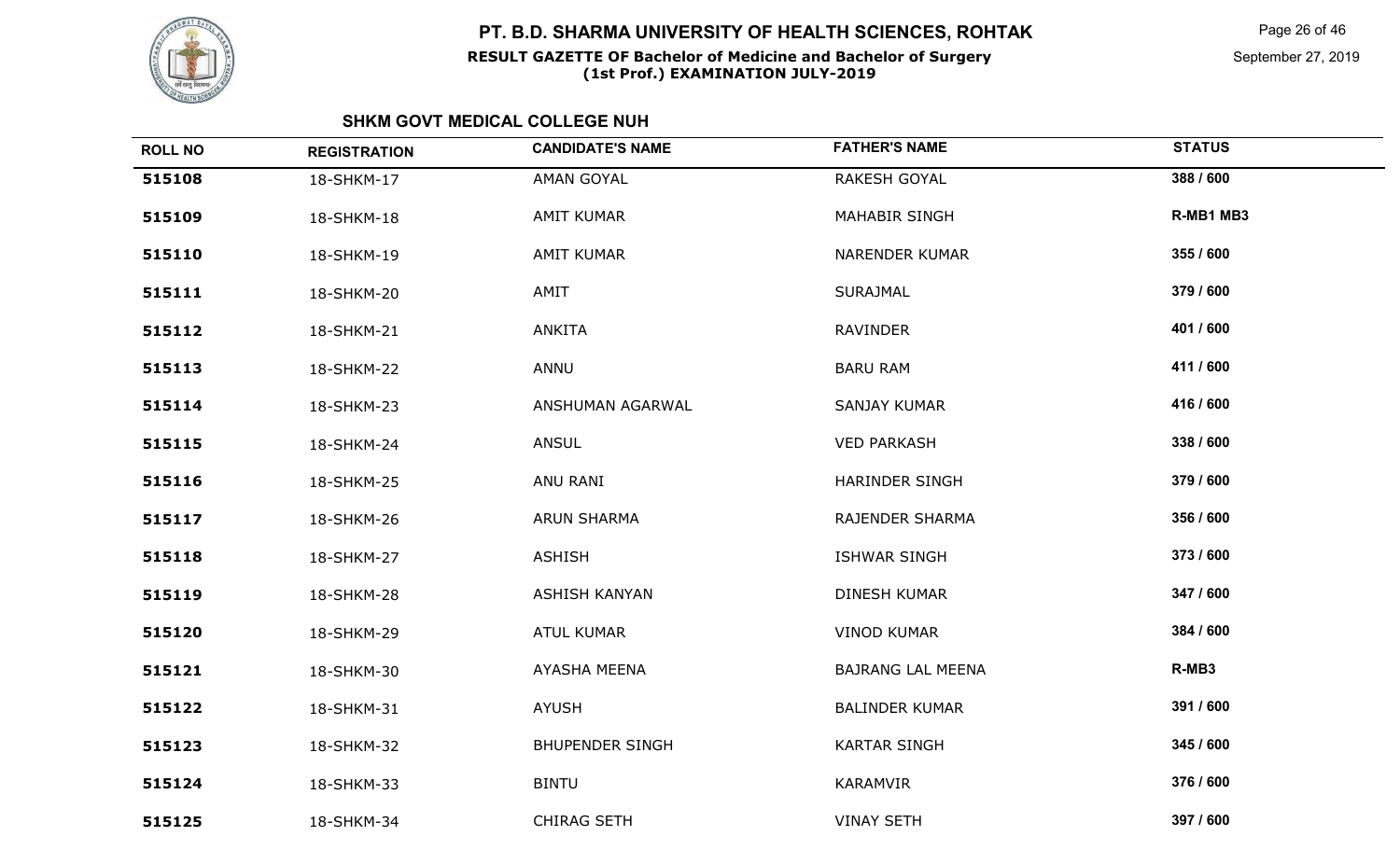

Page 27 of 46

September 27, 2019

| <b>ROLL NO</b> | <b>REGISTRATION</b> | <b>CANDIDATE'S NAME</b> | <b>FATHER'S NAME</b>  | <b>STATUS</b>     |
|----------------|---------------------|-------------------------|-----------------------|-------------------|
| 515126         | 18-SHKM-35          | DEEPAK KUMAR SANGWAN    | <b>KULDEEP SINGH</b>  | 352 / 600         |
| 515127         | 18-SHKM-36          | <b>EKTA SALUJA</b>      | PURUN SALUJA          | 402 / 600         |
| 515128         | 18-SHKM-37          | <b>GAURAV</b>           | <b>SUDHIR KUMAR</b>   | 356 / 600         |
| 515129         | 18-SHKM-38          | <b>GAURAV CHAUDHARY</b> | <b>VIR SINGH</b>      | R-MB <sub>2</sub> |
| 515130         | 18-SHKM-39          | <b>GAURAV SINGH</b>     | RAJENDER SINGH        | 347 / 600         |
| 515131         | 18-SHKM-40          | <b>HAPPY SHARMA</b>     | SANJAY                | 362 / 600         |
| 515132         | 18-SHKM-41          | <b>HARDEEP</b>          | <b>RANDHIR SINGH</b>  | 346 / 600         |
| 515133         | 18-SHKM-42          | HIMANI                  | <b>VINOD KUMAR</b>    | 388 / 600         |
| 515134         | 18-SHKM-43          | HIMANSHU                | <b>JITENDER KUMAR</b> | 348 / 600         |
| 515135         | 18-SHKM-44          | HIMANSHU                | <b>NARESH KUMAR</b>   | 359 / 600         |
| 515136         | 18-SHKM-45          | HIMANSHU SAINI          | <b>VINOD KUMAR</b>    | 364 / 600         |
| 515137         | 18-SHKM-46          | HITESH KUMAR            | PARMANAND             | R-MB <sub>2</sub> |
| 515138         | 18-SHKM-47          | <b>JATIN</b>            | <b>SUNIL DUTT</b>     | 371 / 600         |
| 515139         | 18-SHKM-48          | KAJAL                   | <b>KRISHAN KUMAR</b>  | 391 / 600         |
| 515140         | 18-SHKM-49          | <b>KAPIL MEHRA</b>      | <b>HAKIKAT RAI</b>    | R-MB1             |
| 515141         | 18-SHKM-50          | <b>KHUSHBOO</b>         | RAJ SINGH             | 411 / 600         |
| 515142         | 18-SHKM-51          | <b>KISHAN GOPAL</b>     | <b>HARISH CHANDER</b> | 349 / 600         |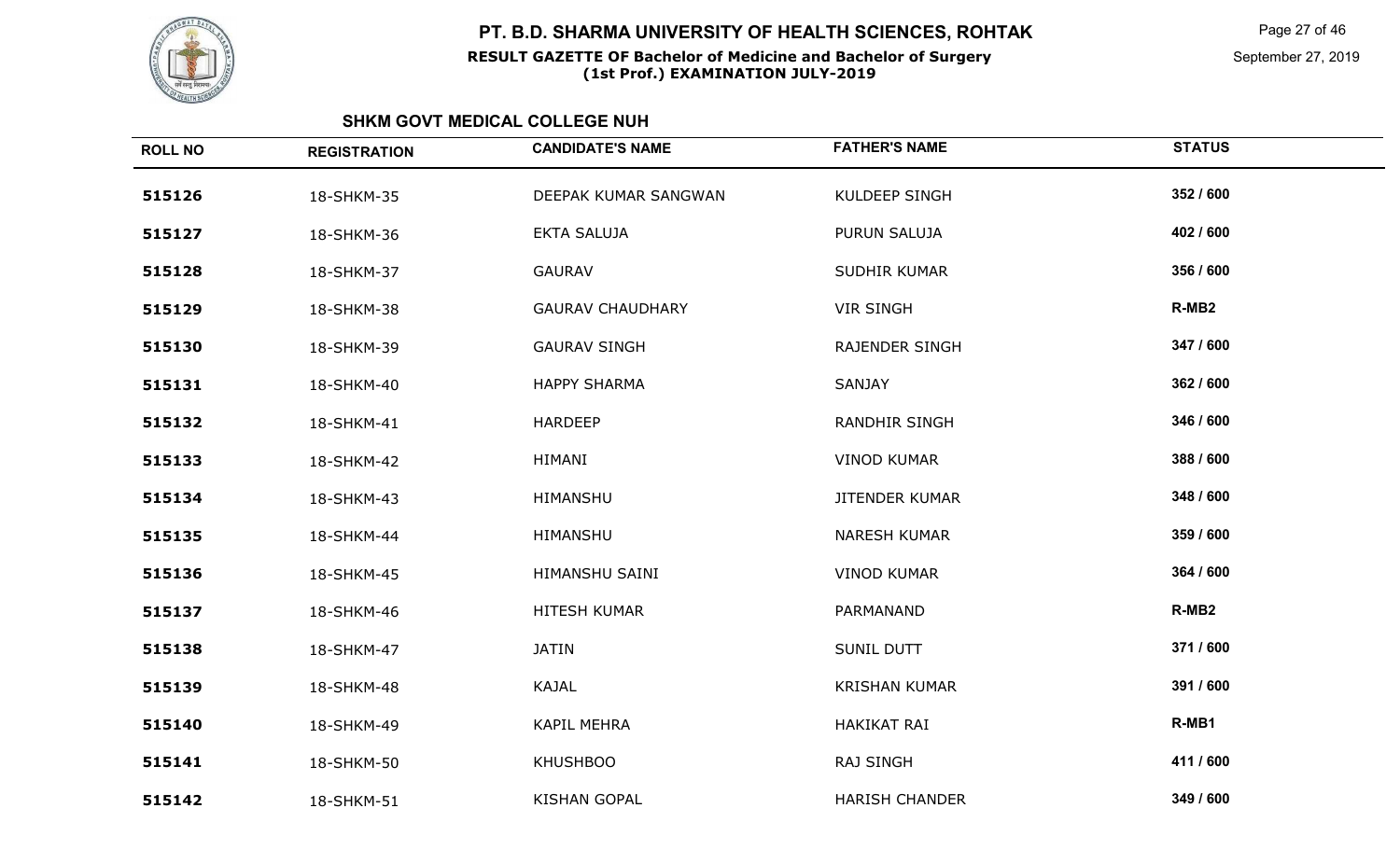

Page 28 of 46

September 27, 2019

| <b>ROLL NO</b> | <b>REGISTRATION</b> | <b>CANDIDATE'S NAME</b> | <b>FATHER'S NAME</b>    | <b>STATUS</b>     |
|----------------|---------------------|-------------------------|-------------------------|-------------------|
| 515143         | 18-SHKM-52          | KULDEEP VERMA           | PYARE LAL VERMA         | 394 / 600         |
| 515144         | 18-SHKM-53          | MANSI                   | <b>KAPOOR SINGH</b>     | 344 / 600         |
| 515145         | 18-SHKM-54          | <b>MAYANK AHUJA</b>     | YOGESH AHUJA            | 386 / 600         |
| 515146         | 18-SHKM-55          | MOHD SAIF               | SHAREEL AHMED           | 341 / 600         |
| 515147         | 18-SHKM-56          | MOHD SHAHID             | MUBEEN KHAN             | 368 / 600         |
| 515148         | 18-SHKM-57          | MOHIT                   | <b>MUKESH</b>           | 349 / 600         |
| 515149         | 18-SHKM-58          | MOHIT SHARMA            | <b>MADAN KUMAR</b>      | 388 / 600         |
| 515150         | 18-SHKM-88          | SANJU                   | <b>RAJBIR</b>           | 384 / 600         |
| 515151         | 18-SHKM-59          | MONU YADAV              | <b>JAIPAL</b>           | 389 / 600         |
| 515152         | 18-SHKM-60          | NITESH KUMAR            | CHHATARPAL              | 378 / 600         |
| 515153         | 18-SHKM-61          | <b>NITISH</b>           | VINOD                   | 335 / 600         |
| 515154         | 18-SHKM-62          | PANKAJ KUMAR            | SUDERSHAN KUMAR         | R-MB <sub>2</sub> |
| 515155         | 18-SHKM-63          | PANKAJ SHARMA           | <b>SATNARAIN SHARMA</b> | 379 / 600         |
| 515156         | 18-SHKM-64          | PARAMJEET YADAV         | RAVINDER YADAV          | 366 / 600         |
| 515157         | 18-SHKM-65          | PARTH LOCHAB            | <b>MAHA SINGH</b>       | 351 / 600         |
| 515158         | 18-SHKM-66          | PREETI KUMARI           | <b>RAM AVTAR SINGH</b>  | R-MB <sub>2</sub> |
| 515159         | 18-SHKM-67          | PRERNA SEHRAWAT         | DEVENDER KUMAR SEHRAWAT | 385 / 600         |
| 515160         | 18-SHKM-68          | PRIYANKA                | <b>DHARAMBIR</b>        | 435 / 600         |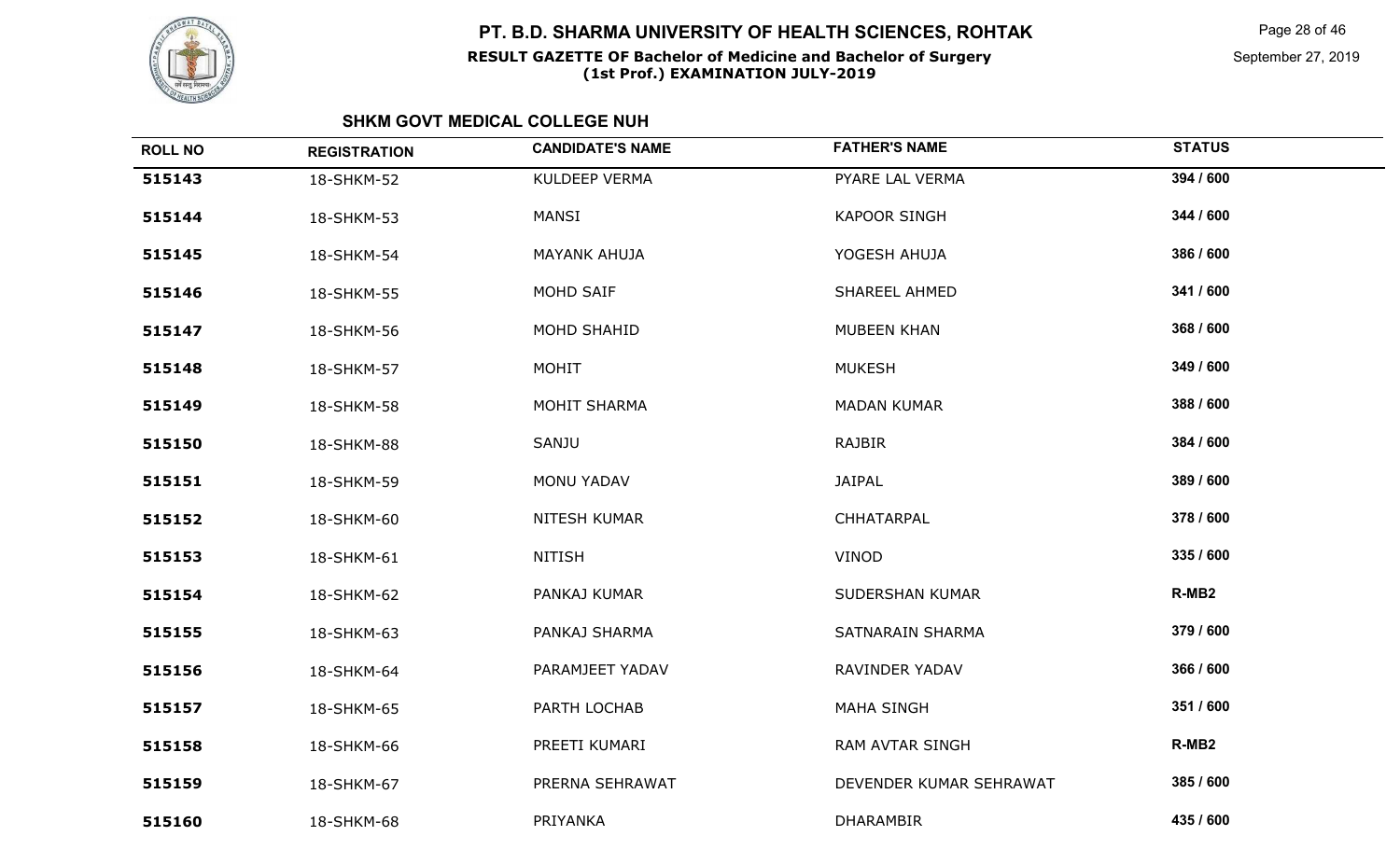

Page 29 of 46

September 27, 2019

| <b>REGISTRATION</b> | <b>CANDIDATE'S NAME</b> | <b>FATHER'S NAME</b> | <b>STATUS</b>   |
|---------------------|-------------------------|----------------------|-----------------|
| 18-SHKM-69          | PRIYANSHU               | <b>ASHOK KUMAR</b>   | 417 / 600       |
| 18-SHKM-70          | <b>RACHNA</b>           | SATYAPAL SINGH       | 379 / 600       |
| 18-SHKM-71          | RAHUL KANIER            | <b>KASHMIR SINGH</b> | 383 / 600       |
| 18-SHKM-72          | <b>RAHUL</b>            | DHARAMBIR            | 398 / 600       |
| 18-SHKM-73          | <b>RAHUL</b>            | SATISH KUMAR         | 399 / 600       |
| 18-SHKM-74          | <b>RAHUL</b>            | <b>SUDHEER</b>       | 380 / 600       |
| 18-SHKM-75          | <b>RAHUL</b>            | <b>VIJAY SINGH</b>   | 356 / 600       |
| 18-SHKM-76          | <b>RAKHI</b>            | PRATAP SINGH         | 427 / 600       |
| 18-SHKM-77          | <b>RENU YADAV</b>       | <b>PRADEEP</b>       | 391 / 600       |
| 18-SHKM-78          | <b>RICHA</b>            | <b>NARESH KUMAR</b>  | 391 / 600       |
| 18-SHKM-79          | RITU CHOUDHARY          | RISHI PAL            | 398 / 600       |
| 18-SHKM-80          | <b>ROHAN</b>            | SATISH KUMAR         | 390 / 600       |
| 18-SHKM-81          | <b>ROHIT KUMAR</b>      | <b>DINESH KUMAR</b>  | <b>DETAINED</b> |
| 18-SHKM-82          | <b>SACHIT</b>           | <b>RAMKUMAR</b>      | 335 / 600       |
| 18-SHKM-83          | <b>SAHIL</b>            | MAHAVIR SINGH        | 388 / 600       |
| 18-SHKM-84          | <b>SAHIL</b>            | <b>RAM PRASAD</b>    | 345 / 600       |
| 18-SHKM-85          | SANJANA                 | <b>KRISHAN</b>       | 394 / 600       |
|                     |                         |                      |                 |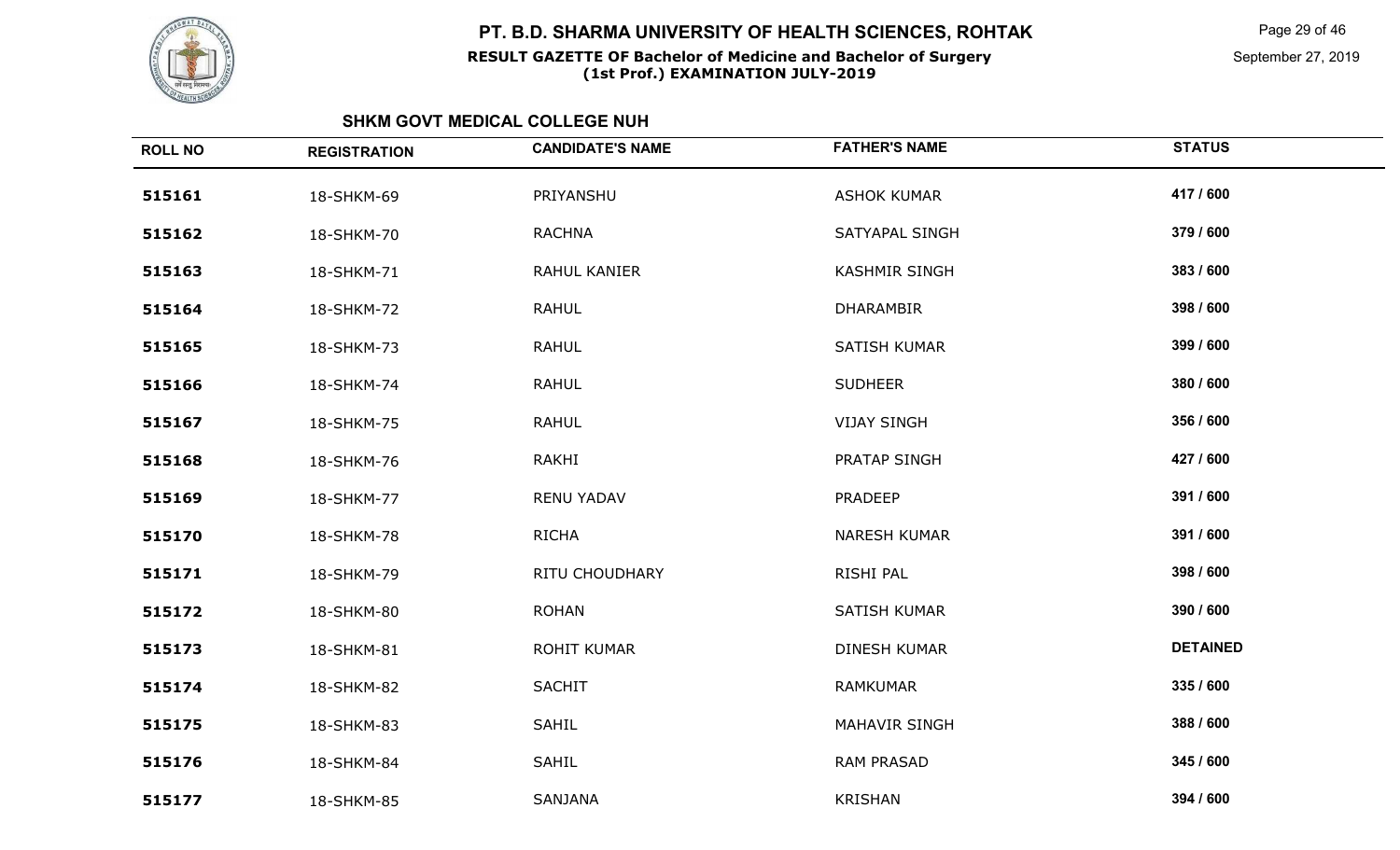

Page 30 of 46

September 27, 2019

| <b>ROLL NO</b> | <b>REGISTRATION</b> | <b>CANDIDATE'S NAME</b> | <b>FATHER'S NAME</b>  | <b>STATUS</b> |
|----------------|---------------------|-------------------------|-----------------------|---------------|
| 515178         | 18-SHKM-86          | <b>SANJEEV LATHER</b>   | <b>SURENDER</b>       | 373 / 600     |
| 515179         | 18-SHKM-87          | SANJEEV PUNIA           | RADHESHYAM PUNIA      | 361 / 600     |
| 515180         | 18-SHKM-89          | SANNAWAR HUSSAIN        | SHAHID KHAN           | R-MB3         |
| 515181         | 18-SHKM-90          | SAPNA JALODIA           | VIKRAM JALODIA        | 373 / 600     |
| 515182         | 18-SHKM-91          | <b>SHAHRUKH SAIFI</b>   | <b>MD.SALIM SAIFI</b> | 337 / 600     |
| 515183         | 18-SHKM-92          | <b>SHEHRUN NISHA</b>    | <b>JAN MOHAMMAD</b>   | 354 / 600     |
| 515184         | 18-SHKM-93          | SHIVAM                  | DAVINDER KUMAR        | 361 / 600     |
| 515185         | 18-SHKM-94          | <b>SHUBHAM GARG</b>     | <b>ANIL GARG</b>      | 342 / 600     |
| 515186         | 18-SHKM-95          | <b>SOURABH</b>          | <b>BABU LAL</b>       | 409 / 600     |
| 515187         | 18-SHKM-96          | <b>SUMIT KUMAR</b>      | <b>NARENDER KUMAR</b> | 362 / 600     |
| 515188         | 18-SHKM-97          | <b>SUNIL</b>            | <b>RAJBIR SIINGH</b>  | 344 / 600     |
| 515189         | 18-SHKM-98          | <b>SWARAJ</b>           | <b>KABUL SINGH</b>    | 365 / 600     |
| 515190         | 18-SHKM-99          | SWATI JALODIA           | VIKRAM JALODIA        | 360 / 600     |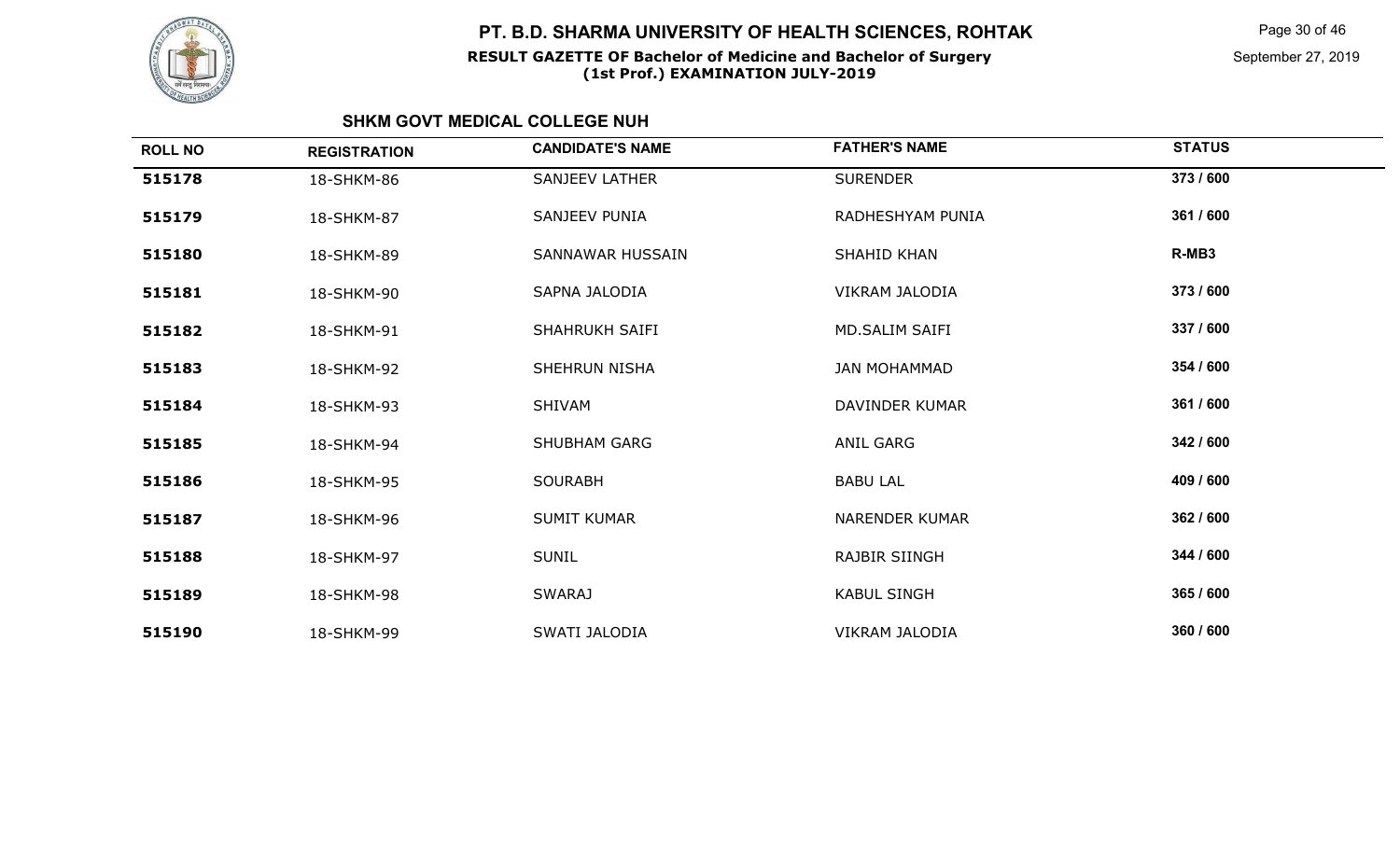

#### **RESULT GAZETTE OF Bachelor of Medicine and Bachelor of Surgery(1st Prof.) EXAMINATION JULY-2019**

Page 31 of 46

September 27, 2019

| <b>ROLL NO</b> | <b>REGISTRATION</b> | <b>CANDIDATE'S NAME</b> | <b>FATHER'S NAME</b>  | <b>STATUS</b> |
|----------------|---------------------|-------------------------|-----------------------|---------------|
| 515241         | 15-ESIC-67          | <b>HARSH</b>            | LAXMI NARAIN          | R-MB1 MB2     |
| 515242         | 16-ESIC-61          | <b>JIBIN IGNATIOUS</b>  | <b>IGNATIOUS</b>      | R-MB1         |
| 515243         | 16-ESIC-67          | NAVIN M B               | <b>BOOPALAN G</b>     | R-MB1         |
| 515244         | 17-ESIC-13          | AMRITA J B              | <b>BABUS</b>          | R-MB1 MB2     |
| 515245         | 18-ESIC-01          | ANITA CHOUDHARY         | LALA RAM CHOUDHARY    | 357 / 600     |
| 515246         | 18-ESIC-02          | ANJALI GUPTA            | <b>LALIT GUPTA</b>    | 421 / 600     |
| 515247         | 18-ESIC-03          | ANJALI KATIYAR          | <b>GYAN PRAKASH</b>   | 381 / 600     |
| 515248         | 18-ESIC-04          | <b>ANOUSHKA</b>         | YASHVIR SINGH BENIWAL | R-MB1         |
| 515249         | 18-ESIC-05          | APRAJITA PANIYA         | PRAVEEN MR PANIYA     | 392 / 600     |
| 515250         | 18-ESIC-06          | <b>BILA MARY THOMAS</b> | KUNJU AT              | 360 / 600     |
| 515251         | 18-ESIC-07          | CHINMAYEE DWIVEDI       | ALOK DWIVEDI          | 377 / 600     |
| 515252         | 18-ESIC-08          | <b>DIKSHA</b>           | PARVEEN SINGLA        | 368 / 600     |
| 515253         | 18-ESIC-09          | DIYA SANTHOSH A         | <b>SANTHOSH BABU</b>  | R-MB3         |
| 515254         | 18-ESIC-10          | <b>FAROZAN FIRDAUS</b>  | SHAKIL AHMAD          | R-MB1         |
| 515255         | 18-ESIC-11          | <b>GARIMA BHADAURIA</b> | CHANDRA PRAKASH SINGH | 388 / 600     |
| 515256         | 18-ESIC-12          | <b>JAYA BHAGWAT</b>     | <b>B R BAIRWA</b>     | 330 / 600     |
| 515257         | 18-ESIC-13          | KALPNA BHARDWAJ         | NARENDER KUMAR SHARMA | 407 / 600     |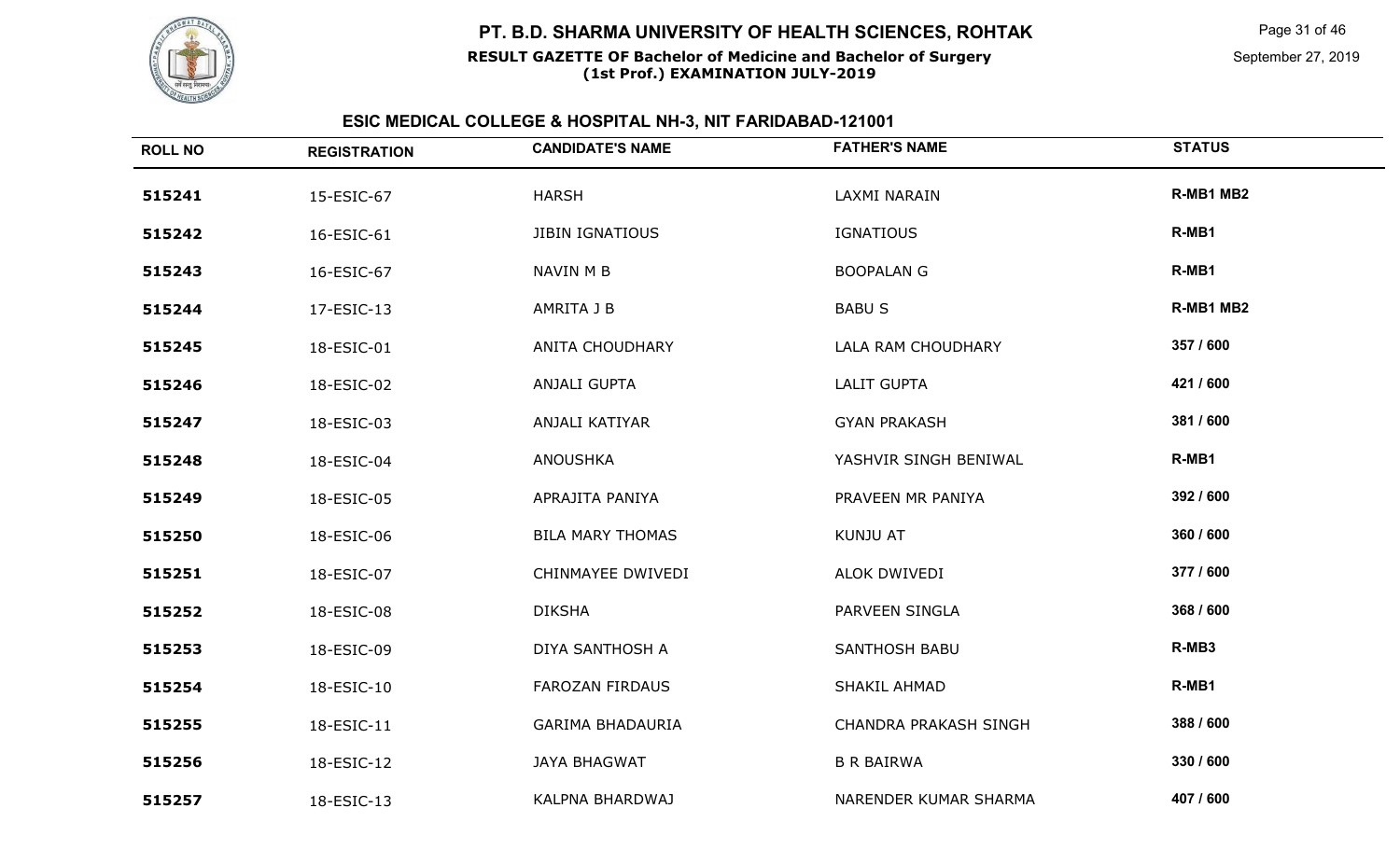

#### **RESULT GAZETTE OF Bachelor of Medicine and Bachelor of Surgery(1st Prof.) EXAMINATION JULY-2019**

Page 32 of 46

September 27, 2019

| <b>ROLL NO</b> | <b>REGISTRATION</b> | <b>CANDIDATE'S NAME</b> | <b>FATHER'S NAME</b>  | <b>STATUS</b> |
|----------------|---------------------|-------------------------|-----------------------|---------------|
| 515258         | 18-ESIC-14          | <b>KAMYA</b>            | <b>SUNIL KUMAR</b>    | 425 / 600     |
| 515259         | 18-ESIC-15          | <b>KANISHKA</b>         | <b>SUNIL KUMAR</b>    | 409 / 600     |
| 515260         | 18-ESIC-16          | KIRTI                   | <b>ROHTASH MALIK</b>  | R-MB1         |
| 515261         | 18-ESIC-17          | LAKSHMI CHANDANA P S    | SAJEEV P M            | 393 / 600     |
| 515262         | 18-ESIC-18          | LAXMI SHARMA            | MOHAN LAL SHARMA      | R-MB1         |
| 515263         | 18-ESIC-19          | <b>LAXMI SINGH</b>      | <b>ANIL KUMAR</b>     | R-MB1         |
| 515264         | 18-ESIC-20          | MAHIMA LALWANI          | PRAKASH LALWANI       | R-MB1         |
| 515265         | 18-ESIC-21          | MEENU KUMARI            | SHASHI BHUSHAN SINGH  | 399 / 600     |
| 515266         | 18-ESIC-22          | NIRMALA                 | <b>JAI PARKASH</b>    | 390 / 600     |
| 515267         | 18-ESIC-23          | <b>OSHEEN SINGHAL</b>   | <b>SANJAY SINGHAL</b> | 385 / 600     |
| 515268         | 18-ESIC-24          | <b>POORNIMA</b>         | SAHIB RAM             | R-MB1         |
| 515269         | 18-ESIC-25          | <b>PRAGYA</b>           | PRAMOD KUMAR          | 425 / 600     |
| 515270         | 18-ESIC-26          | PRATIBHA                | <b>KRISHAN KUMAR</b>  | 372 / 600     |
| 515271         | 18-ESIC-27          | PREETI NEHRA            | <b>SATISH NEHRA</b>   | 379 / 600     |
| 515272         | 18-ESIC-28          | PRIYA                   | DHARAMPAL             | 328 / 600     |
| 515273         | 18-ESIC-29          | RITU YADAV              | <b>RAJESH KUMAR</b>   | 389 / 600     |
| 515274         | 18-ESIC-30          | RITU YADAV              | PARMANAND YADAV       | R-MB1         |
| 515275         | 18-ESIC-31          | SABANAZ                 | <b>NAEEM</b>          | 405 / 600     |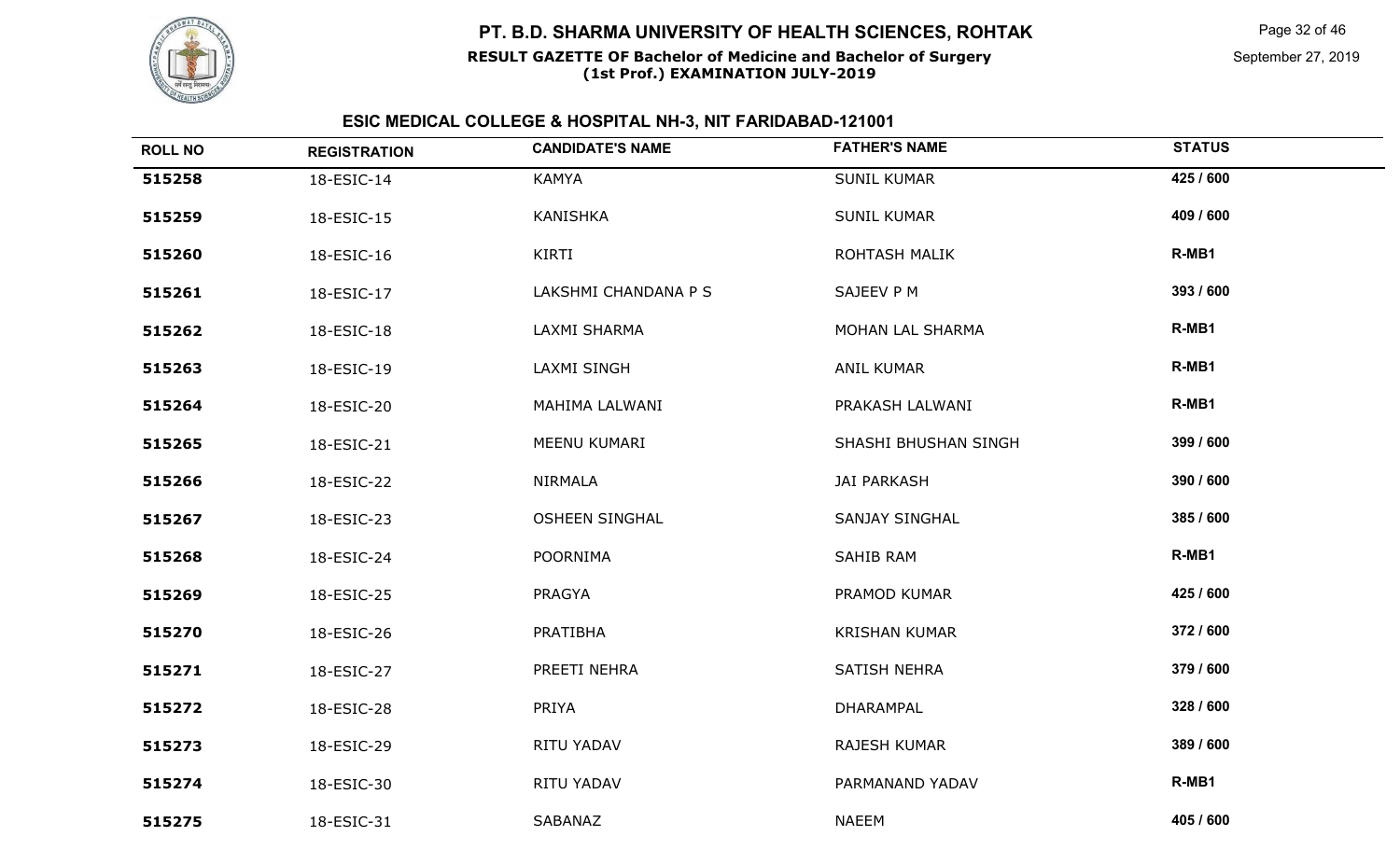

#### **RESULT GAZETTE OF Bachelor of Medicine and Bachelor of Surgery(1st Prof.) EXAMINATION JULY-2019**

Page 33 of 46

September 27, 2019

| <b>ROLL NO</b> | <b>REGISTRATION</b> | <b>CANDIDATE'S NAME</b> | <b>FATHER'S NAME</b>   | <b>STATUS</b> |
|----------------|---------------------|-------------------------|------------------------|---------------|
| 515276         | 18-ESIC-32          | SAKSHI TYAGI            | KRISHAN KANT TYAGI     | 396 / 600     |
| 515277         | 18-ESIC-33          | SANGEETA SHARMA         | <b>SEVENDRA SHARMA</b> | 404 / 600     |
| 515278         | 18-ESIC-34          | <b>SHAURYA</b>          | <b>KEWAL KRISHANA</b>  | 326 / 600     |
| 515279         | 18-ESIC-35          | <b>VARSHA RANI</b>      | SUKHBIR SINGH          | 376 / 600     |
| 515280         | 18-ESIC-37          | <b>ABHISHEK YADAV</b>   | <b>NAWAL SINGH</b>     | R-MB1         |
| 515281         | 18-ESIC-38          | AJANT SIHAG             | <b>RAJESH KUMAR</b>    | 334 / 600     |
| 515282         | 18-ESIC-39          | <b>AJAY CHAUHAN</b>     | PARDEEP KUMAR          | 349 / 600     |
| 515283         | 18-ESIC-40          | AKSHAI REGHUDAS         | <b>REGHUDAS M R</b>    | 343 / 600     |
| 515284         | 18-ESIC-41          | AMAN BADIWAL            | <b>B N BADIWAL</b>     | 394 / 600     |
| 515285         | 18-ESIC-43          | <b>AMAN PATLAN</b>      | <b>LACHMAN SINGH</b>   | 344 / 600     |
| 515286         | 18-ESIC-44          | AMIT                    | <b>SURENDER</b>        | 355 / 600     |
| 515287         | 18-ESIC-45          | <b>AMIT SANGWAN</b>     | <b>JANGBIR SINGH</b>   | 364 / 600     |
| 515288         | 18-ESIC-46          | ANKIT                   | <b>ANAND MOHAN</b>     | R-MB1         |
| 515289         | 18-ESIC-47          | ANKIT                   | <b>JAGDISH</b>         | 398 / 600     |
| 515290         | 18-ESIC-48          | <b>ARUNESH PATEL</b>    | <b>SURESH KUMAR</b>    | 429 / 600     |
| 515291         | 18-ESIC-49          | <b>BABLU MEENA</b>      | CHHOTU LAL MEENA       | R-MB1 MB2 MB3 |
| 515292         | 18-ESIC-50          | <b>BHARAT BHARDWAJ</b>  | <b>KISHAN BHARDWAJ</b> | R-MB1 MB2 MB3 |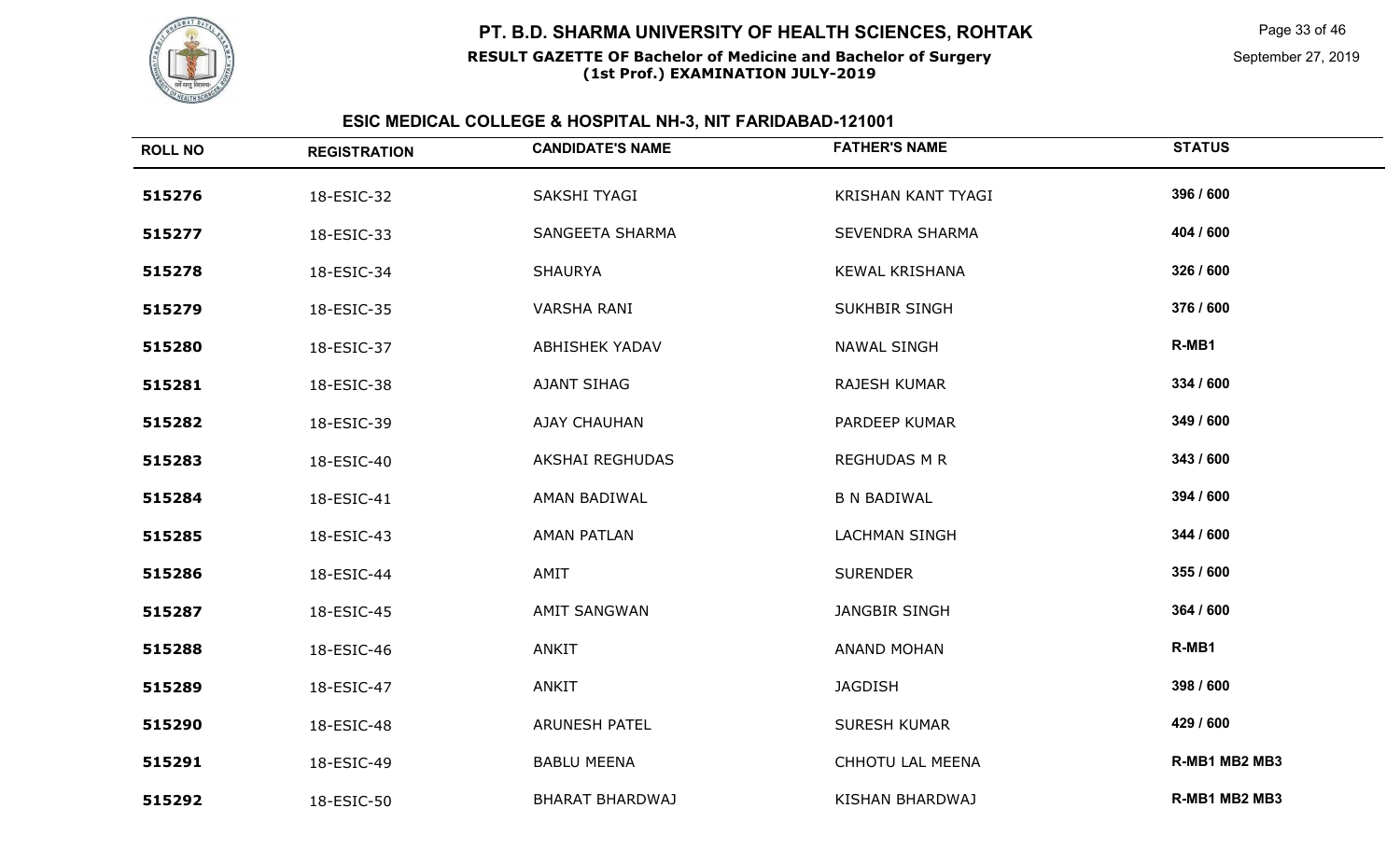

#### **RESULT GAZETTE OF Bachelor of Medicine and Bachelor of Surgery(1st Prof.) EXAMINATION JULY-2019**

Page 34 of 46

September 27, 2019

| <b>ROLL NO</b> | <b>REGISTRATION</b> | <b>CANDIDATE'S NAME</b> | <b>FATHER'S NAME</b>   | <b>STATUS</b> |
|----------------|---------------------|-------------------------|------------------------|---------------|
| 515293         | 18-ESIC-51          | <b>BHOJRAJ GAHLOT</b>   | PYARE LAL GAHLOT       | 378 / 600     |
| 515294         | 18-ESIC-52          | <b>BHUVAN</b>           | <b>KAMAL MOHAN</b>     | 333 / 600     |
| 515295         | 18-ESIC-53          | <b>CHIRAG</b>           | <b>SATISH</b>          | 395 / 600     |
| 515296         | 18-ESIC-54          | DEEPAK KUMAR            | <b>VEERENDRA SINGH</b> | 409 / 600     |
| 515297         | 18-ESIC-55          | <b>DEEPAK SABAL</b>     | <b>SOHAN LAL</b>       | R-MB3         |
| 515298         | 18-ESIC-56          | <b>GAURAV</b>           | <b>BUDH SINGH</b>      | 375 / 600     |
| 515299         | 18-ESIC-57          | <b>GAURAV</b>           | <b>ASHOK KUMAR</b>     | 344 / 600     |
| 515300         | 18-ESIC-58          | GIRIRAJ PRAJAPAT        | SHYOJI RAM PRAJAPAT    | 348 / 600     |
| 515301         | 18-ESIC-59          | <b>HARSHIT BHATIA</b>   | ROSHAN LAL BHATIA      | R-MB2 MB3     |
| 515302         | 18-ESIC-60          | HIMANSHU                | <b>RAM KUMAR</b>       | 422 / 600     |
| 515303         | 18-ESIC-61          | <b>JASWANT RANGA</b>    | VISHNU DUTT RANGA      | 430 / 600     |
| 515304         | 18-ESIC-62          | <b>JATIN MINOCHA</b>    | <b>RAM PARKASH</b>     | 398 / 600     |
| 515305         | 18-ESIC-63          | <b>KAPIL TANWAR</b>     | RAJENDER TANWAR        | 416 / 600     |
| 515306         | 18-ESIC-64          | LAKHAN BAIRWA           | NATTHU RAM BAIRWA      | 345 / 600     |
| 515307         | 18-ESIC-65          | MAHENDRA BIJARNIYA      | RAJU RAM BIJARNIYA     | 336 / 600     |
| 515308         | 18-ESIC-66          | MAHIPAL GURJAR          | JAGDISH PRASAD         | R-MB1         |
| 515309         | 18-ESIC-67          | MANJEET                 | <b>JAI KARAN</b>       | 414 / 600     |
| 515310         | 18-ESIC-68          | <b>MAYANK GUSHAR</b>    | PARMESHWAR LAL GUSHAR  | R-MB2 MB3     |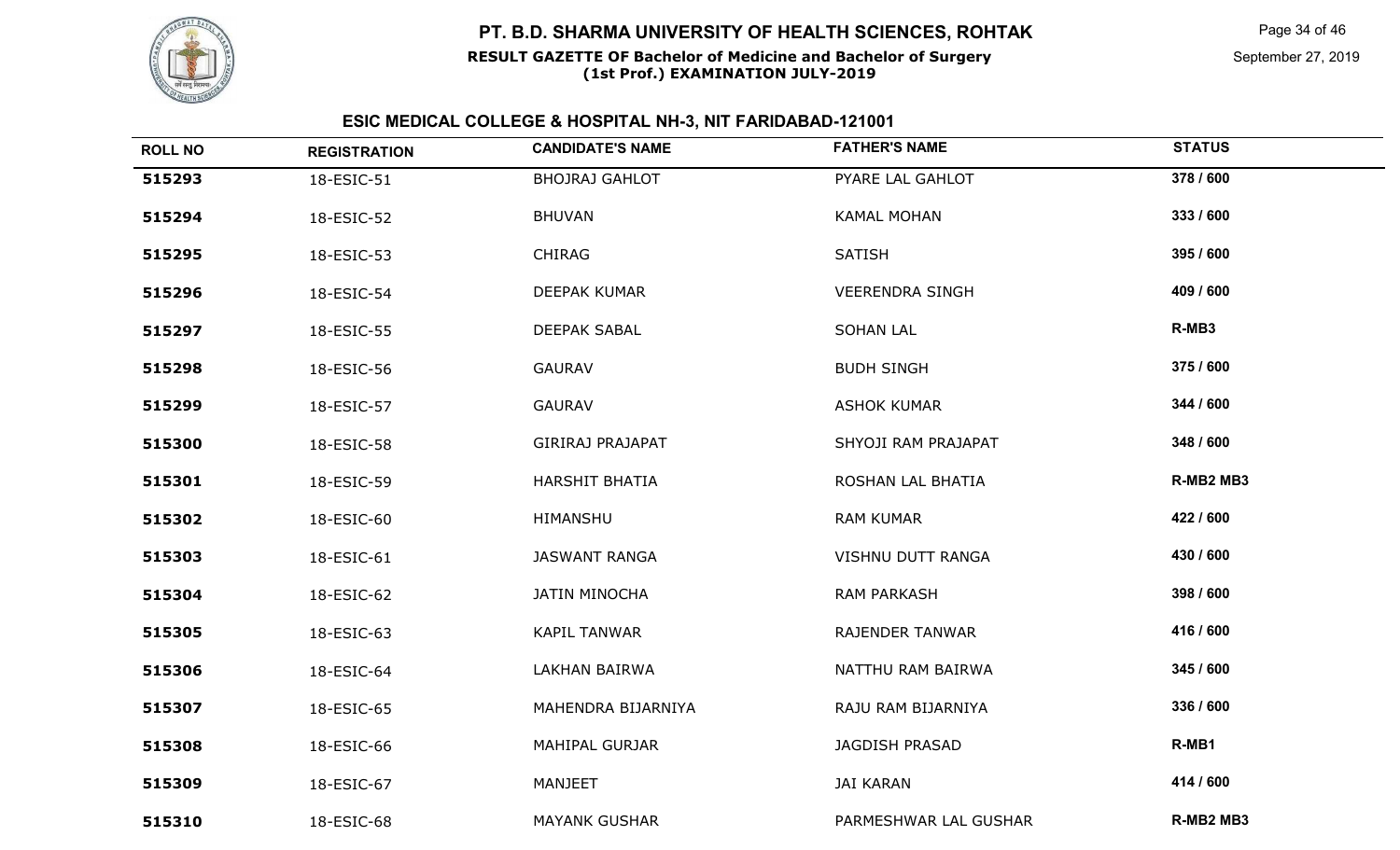

#### **RESULT GAZETTE OF Bachelor of Medicine and Bachelor of Surgery(1st Prof.) EXAMINATION JULY-2019**

Page 35 of 46

September 27, 2019

| <b>ROLL NO</b> | <b>REGISTRATION</b> | <b>CANDIDATE'S NAME</b> | <b>FATHER'S NAME</b>   | <b>STATUS</b> |
|----------------|---------------------|-------------------------|------------------------|---------------|
| 515311         | 18-ESIC-69          | <b>MOHIT</b>            | <b>FAKIR CHAND</b>     | 376 / 600     |
| 515312         | 18-ESIC-70          | MOHIT PANCHAL           | <b>BRIJESH PANCHAL</b> | R-MB1 MB3     |
| 515313         | 18-ESIC-71          | MOHIT YADAV             | ISHWAR SINGH           | R-MB1         |
| 515314         | 18-ESIC-72          | MOHIT YADAV             | <b>VIRANDER YADAV</b>  | 412 / 600     |
| 515315         | 18-ESIC-73          | <b>NARAYAN SHARMA</b>   | MADHUSUDAN SHARMA      | 383 / 600     |
| 515316         | 18-ESIC-74          | <b>NIPUN</b>            | <b>SURESH CHANDER</b>  | 378 / 600     |
| 515317         | 18-ESIC-75          | NITESH JAGLAN           | RAMESH CHAND           | 402 / 600     |
| 515318         | 18-ESIC-76          | PANKAJ GUPTA            | <b>NARESH KUMAR</b>    | 400 / 600     |
| 515319         | 18-ESIC-77          | PARTH SANGAL            | RAJESH MOHAN SANGAL    | 388 / 600     |
| 515320         | 18-ESIC-78          | PUNIT KUMAR             | <b>JAGRAM</b>          | R-MB1         |
| 515321         | 18-ESIC-79          | RAHUL TANWAR            | NATHURAM SINGH         | 319 / 600     |
| 515322         | 18-ESIC-80          | RAHUL YADAV             | <b>SUBHASH CHANDER</b> | 343 / 600     |
| 515323         | 18-ESIC-81          | RAJ KARAN SINGH         | HARVINDER SINGH        | 382 / 600     |
| 515324         | 18-ESIC-82          | RAJA GUPTA              | CHANDRIKA PRASAD GUPRA | 329 / 600     |
| 515325         | 18-ESIC-83          | RAJAT PATEL             | <b>RAMKARAN SINGH</b>  | R-MB2 MB3     |
| 515326         | 18-ESIC-84          | <b>ROHIT</b>            | <b>SATYA VEER</b>      | 415 / 600     |
| 515327         | 18-ESIC-85          | <b>ROHITASH</b>         | <b>JAGDISH CHANDER</b> | 357 / 600     |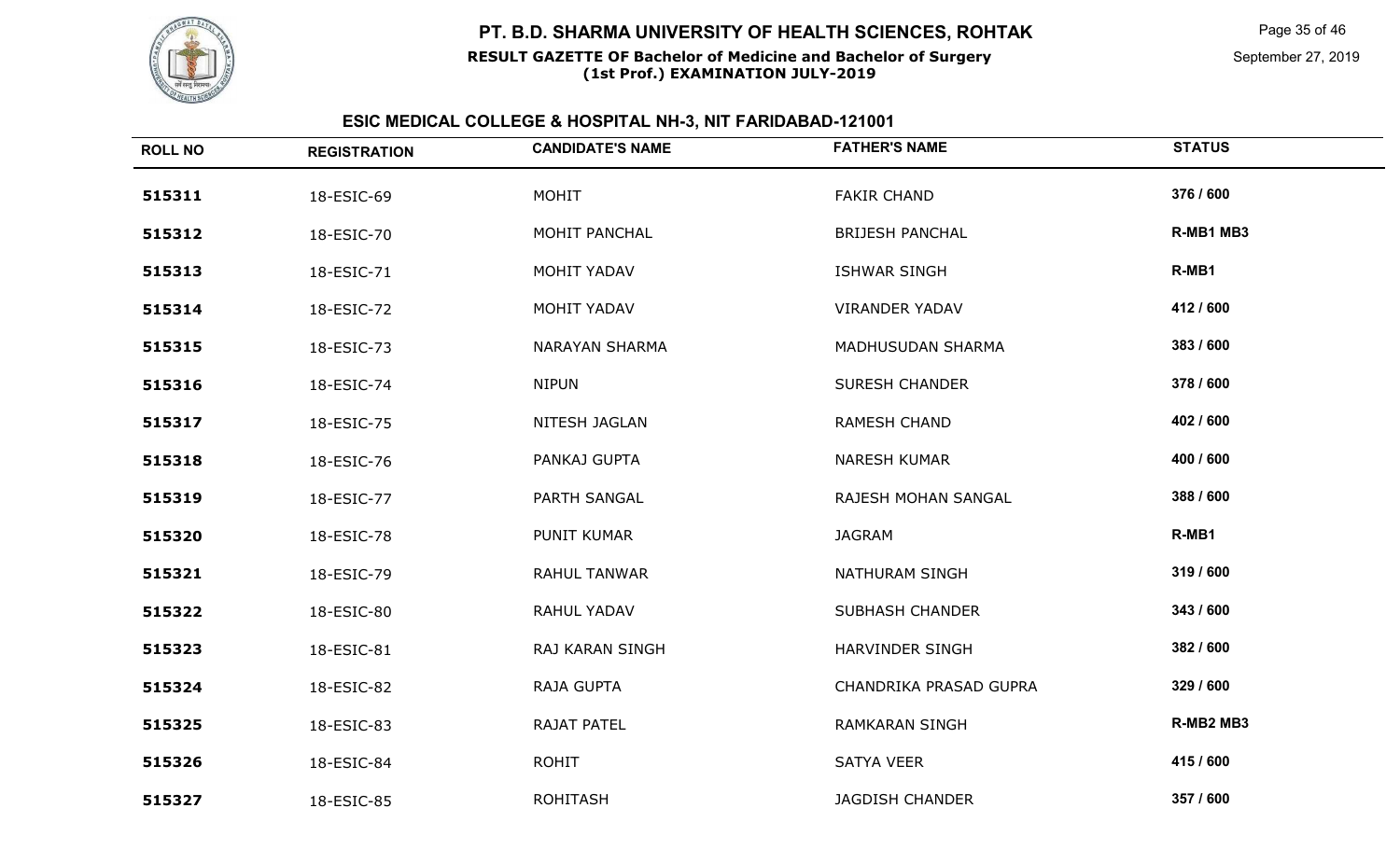

#### **RESULT GAZETTE OF Bachelor of Medicine and Bachelor of Surgery(1st Prof.) EXAMINATION JULY-2019**

| <b>ROLL NO</b> | <b>REGISTRATION</b> | <b>CANDIDATE'S NAME</b>  | <b>FATHER'S NAME</b>     | <b>STATUS</b>   |
|----------------|---------------------|--------------------------|--------------------------|-----------------|
| 515328         | 18-ESIC-86          | SACHIN                   | <b>INDER</b>             | 415 / 600       |
| 515329         | 18-ESIC-87          | SAHIL                    | <b>ANIL KUMAR</b>        | 350 / 600       |
| 515330         | 18-ESIC-89          | <b>SHAURABH KUMAR</b>    | MUKESH KUMAR             | 326 / 600       |
| 515331         | 18-ESIC-90          | SHUBHAM                  | MAINPAL                  | 371 / 600       |
| 515332         | 18-ESIC-91          | SONU                     | <b>ANIL KUMAR</b>        | <b>DETAINED</b> |
| 515333         | 18-ESIC-92          | <b>SOURABH GUPTA</b>     | <b>JAI PRAKASH GUPTA</b> | 346 / 600       |
| 515334         | 18-ESIC-93          | SUSHIL KUMAR HINGONIYA   | KALU RAM HINGONIYA       | R-MB1 MB2       |
| 515335         | 18-ESIC-94          | <b>TANISHQ</b>           | NARENDER KUMAR           | 420 / 600       |
| 515336         | 18-ESIC-95          | TRIYANK YADAV            | <b>RAKESH KUMAR</b>      | 398 / 600       |
| 515337         | 18-ESIC-96          | <b>TUSHAR</b>            | <b>NAVEEN KUMAR</b>      | 387 / 600       |
| 515338         | 18-ESIC-97          | <b>VICKEY</b>            | <b>ASHIK KUMAR</b>       | R-MB1 MB3       |
| 515339         | 18-ESIC-98          | <b>VIKASH SHYORAN</b>    | KAILASH CHAND SHYORAN    | <b>DETAINED</b> |
| 515340         | 18-ESIC-99          | YOGESH DODA              | <b>SURENDER DODA</b>     | 395 / 600       |
| 515341         | 18-ESIC-36          | YASHIKA YADAV            | DHARAMVIR YADAV          | 385 / 600       |
| 515342         | 18-ESIC-42          | <b>AMAN MEHRA</b>        | RAGHUBIR SINGH           | 382 / 600       |
| 515343         | 18-ESIC-88          | <b>SAURAV SHARMA</b>     | NARESH KUMAR SHARMA      | 370 / 600       |
| 515401         | 15-ESIC-69          | IRSHAD                   | <b>KHALID HUSSAIN</b>    | R-MB1           |
| 515402         | 17-ESIC-52          | <b>KARAN SINGH VERMA</b> | MOHAN LAL VERMA          | R-MB1 MB3       |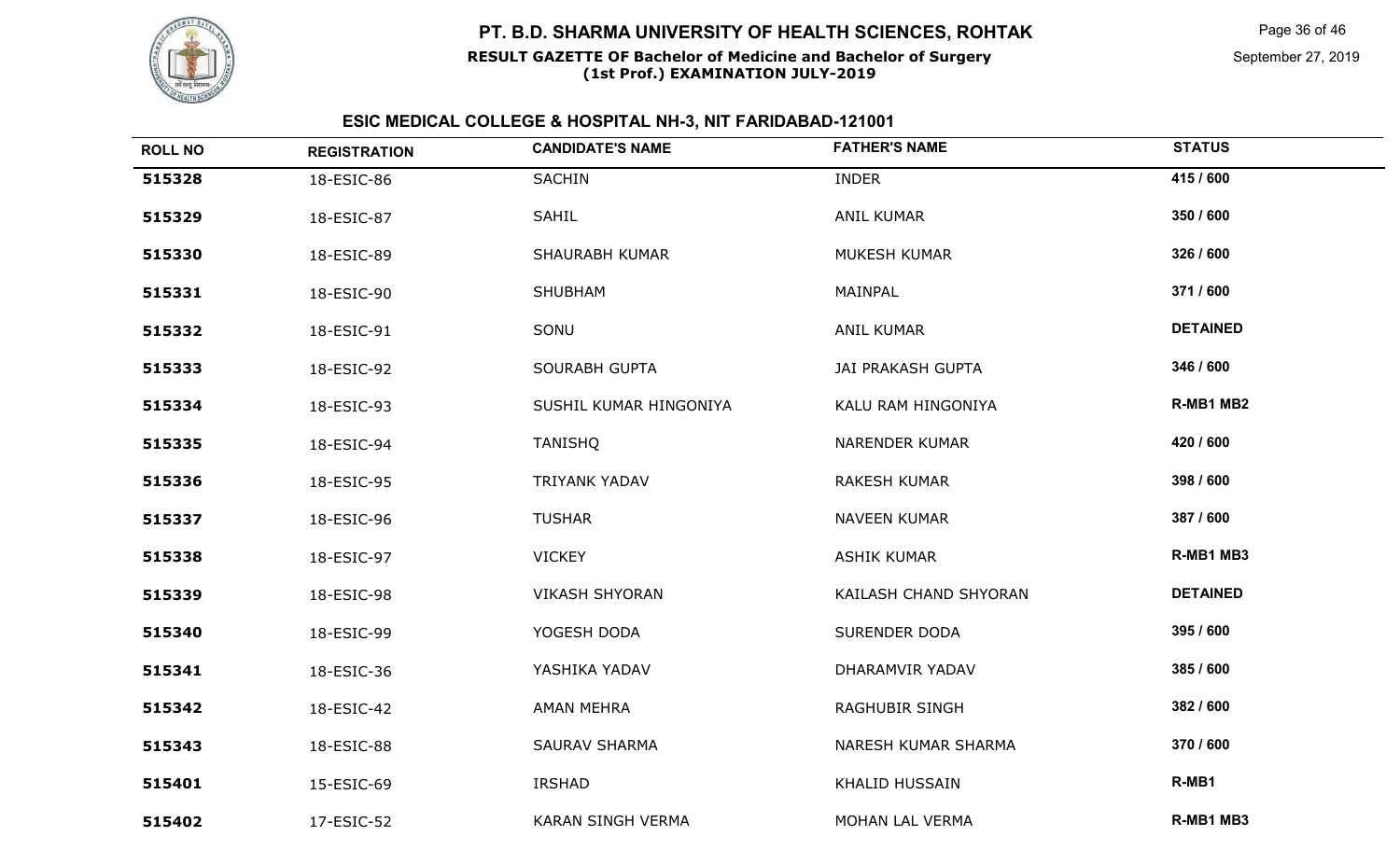

#### **RESULT GAZETTE OF Bachelor of Medicine and Bachelor of Surgery(1st Prof.) EXAMINATION JULY-2019**

Page 37 of 46

September 27, 2019

| <b>ROLL NO</b> | <b>REGISTRATION</b> | <b>CANDIDATE'S NAME</b> | <b>FATHER'S NAME</b>   | <b>STATUS</b> |
|----------------|---------------------|-------------------------|------------------------|---------------|
| 515403         | 17-ESIC-82          | <b>SANCHIT</b>          | <b>CHANDER PARKASH</b> | R-MB1         |
| 515404         | 17-ESIC-83          | SANDEEP                 | <b>BAL KISHAN</b>      | 346 / 600     |
| 515405         | 17-ESIC-92          | <b>SUDHEER</b>          | DALBIR SINGH           | R-MB1         |
| 515406         | 17-ESIC-99          | <b>VISHAL KUMAR</b>     | <b>GOPAL NARAYAN</b>   | 314 / 600     |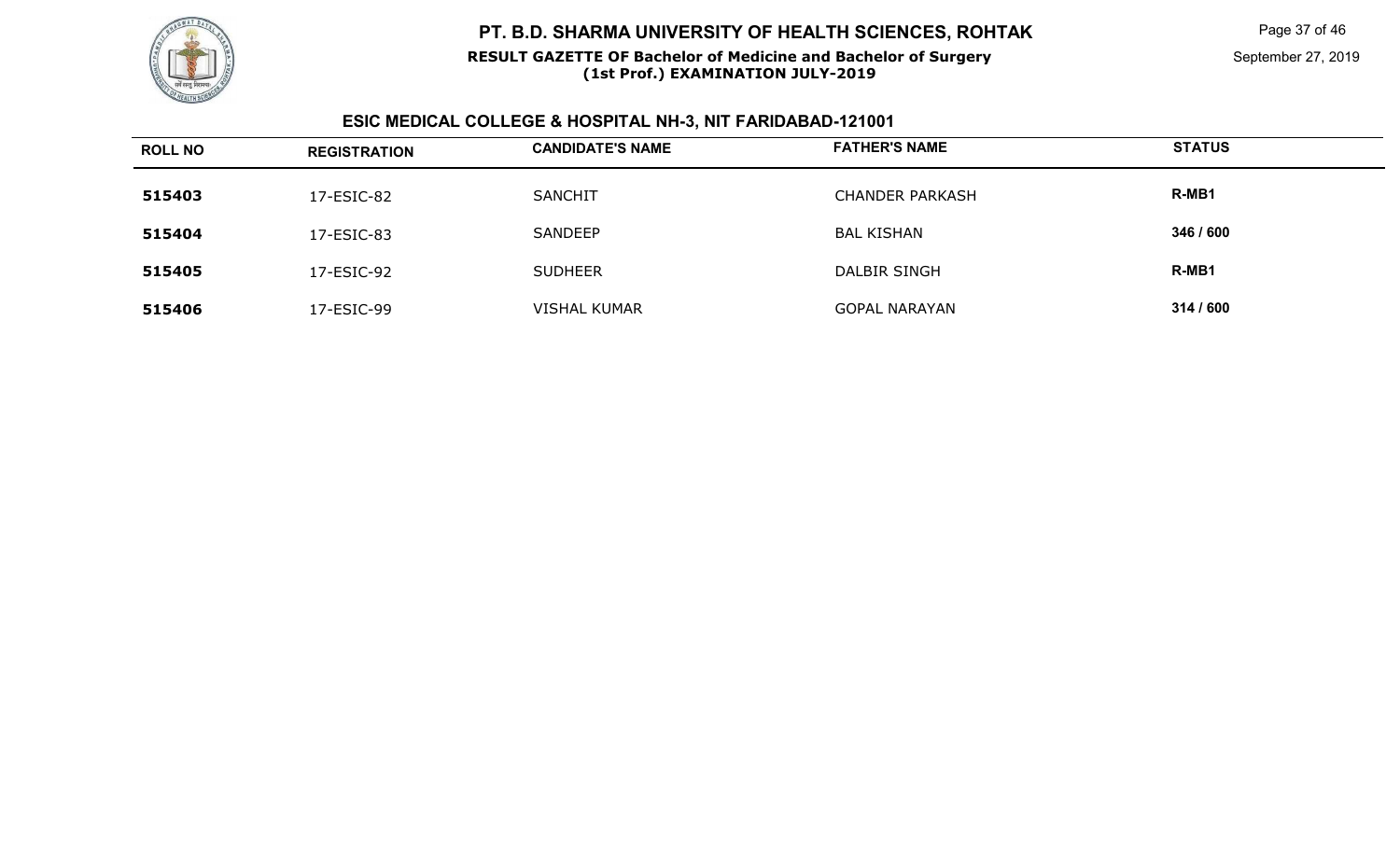

Page 38 of 46

September 27, 2019

| <b>ROLL NO</b> | <b>REGISTRATION</b> | <b>CANDIDATE'S NAME</b> | <b>FATHER'S NAME</b>  | <b>STATUS</b> |
|----------------|---------------------|-------------------------|-----------------------|---------------|
| 515461         | 18-KCGMK-34         | <b>KULDEEP</b>          | <b>SUNIL</b>          | 354 / 600     |
| 515462         | 17-KCGMK-16         | ASHOK KUMAR SAINI       | RAM DAYAL SAINI       | R-MB1 MB2 MB3 |
| 515463         | 17-KCGMK-33         | HIMANSHU MAHAWAR        | SHIV NARAYAN MAHAWAR  | R-MB2 MB3     |
| 515464         | 18-KCGMK-81         | <b>SAROJ</b>            | RAMPHAL SINGH         | 438 / 600     |
| 515465         | 18-KCGMK-01         | AARJU KANGER            | <b>RAMESH CHANDER</b> | 393 / 600     |
| 515466         | 18-KCGMK-02         | ABHISHEK                | <b>BALJIT SINGH</b>   | 349 / 600     |
| 515467         | 18-KCGMK-03         | <b>ABHISHEK</b>         | <b>SHIV SHANKAR</b>   | 355 / 600     |
| 515468         | 18-KCGMK-04         | <b>AJAY</b>             | <b>SURESH KUMAR</b>   | 396 / 600     |
| 515469         | 18-KCGMK-05         | AKHIL                   | <b>SURENDER KUMAR</b> | 371/600       |
| 515470         | 18-KCGMK-06         | <b>ALEN JACOB</b>       | JACOB K JOSEPH        | R-MB2 MB3     |
| 515471         | 18-KCGMK-07         | AMULYA JEDIA            | J K JEDIA             | 351 / 600     |
| 515472         | 18-KCGMK-08         | <b>ANIL KUMAR</b>       | <b>RANJEET SINGH</b>  | 338 / 600     |
| 515473         | 18-KCGMK-09         | ANISHA                  | <b>KRISHAN LAL</b>    | 413 / 600     |
| 515474         | 18-KCGMK-10         | ANITA DHILLON           | SURESH KUMAR DHILLON  | 373 / 600     |
| 515475         | 18-KCGMK-100        | <b>VISHAKHA GAHLOT</b>  | <b>NARDEEP SINGH</b>  | 412 / 600     |
| 515476         | 18-KCGMK-11         | ANJALI                  | DHARAM RAJ            | 415 / 600     |
| 515477         | 18-KCGMK-13         | ANKIT KUMAR PINGAL      | DEVANAND PINGAL       | 324 / 600     |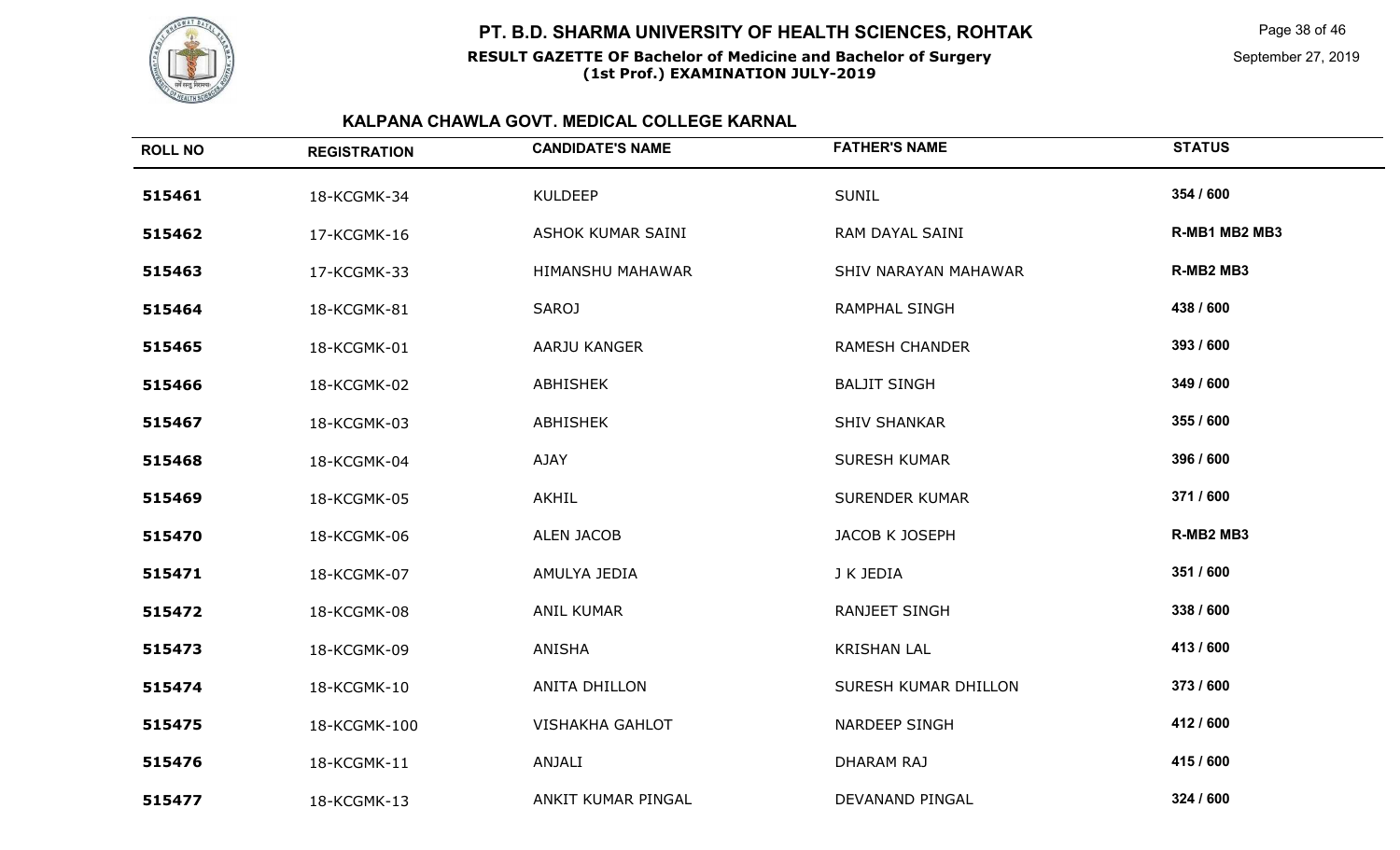

Page 39 of 46

September 27, 2019

| <b>ROLL NO</b> | <b>REGISTRATION</b> | <b>CANDIDATE'S NAME</b> | <b>FATHER'S NAME</b> | <b>STATUS</b> |
|----------------|---------------------|-------------------------|----------------------|---------------|
| 515478         | 18-KCGMK-14         | <b>ANKIT KUNDU</b>      | SHAMSHER SINGH KUNDU | 366 / 600     |
| 515479         | 18-KCGMK-15         | <b>ANKUR</b>            | VEDPARKASH           | 342 / 600     |
| 515480         | 18-KCGMK-16         | ARUSHI RAINA            | RAVINDER RAINA       | 358 / 600     |
| 515481         | 18-KCGMK-17         | <b>ASHU</b>             | <b>GOPI RAM</b>      | 344 / 600     |
| 515482         | 18-KCGMK-18         | <b>ATUL</b>             | <b>SURJEET</b>       | 320 / 600     |
| 515483         | 18-KCGMK-19         | <b>BABY RANI</b>        | <b>RANBIR SINGH</b>  | 329 / 600     |
| 515484         | 18-KCGMK-20         | <b>BHAVIK</b>           | <b>DILBAG</b>        | R-MB1 MB2     |
| 515485         | 18-KCGMK-21         | CHANCHAL                | SATISH KUMAR         | 377 / 600     |
| 515486         | 18-KCGMK-12         | <b>ANKIT</b>            | <b>JAIBHAGWAN</b>    | 363 / 600     |
| 515487         | 18-KCGMK-22         | <b>CHANKIT</b>          | OMPARKASH            | 340 / 600     |
| 515488         | 18-KCGMK-23         | <b>DINESH</b>           | <b>RATAN SINGH</b>   | 356 / 600     |
| 515489         | 18-KCGMK-24         | <b>DIVYANSHI</b>        | ANIL BUDHIRAJA       | 422 / 600     |
| 515490         | 18-KCGMK-25         | <b>GARIMA</b>           | <b>ANIL KUMAR</b>    | 379 / 600     |
| 515491         | 18-KCGMK-26         | <b>GAURAV YADAV</b>     | RAJ KUMAR            | 353 / 600     |
| 515492         | 18-KCGMK-27         | <b>GINISH DHIMAN</b>    | PARVEEN KUMAR        | 404 / 600     |
| 515493         | 18-KCGMK-28         | <b>HARPREET SINGH</b>   | <b>RANJIT SINGH</b>  | 402 / 600     |
| 515494         | 18-KCGMK-29         | HARSHIT KHURANA         | SANT PRAKASH KHURANA | 390 / 600     |
| 515495         | 18-KCGMK-30         | HIMANSHU                | <b>CHARAN SINGH</b>  | 325 / 600     |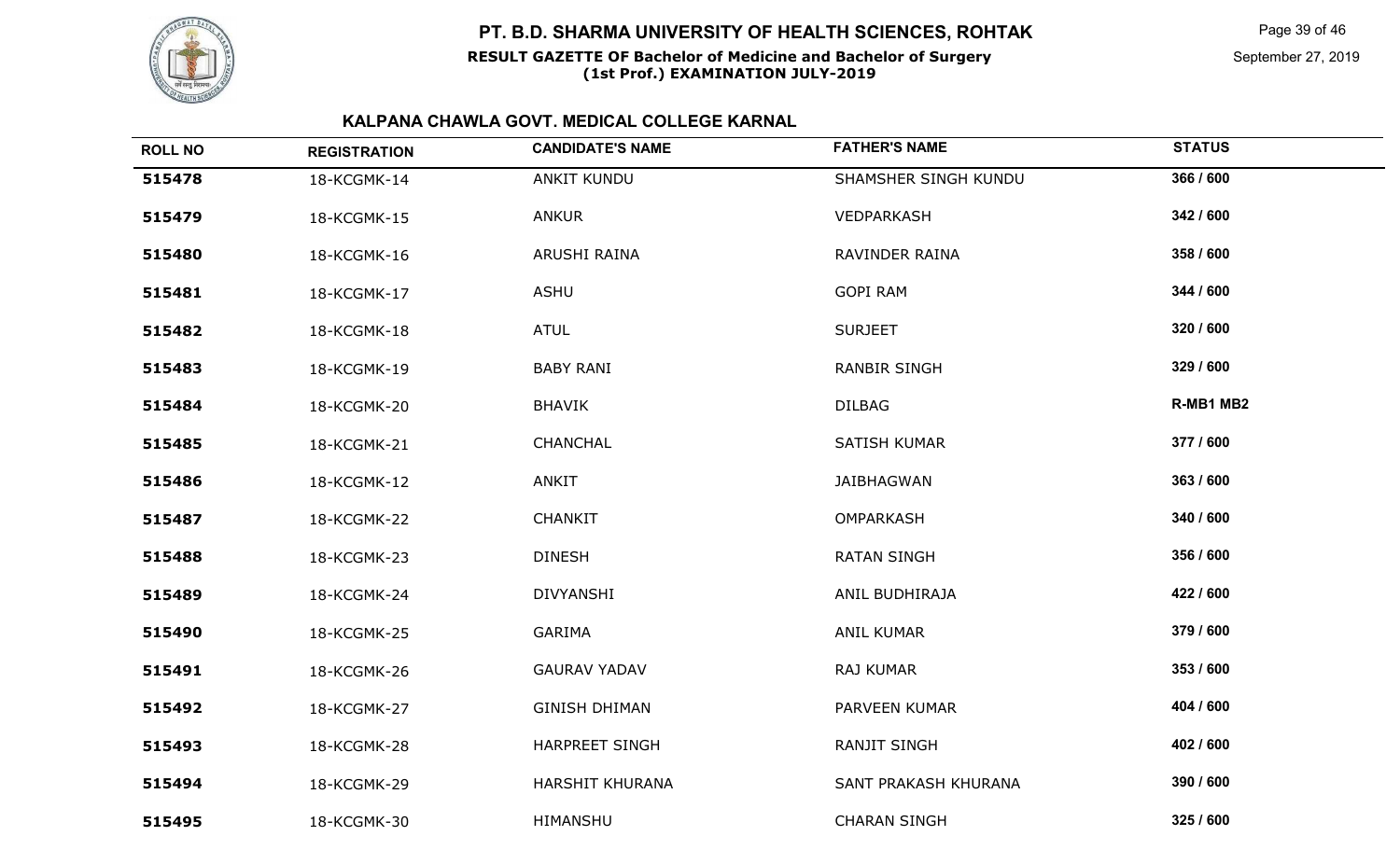

Page 40 of 46

September 27, 2019

| <b>ROLL NO</b> | <b>REGISTRATION</b> | <b>CANDIDATE'S NAME</b> | <b>FATHER'S NAME</b>  | <b>STATUS</b> |
|----------------|---------------------|-------------------------|-----------------------|---------------|
| 515496         | 18-KCGMK-31         | <b>HITESH</b>           | <b>RAJBIR</b>         | 362 / 600     |
| 515497         | 18-KCGMK-32         | <b>INDERJEET TAYA</b>   | HARPAL SINGH TAYA     | 386 / 600     |
| 515498         | 18-KCGMK-33         | <b>JYOTI POTLIA</b>     | HARI KRISHAN POTLIA   | 400 / 600     |
| 515499         | 18-KCGMK-35         | KUNAL PANSEJA           | ASHOK KUMAR PANSEJA   | 324 / 600     |
| 515500         | 18-KCGMK-36         | LOVEPREET SINGH         | <b>SUKHDEV SINGH</b>  | 368 / 600     |
| 515501         | 18-KCGMK-37         | MAHAK                   | PAWAN                 | 448 / 600     |
| 515502         | 18-KCGMK-38         | <b>MANAS SHARMA</b>     | YOGESH SHARMA         | 443 / 600     |
| 515503         | 18-KCGMK-39         | MANEET GOYAL            | DINESH GOYAL          | 404 / 600     |
| 515504         | 18-KCGMK-40         | <b>MANISH KUMAR</b>     | MADAN LAL SHARMA      | 364 / 600     |
| 515505         | 18-KCGMK-41         | MANISHA SAINI           | <b>VIRENDER KUMAR</b> | 400 / 600     |
| 515506         | 18-KCGMK-42         | <b>MANJEET</b>          | <b>RAJKUMAR</b>       | 339 / 600     |
| 515507         | 18-KCGMK-43         | <b>MANOJ</b>            | <b>MAAN SINGH</b>     | 369 / 600     |
| 515508         | 18-KCGMK-44         | <b>MAUSAM</b>           | <b>SURINDER</b>       | 425 / 600     |
| 515509         | 18-KCGMK-45         | <b>MONIKA</b>           | <b>ANIL KUMAR</b>     | 355 / 600     |
| 515510         | 18-KCGMK-46         | <b>MONU</b>             | <b>SUBHASH CHAND</b>  | 371/600       |
| 515511         | 18-KCGMK-47         | <b>NEHA YADAV</b>       | <b>RANDHIR SINGH</b>  | 408 / 600     |
| 515512         | 18-KCGMK-48         | NEMISHKANT              | <b>SURESH KUMAR</b>   | 348 / 600     |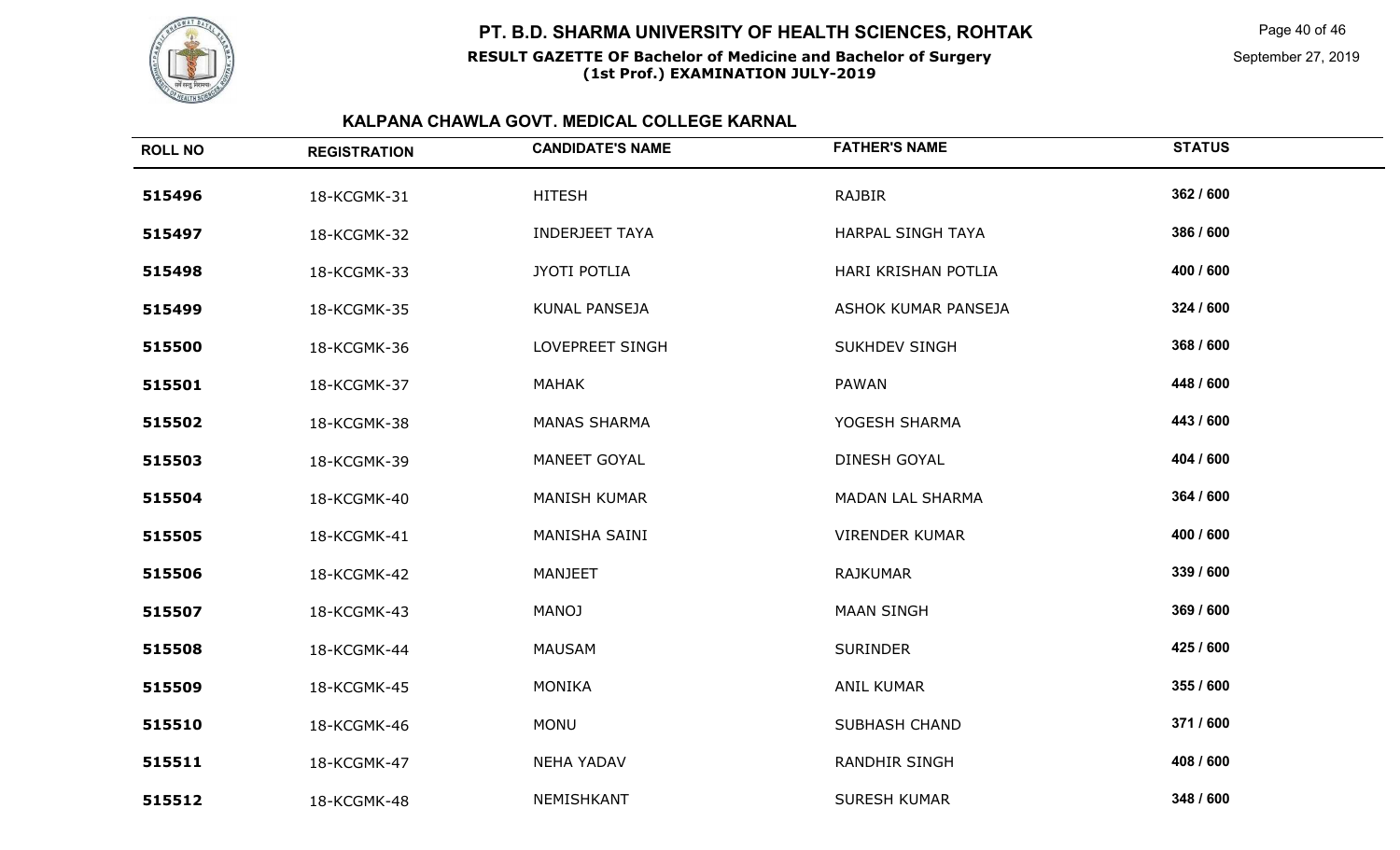

## **RESULT GAZETTE OF Bachelor of Medicine and Bachelor of SurgeryPT. B.D. SHARMA UNIVERSITY OF HEALTH SCIENCES, ROHTAK**

# **(1st Prof.) EXAMINATION JULY-2019**

Page 41 of 46

September 27, 2019

| <b>ROLL NO</b> | <b>REGISTRATION</b> | <b>CANDIDATE'S NAME</b> | <b>FATHER'S NAME</b>      | <b>STATUS</b> |
|----------------|---------------------|-------------------------|---------------------------|---------------|
| 515513         | 18-KCGMK-49         | <b>NIKHIL GARG</b>      | <b>SANJAY GARG</b>        | 355 / 600     |
| 515514         | 18-KCGMK-50         | <b>NIKITA</b>           | <b>VIRENDER SINGH</b>     | 404 / 600     |
| 515515         | 18-KCGMK-51         | <b>NISHA</b>            | <b>ASHOK KUMAR</b>        | 415 / 600     |
| 515516         | 18-KCGMK-52         | PALLAVI                 | <b>VIJAY CHANDER NAIN</b> | 387 / 600     |
| 515517         | 18-KCGMK-53         | PANKAJ KUMAR            | NIRMAL SINGH              | 418 / 600     |
| 515518         | 18-KCGMK-54         | <b>PARAS</b>            | <b>ASHOK KUMAR</b>        | 358 / 600     |
| 515519         | 18-KCGMK-55         | PARAS SACHDEVA          | PREM PARKASH              | 465 / 600     |
| 515520         | 18-KCGMK-56         | PARDEEP KUMAR           | <b>BANWARI LAL</b>        | 352 / 600     |
| 515521         | 18-KCGMK-57         | PARSHANT MALIK          | RAJESH MALIK              | 397 / 600     |
| 515522         | 18-KCGMK-58         | PARUL RANGA             | <b>GIRDHARI LAL RANGA</b> | 373 / 600     |
| 515523         | 18-KCGMK-59         | PIYUSH                  | <b>DEVI DAYAL</b>         | 379 / 600     |
| 515524         | 18-KCGMK-60         | PRADEEP KUMAR           | RAVINDER SINGH            | 363 / 600     |
| 515525         | 18-KCGMK-61         | PRAGATI VERMA           | ANIL KUMAR VERMA          | 375 / 600     |
| 515526         | 18-KCGMK-62         | PRAKRITI                | <b>SATYABIR</b>           | 372 / 600     |
| 515527         | 18-KCGMK-63         | PRAMOD KUMAR MEENA      | MANOHAR LAL MEENA         | R-MB1         |
| 515528         | 18-KCGMK-64         | PRASHANT KAMBOJ         | <b>SUSHIL KUMAR</b>       | 387 / 600     |
| 515529         | 18-KCGMK-65         | PRATIBHA                | PAL SINGH                 | 400 / 600     |
| 515530         | 18-KCGMK-66         | PRIYA GOYAL             | AJAY GOYAL                | 437 / 600     |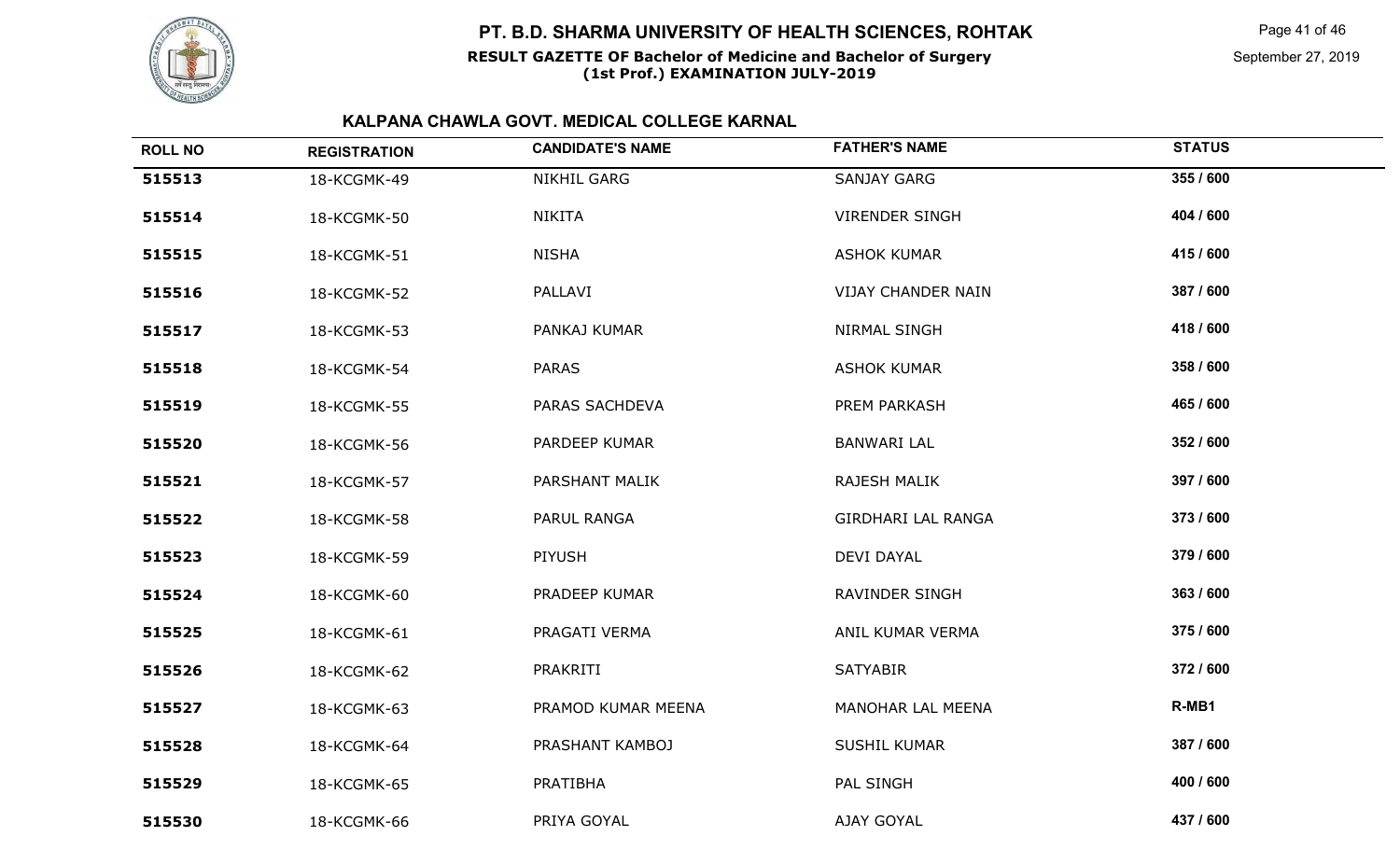

Page 42 of 46

September 27, 2019

| <b>ROLL NO</b> | <b>REGISTRATION</b> | <b>CANDIDATE'S NAME</b> | <b>FATHER'S NAME</b>           | <b>STATUS</b> |
|----------------|---------------------|-------------------------|--------------------------------|---------------|
| 515531         | 18-KCGMK-67         | PRIYANKA                | <b>SHAMSHER SINGH</b>          | 340 / 600     |
| 515532         | 18-KCGMK-68         | <b>RADHA</b>            | <b>KULDEEP SINGH</b>           | 426 / 600     |
| 515533         | 18-KCGMK-69         | RAVI CHAUDHARY          | <b>LAKSHMAN CHAUDHARY</b>      | 397 / 600     |
| 515534         | 18-KCGMK-70         | RAVINDER MUDGIL         | <b>SURESH KUMAR</b>            | 326 / 600     |
| 515535         | 18-KCGMK-71         | RAVINDER KUMAR          | <b>RAJESH</b>                  | 349 / 600     |
| 515536         | 18-KCGMK-72         | RINKU KUMARI            | <b>SURESH KUMAR</b>            | 380 / 600     |
| 515537         | 18-KCGMK-73         | <b>ROHAN KUMAR</b>      | <b>NARENDER</b>                | 365 / 600     |
| 515538         | 18-KCGMK-74         | <b>ROHIT VERMA</b>      | RAMESH CHAND                   | 380 / 600     |
| 515539         | 18-KCGMK-75         | <b>SAHIL</b>            | <b>MAHABIR SINGH</b>           | 369 / 600     |
| 515540         | 18-KCGMK-76         | SAKSHI                  | <b>NANAK CHAND</b>             | 435 / 600     |
| 515541         | 18-KCGMK-77         | <b>SANDEEP</b>          | <b>GOKHUL PRASAD</b>           | 383 / 600     |
| 515542         | 18-KCGMK-78         | <b>SANKALP</b>          | <b>VIRENDER</b>                | 371 / 600     |
| 515543         | 18-KCGMK-79         | <b>SANKET GAHLAWAT</b>  | <b>BRAHAM PRAKASH GAHLAWAT</b> | 402 / 600     |
| 515544         | 18-KCGMK-82         | SHIVANI                 | MANOJ KUMAR                    | 407 / 600     |
| 515545         | 18-KCGMK-83         | <b>SHWETA</b>           | SATPAL SINGH                   | 433 / 600     |
| 515546         | 18-KCGMK-84         | SHWETA GEHLOT           | <b>JASMER KUMAR GEHLOT</b>     | 395 / 600     |
| 515547         | 18-KCGMK-85         | SIMRANJEET KAUR         | YASHPAL SINGH                  | 414 / 600     |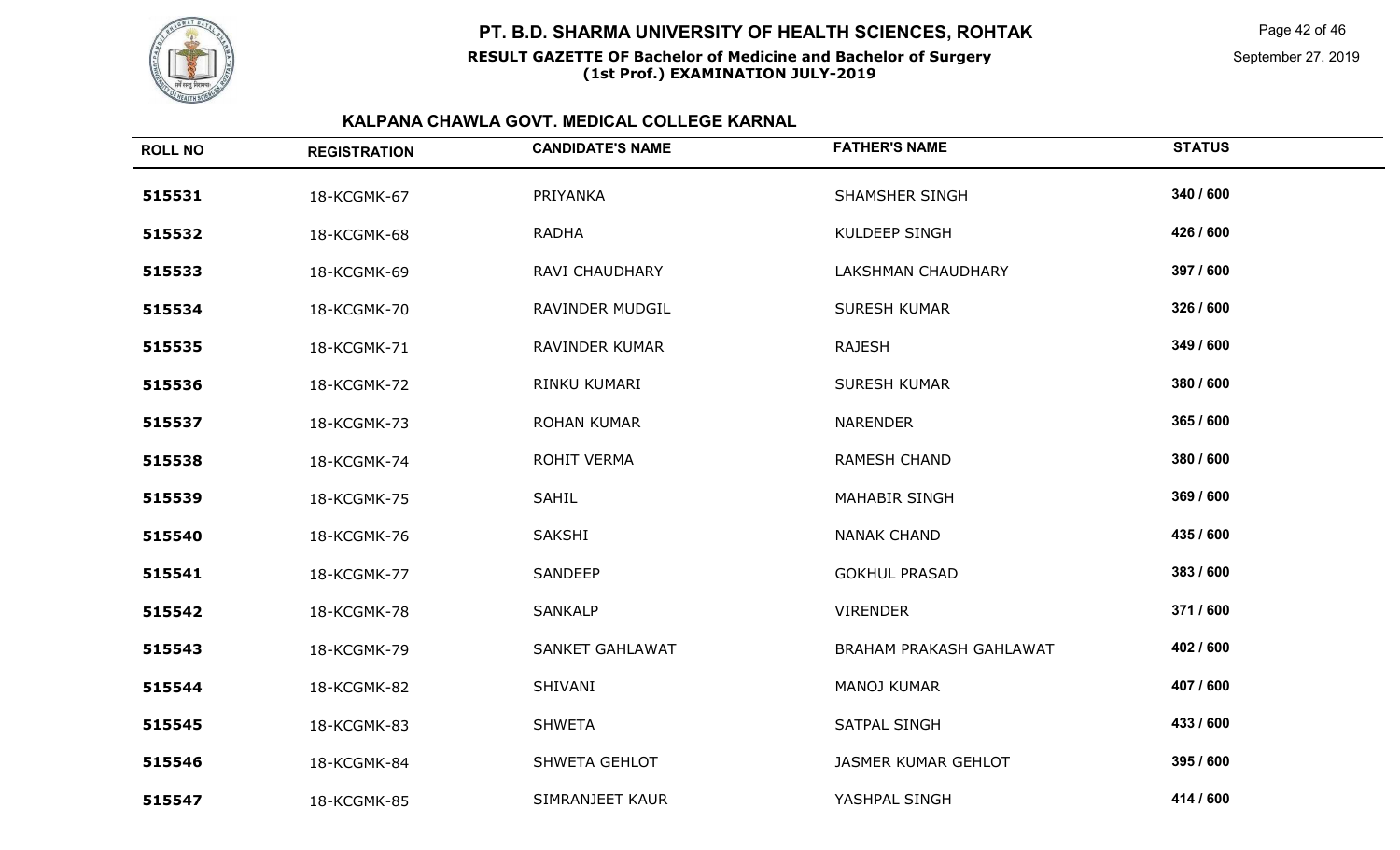

### **RESULT GAZETTE OF Bachelor of Medicine and Bachelor of SurgeryPT. B.D. SHARMA UNIVERSITY OF HEALTH SCIENCES, ROHTAK**

# **(1st Prof.) EXAMINATION JULY-2019**

Page 43 of 46

September 27, 2019

| <b>ROLL NO</b> | <b>REGISTRATION</b> | <b>CANDIDATE'S NAME</b> | <b>FATHER'S NAME</b>  | <b>STATUS</b> |
|----------------|---------------------|-------------------------|-----------------------|---------------|
| 515548         | 18-KCGMK-86         | <b>SUNIL KUMAR</b>      | <b>RANBIR SINGH</b>   | R-MB3         |
| 515549         | 18-KCGMK-87         | SUSHIL KUMAR            | DHARAMPAL             | 348 / 600     |
| 515550         | 18-KCGMK-88         | <b>SWATI</b>            | <b>RAMESH CHANDER</b> | 354 / 600     |
| 515551         | 18-KCGMK-89         | <b>TANUJA SHARMA</b>    | <b>SATBIR SHARMA</b>  | 388 / 600     |
| 515552         | 18-KCGMK-90         | <b>TARANNUM</b>         | <b>SURENDER KUMAR</b> | 441 / 600     |
| 515553         | 18-KCGMK-91         | <b>TUSHAR SHARMA</b>    | SATISH KUMAR          | 392 / 600     |
| 515554         | 18-KCGMK-92         | <b>URVASHI</b>          | <b>KULDEEP</b>        | 415 / 600     |
| 515555         | 18-KCGMK-94         | <b>VARUN YADAV</b>      | <b>VIRENDER SINGH</b> | 336 / 600     |
| 515556         | 18-KCGMK-95         | <b>VEDPAL CHAHAR</b>    | <b>MADAN CHAHAR</b>   | 378 / 600     |
| 515557         | 18-KCGMK-96         | <b>VIJAY PAL</b>        | <b>KRISHAN VERMA</b>  | 370 / 600     |
| 515558         | 18-KCGMK-97         | <b>VIKAS PANWAR</b>     | <b>NARESH PANWAR</b>  | 390 / 600     |
| 515559         | 18-KCGMK-98         | <b>VIKRANT VERMA</b>    | <b>BHAGWAT DAYAL</b>  | 397 / 600     |
| 515560         | 18-KCGMK-99         | VINAY                   | ROHTASH GIRI          | 363 / 600     |
| 515561         | 18-KCGMK-80         | <b>SARGUN GILL</b>      | PARAMJEET SINGH GILL  | 440 / 600     |
| 515562         | 18-KCGMK-93         | <b>VAIBHAV SINGLA</b>   | SANJAY KUMAR          | 338 / 600     |
| 515621         | 17-KCGMK-74         | RAVI                    | <b>SUBHASH</b>        | R-MB2 MB3     |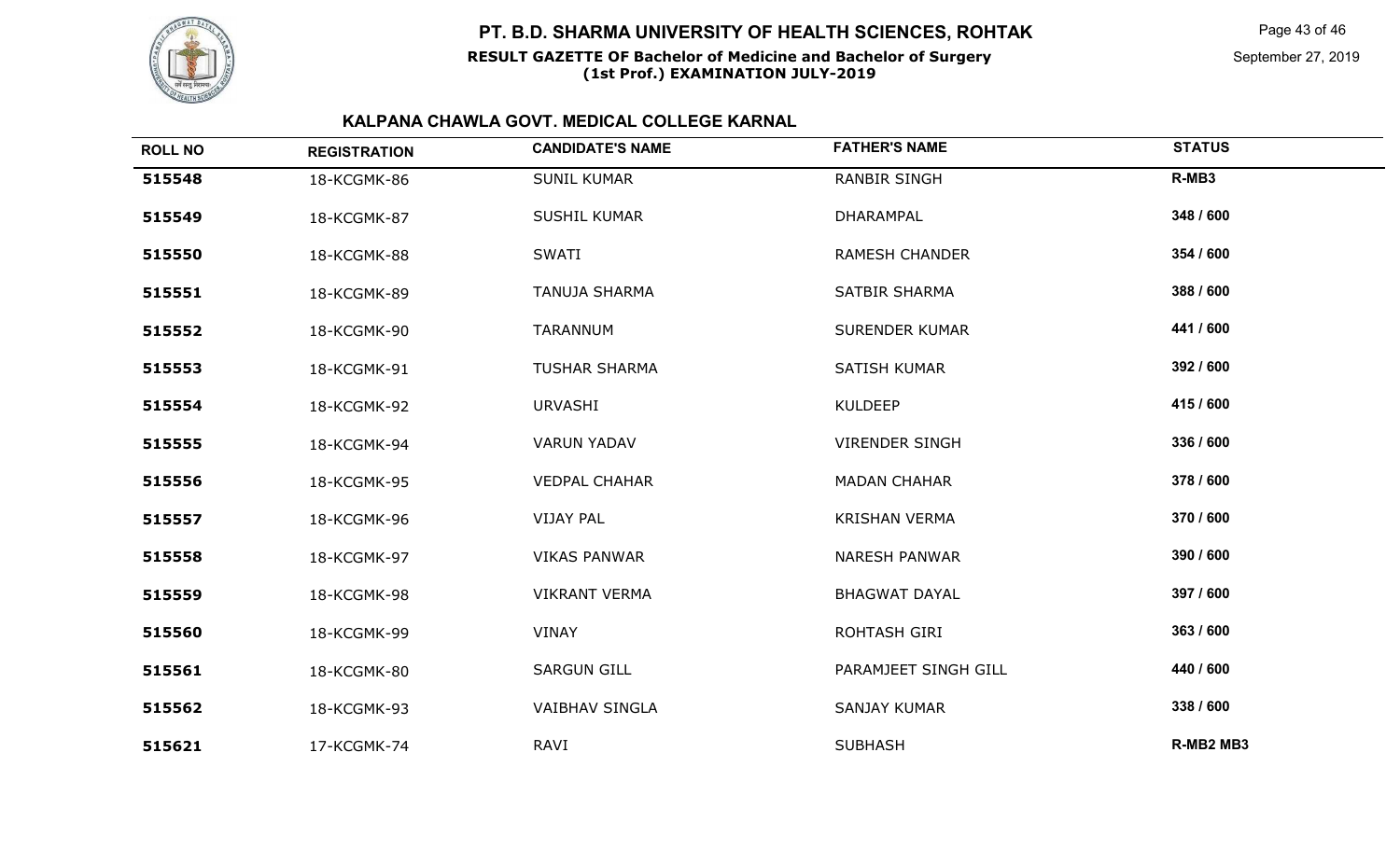

#### **RESULT GAZETTE OF Bachelor of Medicine and Bachelor of Surgery(1st Prof.) EXAMINATION JULY-2019**

Page 44 of 46

September 27, 2019

## **ADESH MEDICAL COLLEGE AND HOSPITAL,SHAHABAD**

| <b>ROLL NO</b> | <b>REGISTRATION</b> | <b>CANDIDATE'S NAME</b> | <b>FATHER'S NAME</b> | <b>STATUS</b> |
|----------------|---------------------|-------------------------|----------------------|---------------|
| 515671         | 17-AMCS-09          | AKSHAY LALAR            | JASBIR SINGH         | R-MB1 MB2 MB3 |
| 515672         | 17-AMCS-10          | <b>AKSHAY PARASHAR</b>  | <b>SURESH KUMAR</b>  | 360 / 600     |
| 515673         | 17-AMCS-17          | <b>ANMOL BHATIA</b>     | SANJEEV BHATIA       | 346 / 600     |
| 515674         | 17-AMCS-84          | <b>PRATEEK</b>          | JAIDEEP RATHI        | R-MB1 MB2     |
| 515675         | 17-AMCS-87          | PREMPAL                 | KULDEEP              | 340 / 600     |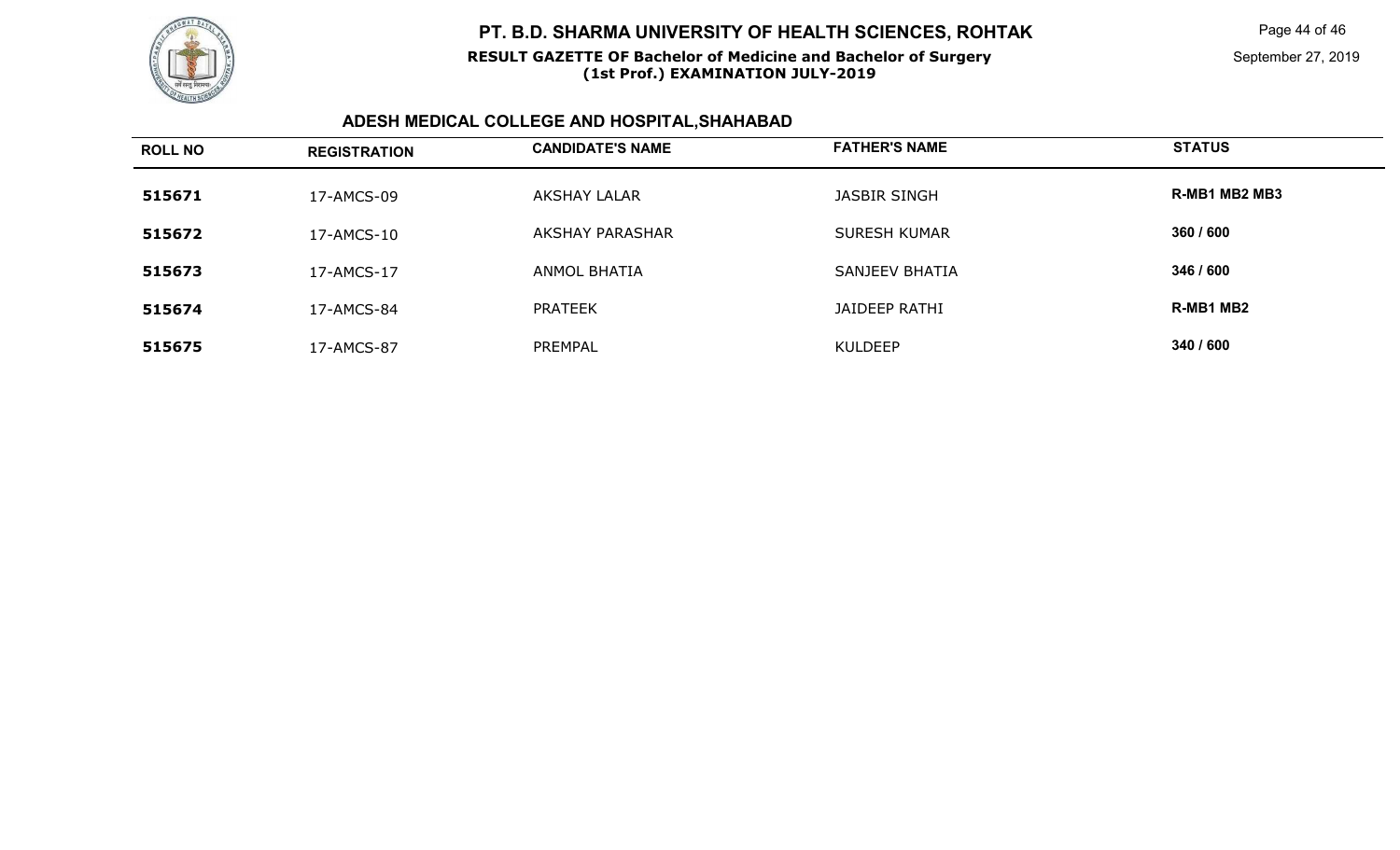

#### **RESULT GAZETTE OF Bachelor of Medicine and Bachelor of Surgery(1st Prof.) EXAMINATION JULY-2019**

Page 45 of 46

September 27, 2019

## **N C MEDICAL COLLAGE AND HOSPITAL,ISRANA**

| <b>ROLL NO</b> | <b>REGISTRATION</b> | <b>CANDIDATE'S NAME</b> | <b>FATHER'S NAME</b> | <b>STATUS</b> |
|----------------|---------------------|-------------------------|----------------------|---------------|
| 515731         | 16-NCMP-7?          | <b>MAMATHA M</b>        | MANIKANDAN V         | R-MB3         |